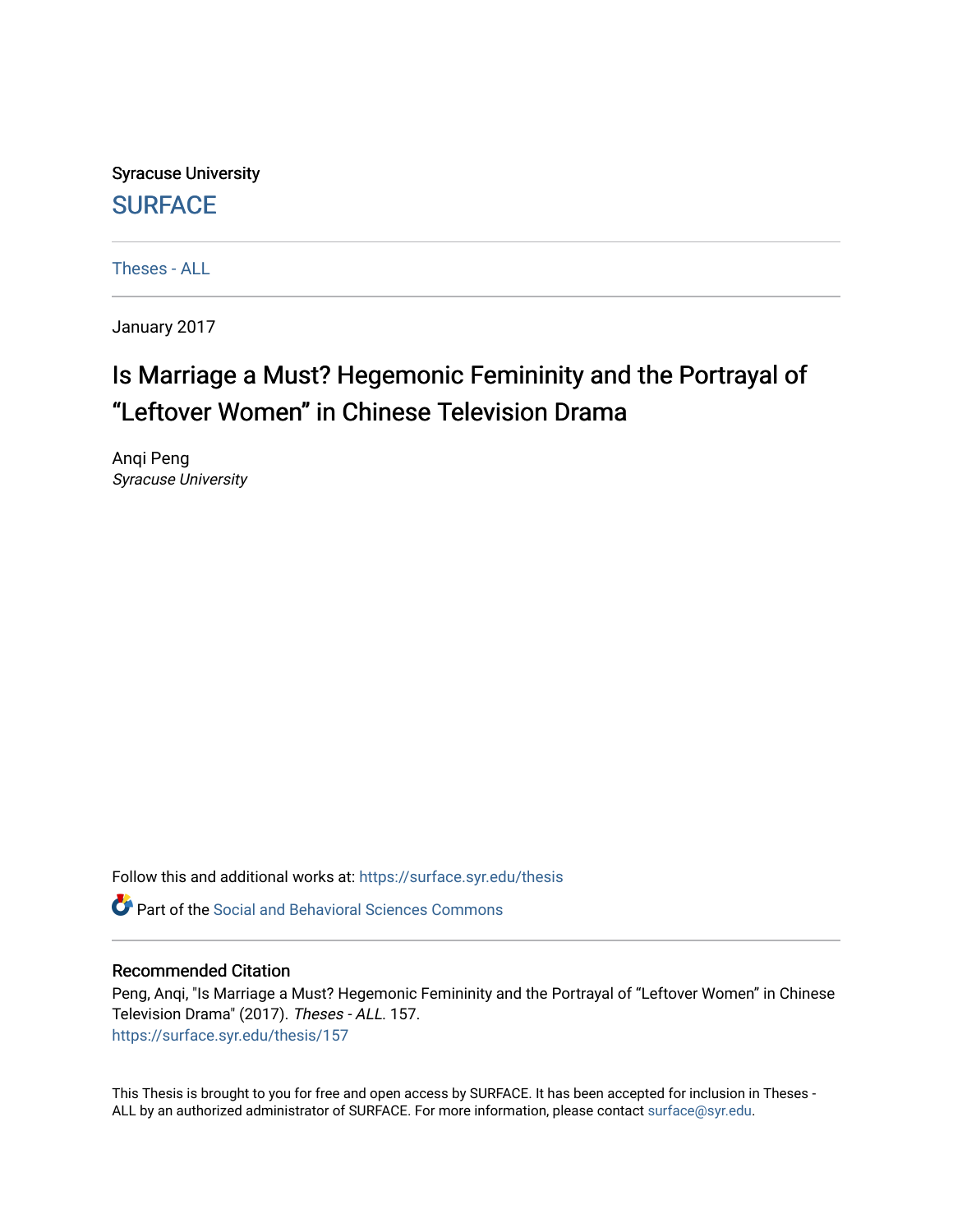# Abstract

This study focuses on the representation of "leftover women" in a Chinese television drama. "Leftover women" is a Chinese expression referring to unmarried women over 30 who have high education and income levels. Through a textual analysis of the "leftover women" images in the television drama *We Get Married*, this study explores how the femininity of "leftover women" is constructed and how these images reinforce or/and challenge hegemonic notions of femininity.

*Keywords*: Hegemonic femininity, "leftover women," women representation, television dramas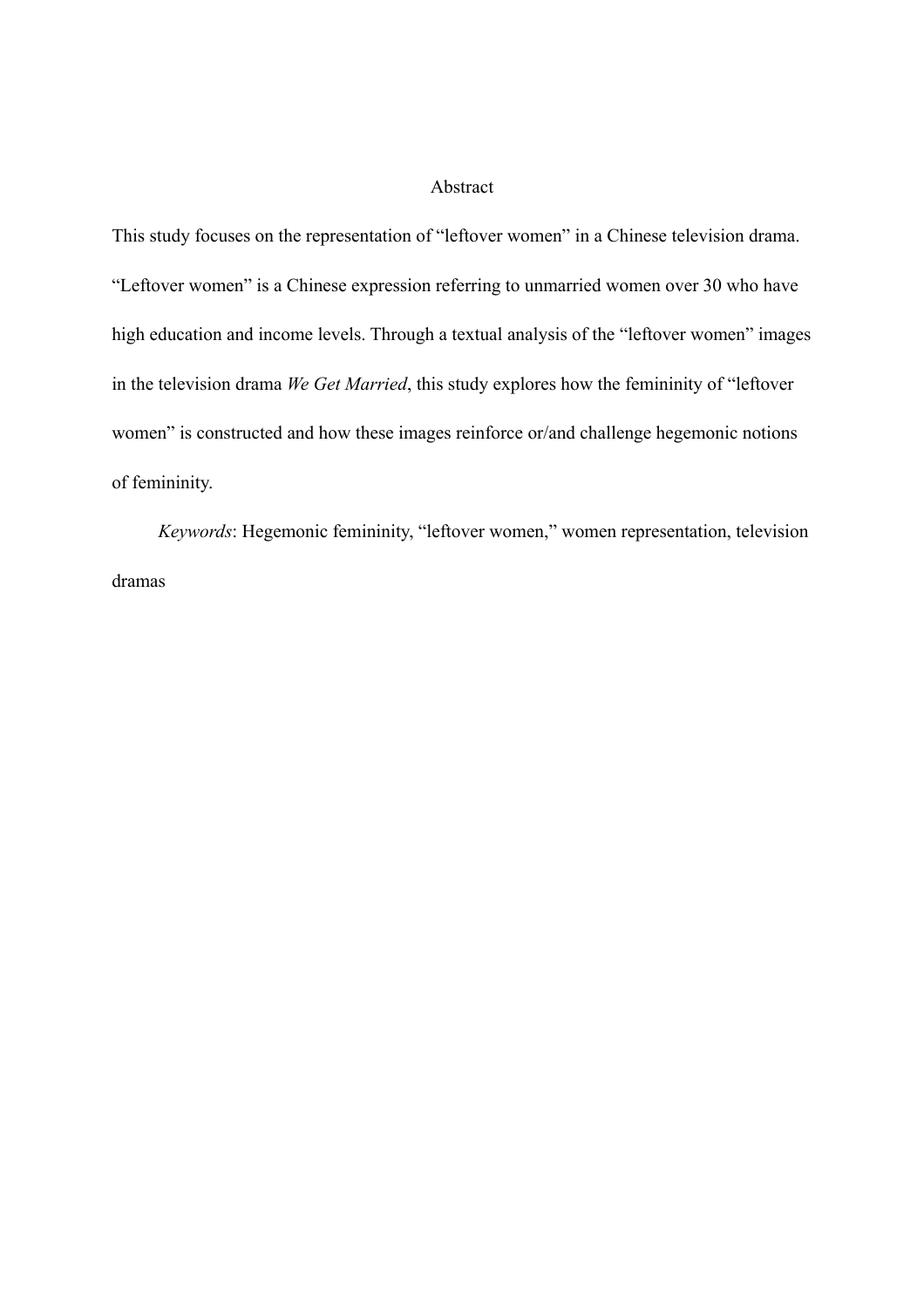# Is Marriage a Must? Hegemonic Femininity and the Portrayal of "Leftover Women" in Chinese Television Drama

by

Anqi Peng

B.A., Beijing Foreign Studies University, 2010

Thesis

Submitted in partial fulfillment of the requirements for the degree of

Master of Art in *Media Studies*

Syracuse University

May 2017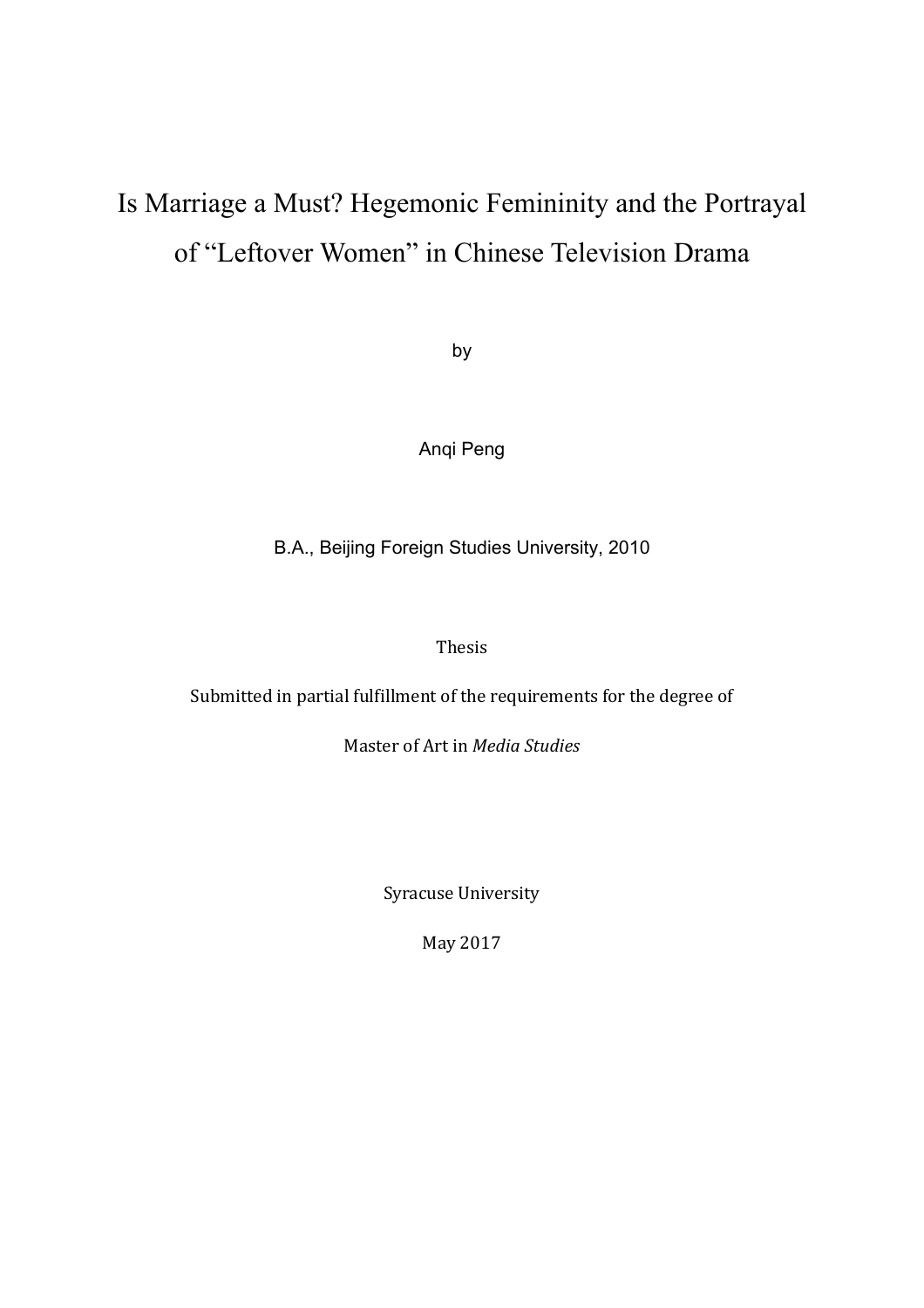Copyright © Anqi Peng 2017

All Rights Reserved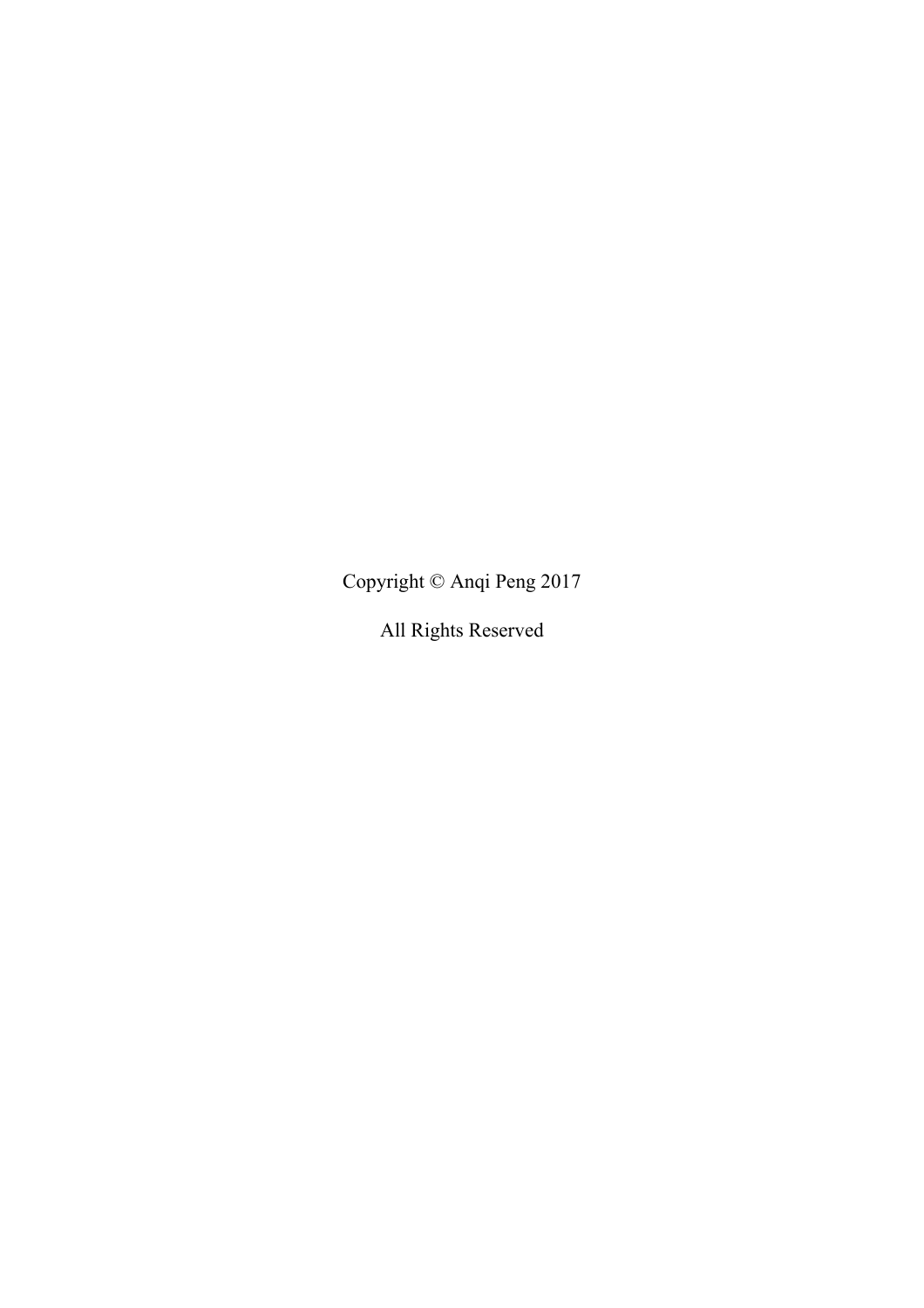## Acknowledgments

I would like to express my deep appreciation to my advisor, Professor Carol Liebler, for her patient guidance, kind encouragements and constructive critiques. I am very grateful to her for generously giving her time to this study and I will always feel lucky to have the honor to be her student. I also want to extend my special thanks to my committee members Prof. Robert Thompson and Prof. Hua Jiang, as well as my committee chair Prof. Anne Osborne for their kind help and enlightening suggestions.

I would also like to thank my fellow classmates, who were always able to give me valuable suggestions and emotional supports. They made Syracuse a home. Finally, I want to thank my parents. It is their unconditional love that makes me a better person.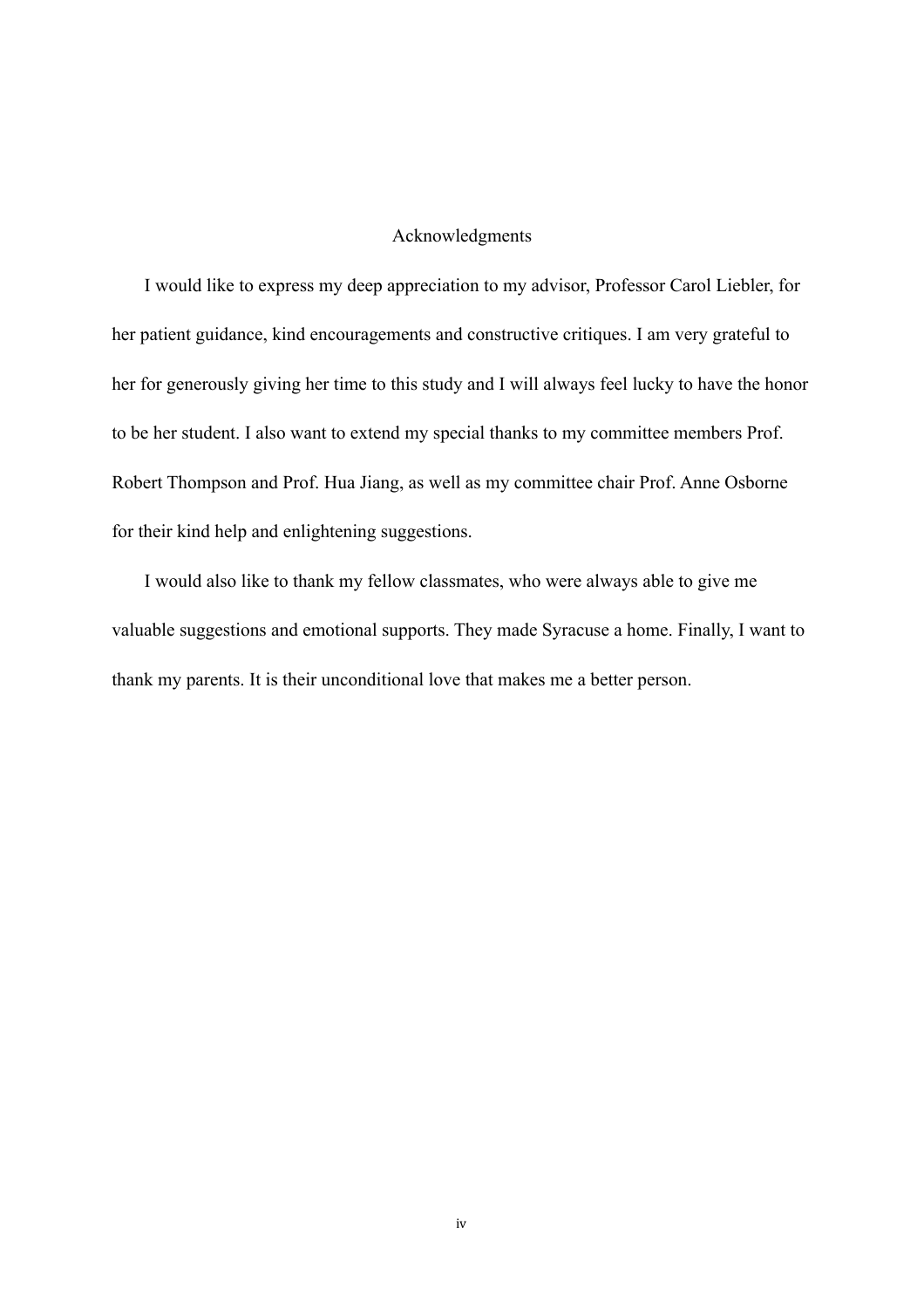# **Table of Contents**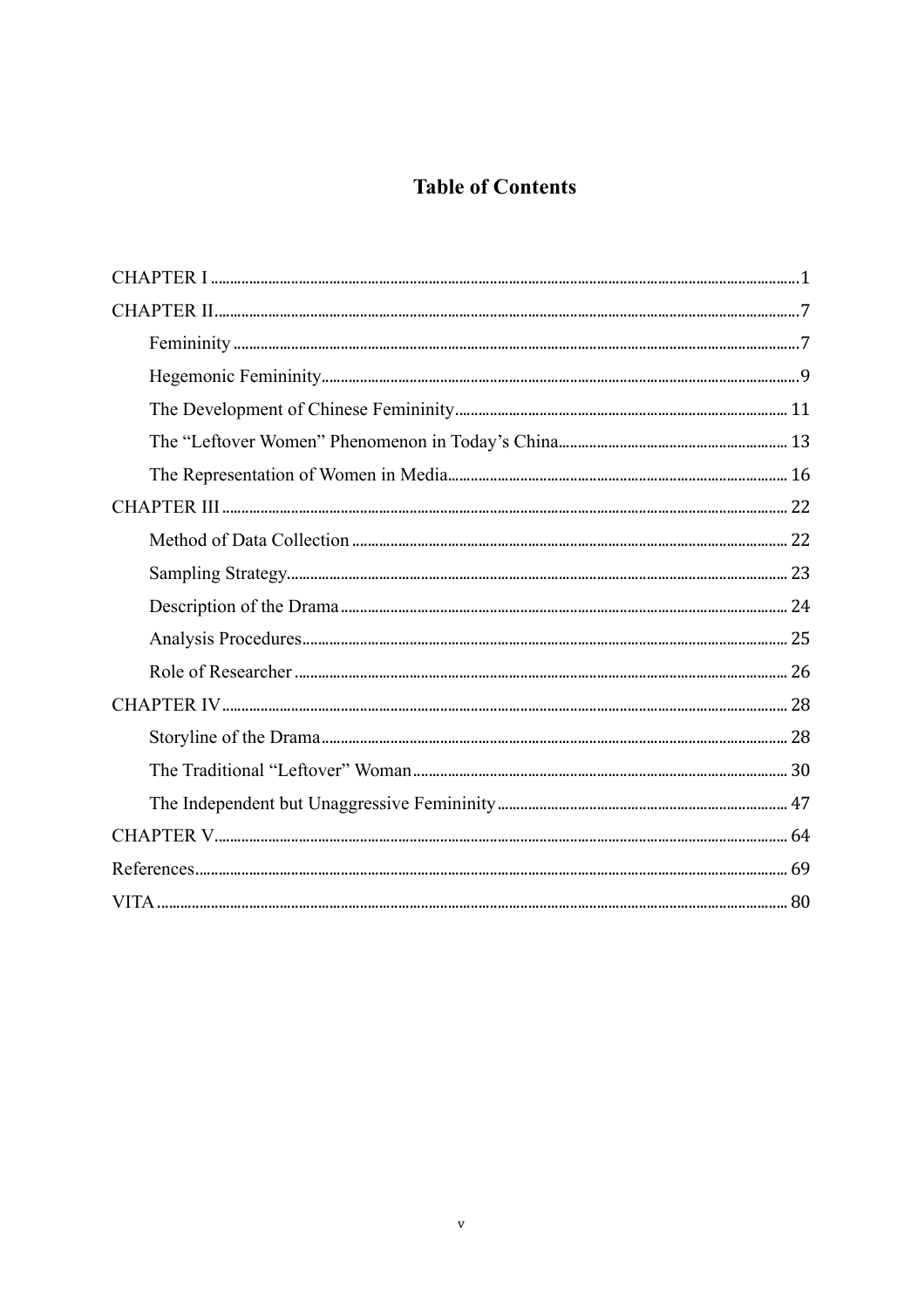# **CHAPTER I**

#### **Introduction**

In 2013, a short video went viral on Chinese social media in which a journalist conducted random street interviews to see people's attitudes towards the newly issued Elderly Rights Law, which regulated that it was against the law for citizens to not visit their parents frequently. At the end of the interview, an old man with a worried face said to the camera: "Nowadays, the laws are all nonsense! How come it was illegal if my kids do not visit me frequently? You know what should be illegal? People don't get married when they are thirty! They should be sentenced!"

People online found the old man really funny with his absurd remarks and sincerely worried facial expression. Some people replied under the video, joking that they would be sentenced to life imprisonment according to the old man. The old man and his worries were not hard to understand for most Chinese people. Family played an important role in traditional Chinese culture and the idea of late marriage was unacceptable especially for women (Qu & Liu, 2009).

In recent years, unmarried women generally in their 30s, labeled as "leftover women" ("Shengnv 剩女"), have become a noteworthy social phenomenon in Chinese society (To, 2013). A variety of Chinese TV dramas have focused on this group of people and demonstrated how modern Chinese women have struggled between social pressure and personal identities (Jiang, 2012).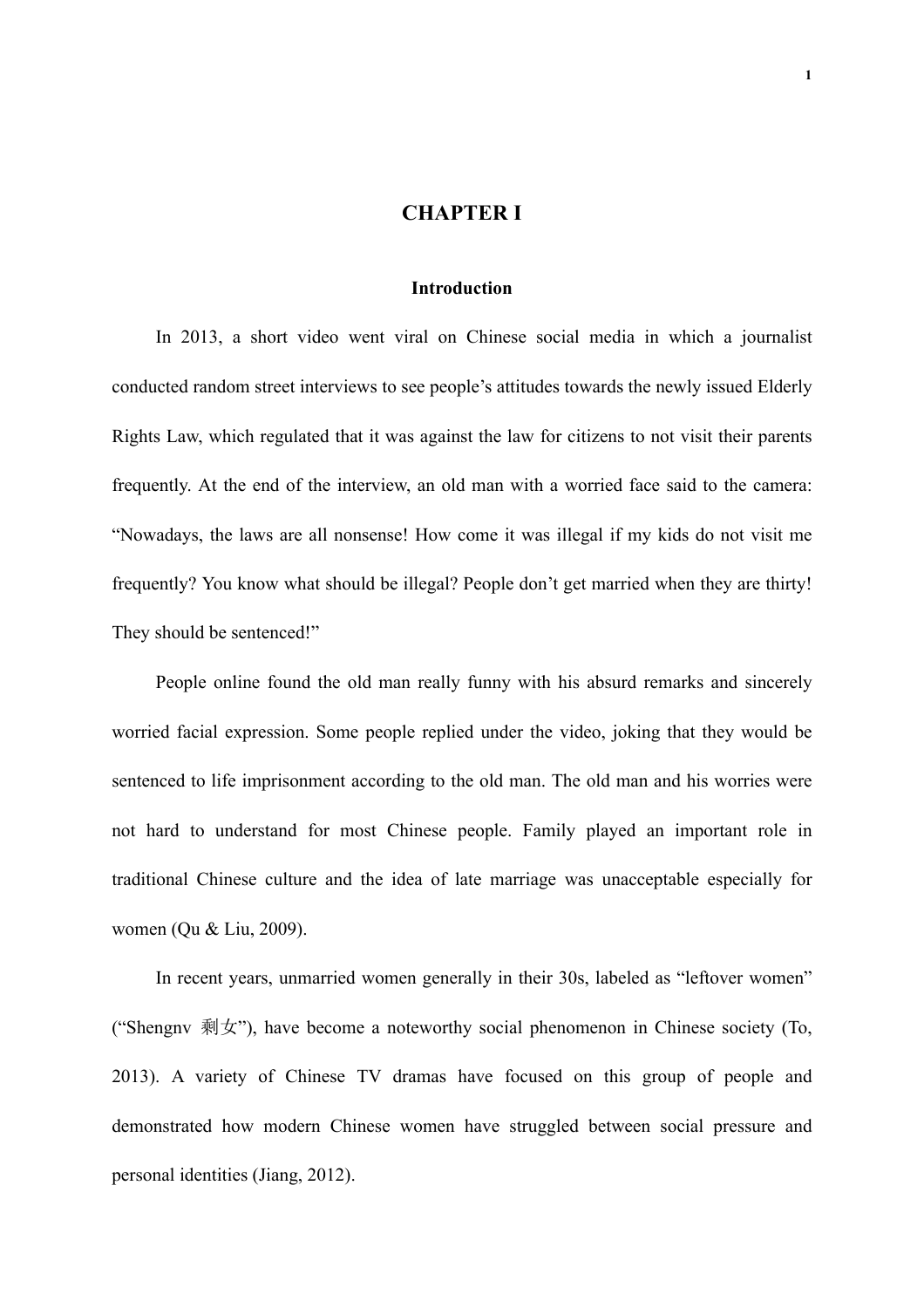This thesis is interested in the television representation of "leftover women." Using the method of textual analysis, the researcher explores how the femininity of "leftover women" characters has been constructed in television drama.

In 2007, the Chinese Ministry of Education issued the *Language Situations in China*  and included "leftover woman" as one of the 171 new Chinese words of the year 2006. Although there is no standard definition of this term, generally, leftover woman refers to an unmarried female over 30 years old who has received high education, enjoyed a high income and has a high IQ (Wang, 2011).

Gao (2011) further summarized five characteristics of these women. Firstly, they are single without a steady boyfriend and have never been married. Secondly, most of them are over 30 years old. Thirdly, they have a bachelor degree or above, have a nice income, are professionally successful, enjoy a relatively high economic condition, and have good manners and qualities. Moreover, they might be either passively single and unable to find a partner, or actively choose to be single. Lastly, their single status might be temporary or permanent.

According to the three national censuses from 1990 to 2010, the number of unmarried females between the age of 25 and 40 had increased four times in twenty years (Zou & Chen, 2014), with most of the unmarried females from the urban area (Zhang, 2013). In big cities such as Beijing, the number of leftover women exceeded 500,000 (Zou & Chen, 2014).

As a matter of fact, the tendency of late marriage is not a unique social phenomenon to China. As a consequence of social development and industrialization, it has been witnessed in most developed countries such as the United States and Australia (Jiao & Du, 2013; To, 2013;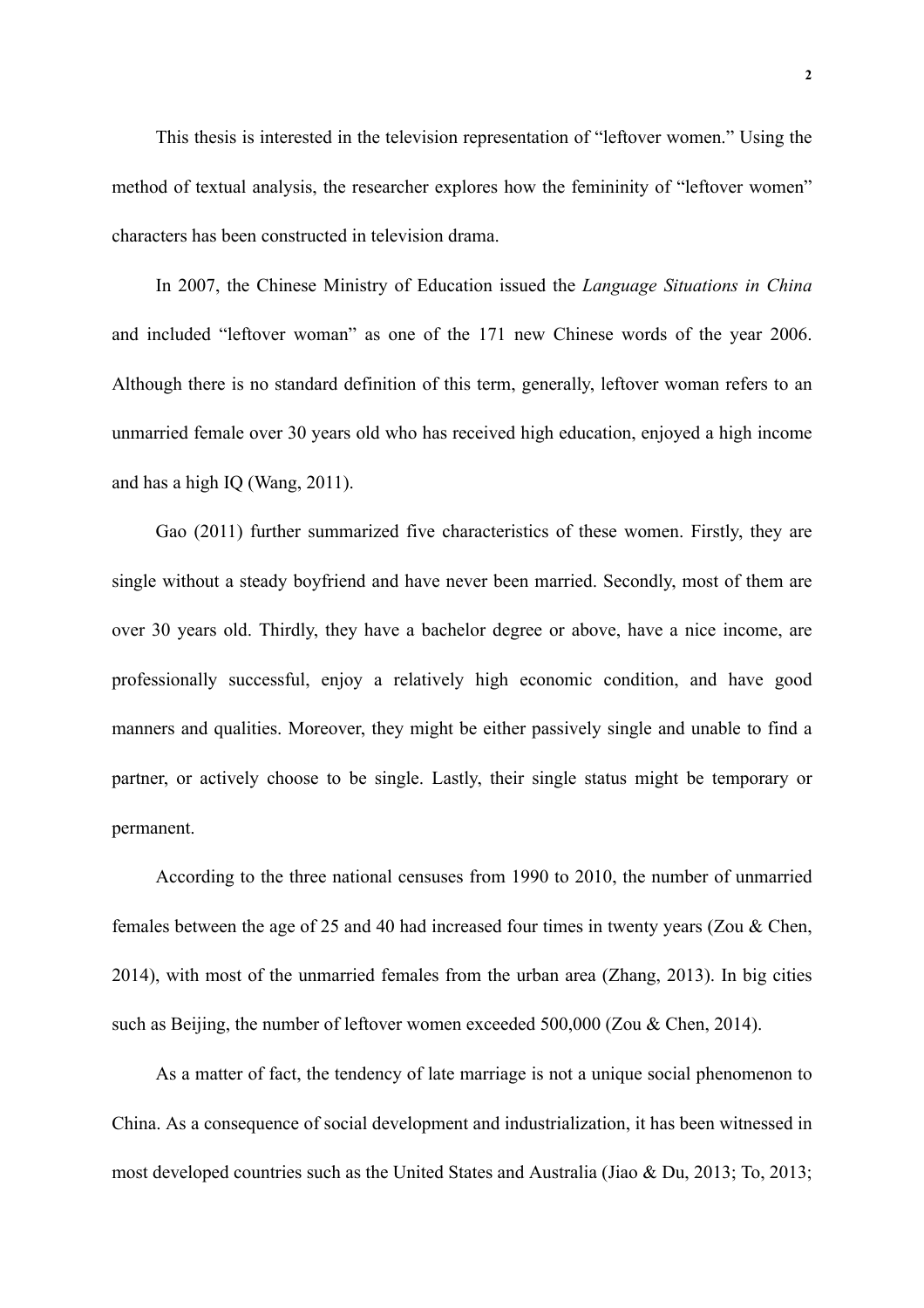Zhang, 2013). However, women's late marriage is interpreted very different in western and Chinese society. The more positive interpretations in the western countries largely take references from "individualization" (Beck & Beck-Gernsheim, 2002; Giddens, 1992; To, 2013), which empowers women with freedom to make their own choices in relationships. Under this discourse, unmarried professional women are not "stigmatized, but are perceived as independent and liberated" (To, 2013, p. 2).

However, in Chinese society, where the traditional patriarchal culture is still exerting great influence (Yang, 2010), the growing number of unmarried women is considered as a "social problem" that urgently needs solutions (Gao, 2011; Yang, 2010). The term "leftover women" itself has derogatory connotations, implying that the unmarried women are the leftovers in the marriage market (To, 2013). Moreover, the choice of word also reflects a male-dominant gender discourse, assuming that these women are passively left out by the men and ignoring the fact that women could proactively choose to stay single (Yang, 2014).

In Chinese patriarchal culture, women's femininity is defined by their identities in family relationships such as good mothers and docile wives (Yang, 2010) and independent professional women do not fit into those "traditional domestic roles" (To, 2013, p.2). This definition echoes with the western concept of hegemonic femininity, which according to Hughes (2002), emphasizes the inferiority of females in relation to males. Hegemonic femininity includes female characteristics such as "physical weakness, incapability to be aggressive and low authorities" (Wu, 2014, p.11) and defines women in service of maintaining the male dominance in the society (Schippers, 2007). In the Chinese context,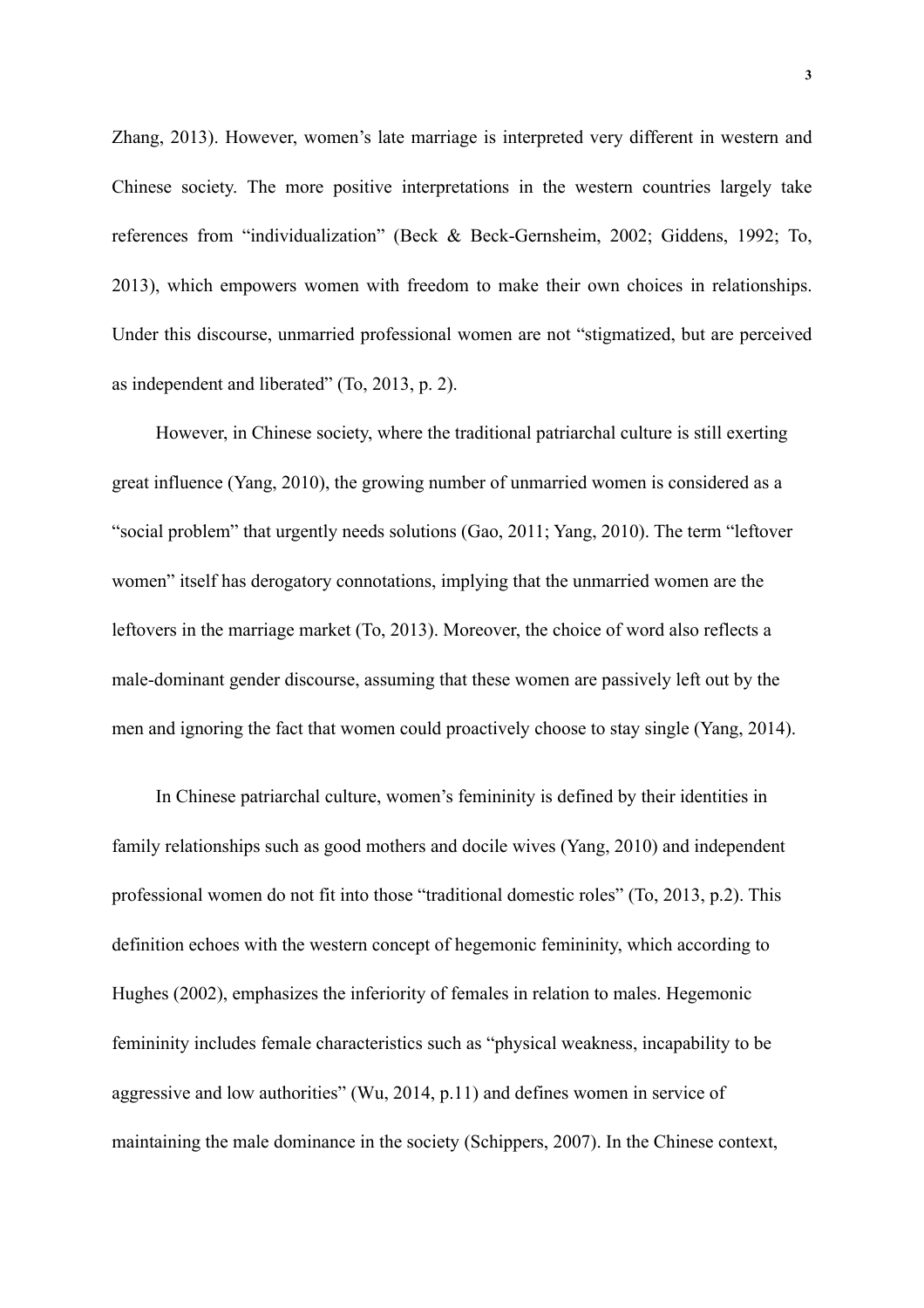hegemonic femininity is influenced by Chinese patriarchal culture and family plays a significant role in maintaining the women's inferior and weaker status (Ng, 1995).

Nevertheless, despite the relatively negative social interpretations of leftover women, the growing number of unmarried women reflects the dramatic change in their social status as well as their attitudes towards marriage. On one hand, the promotion of gender equality in political and economic spheres considerably increases females' socioeconomic status. Economic independence reduces women's reliance on marriage (Gao, 2011). On the other hand, the introduction of western ideas such as feminism collides with the traditional patriarchal culture and renders a more diversified culture environment (Chen & Zou, 2014). According to Zuo and Xia (2008), the crux of the leftover women phenomenon in China lies in the fact that the social construction of women's femininity lags behind their self-construction. In other words, while some women are already trying to break the constraints of traditional marriage values, the overall society still embraces the past patriarchal ideology (Gao, 2011).

Compared to the considerable academic attention of the leftover women phenomenon in Chinese society (i.e., Chen & Zhou, 2014; Gao, 2011; Jiang, 2012; To, 2013), few studies have focused on the representations of the leftover women on Chinese media. As a matter of fact, since 2010, "leftover women" have become a hot topic on Chinese television. Dramas such as *Every Woman should Be Married*(大女当嫁; 2010), *Li Chuntian's Spring* (李春天 的春天; 2011), and *We Get Married* (咱们结婚吧; 2013) achieved wide popularity among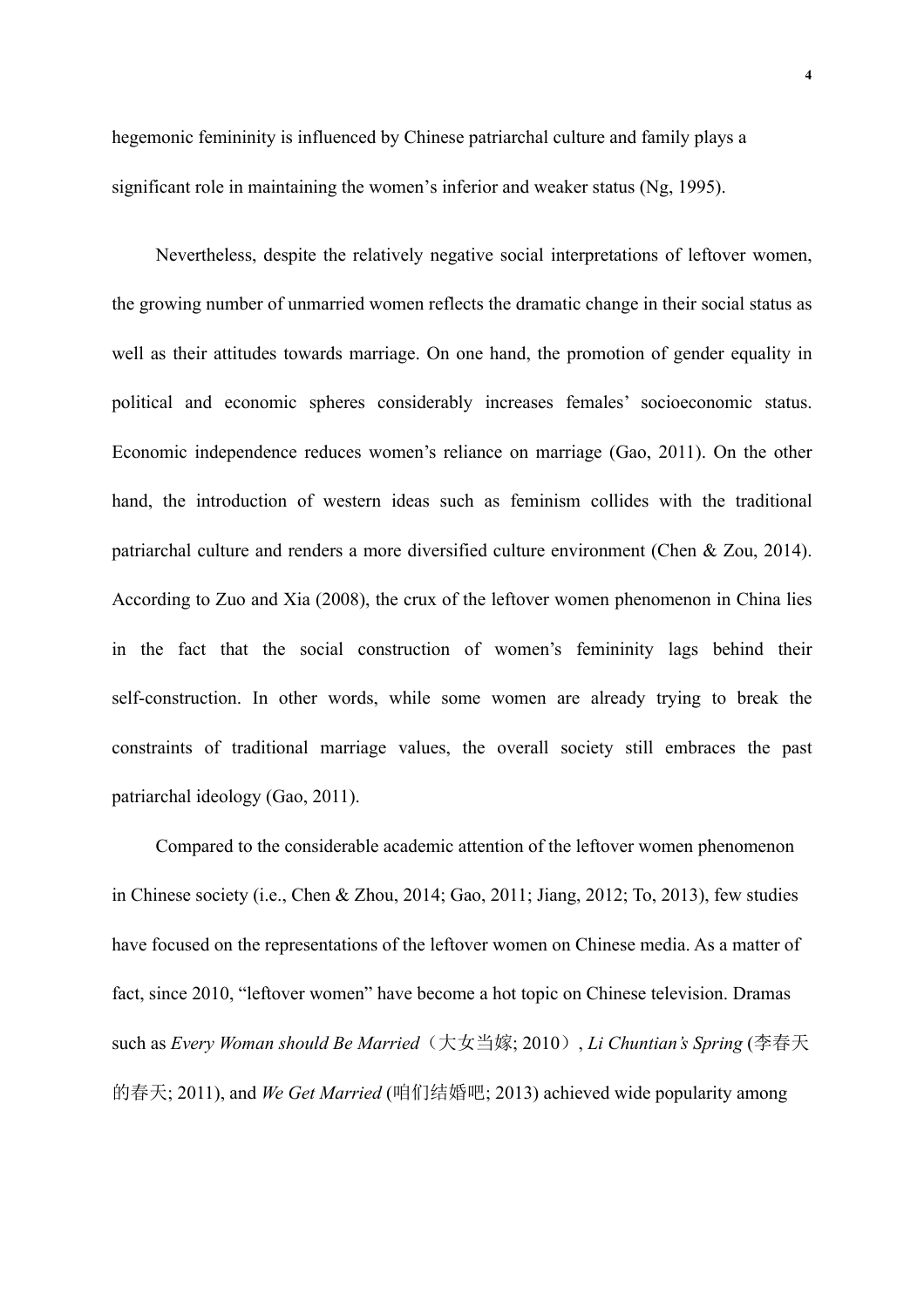audiences. All of these dramas focused on the lives of "leftover women" and how they struggled to find their love and marriage.

In discussions of the relationship between media and gender, previous studies (e.g. Hirschman & Stern,1994; Zayel et al., 2012) show that media is an important arena to look into the social constructions of gender because certain notions of gender are legitimatized through repetition. By analyzing media content, researchers identify emerging themes relevant to gender (Gill 2007). In fact, to study media representation of women is an important aspect in feminist study (Luo & Hao, 2007). Women have usually been found to be stereotypically or under represented in television dramas (Luo & Hao, 2007). However, a more recent study of today's American TV dramas, specifically focusing on two HBO dramas, *Entourage* and *Sex and the City,* showed that multiple gender discourses were displayed in the dramas and female characters were provided with gender fluidity (Zayel et al., 2012).

In exploration of "leftover women" images in Chinese TV dramas, this thesis intends to address the following questions:

**RQ**: How does the Chinese TV drama *We Get Married* construct the femininity of leftover women?

**RQa**: How do the femininity constructions in the drama reinforce hegemonic Chinese femininity?

**RQb**: How do the femininity constructions in the drama challenge hegemonic Chinese femininity?

The next chapter is the literature review, which further looks into the concept of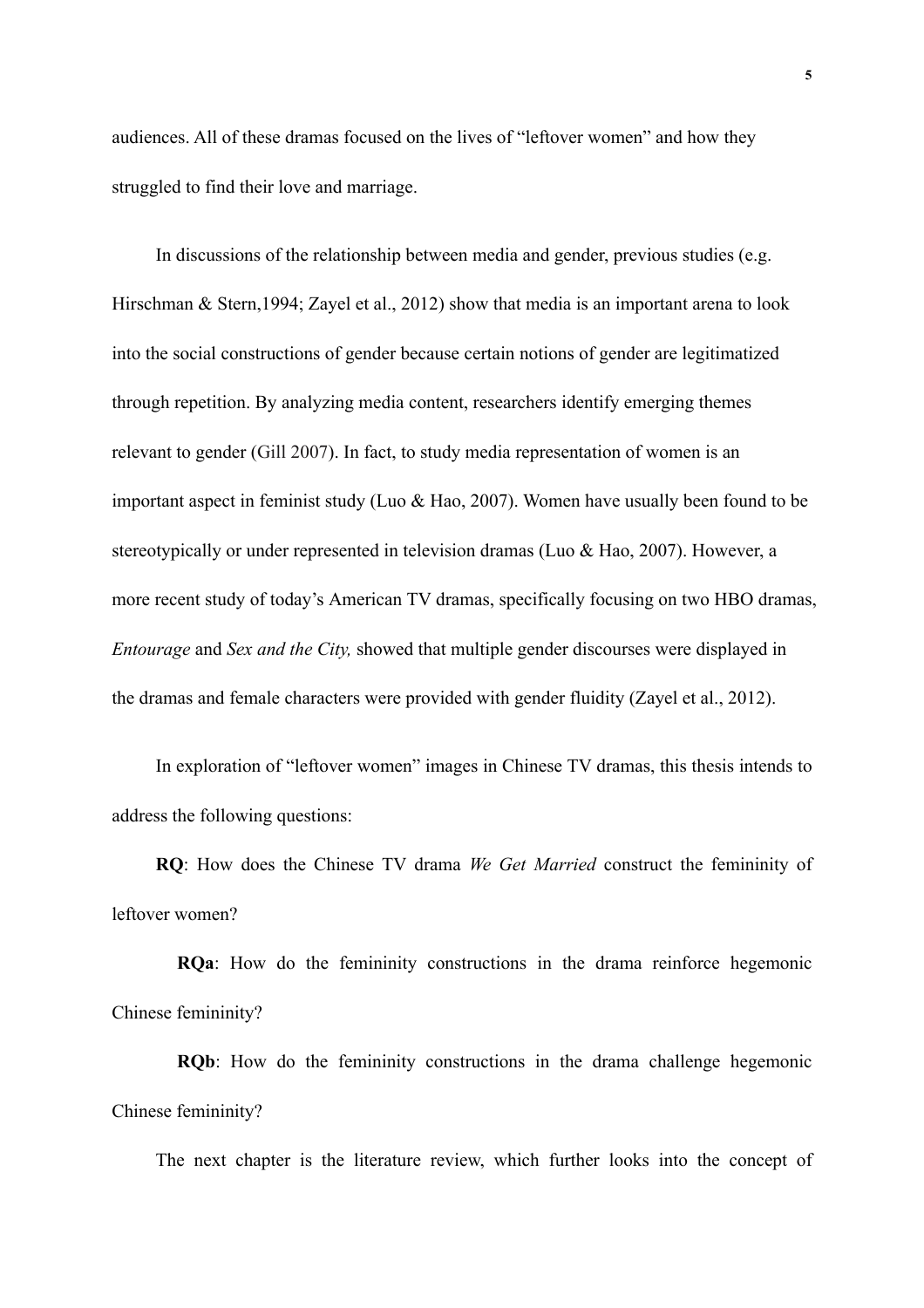hegemonic femininity, the development of Chinese femininity, the leftover women phenomenon in China, and the media representation of femininity. Chapter Three introduces the methodology applied in this research, the sampling strategies, the analysis process and the role of the researcher. The fourth chapter demonstrates the results and the last chapter serves as a conclusion of the entire study.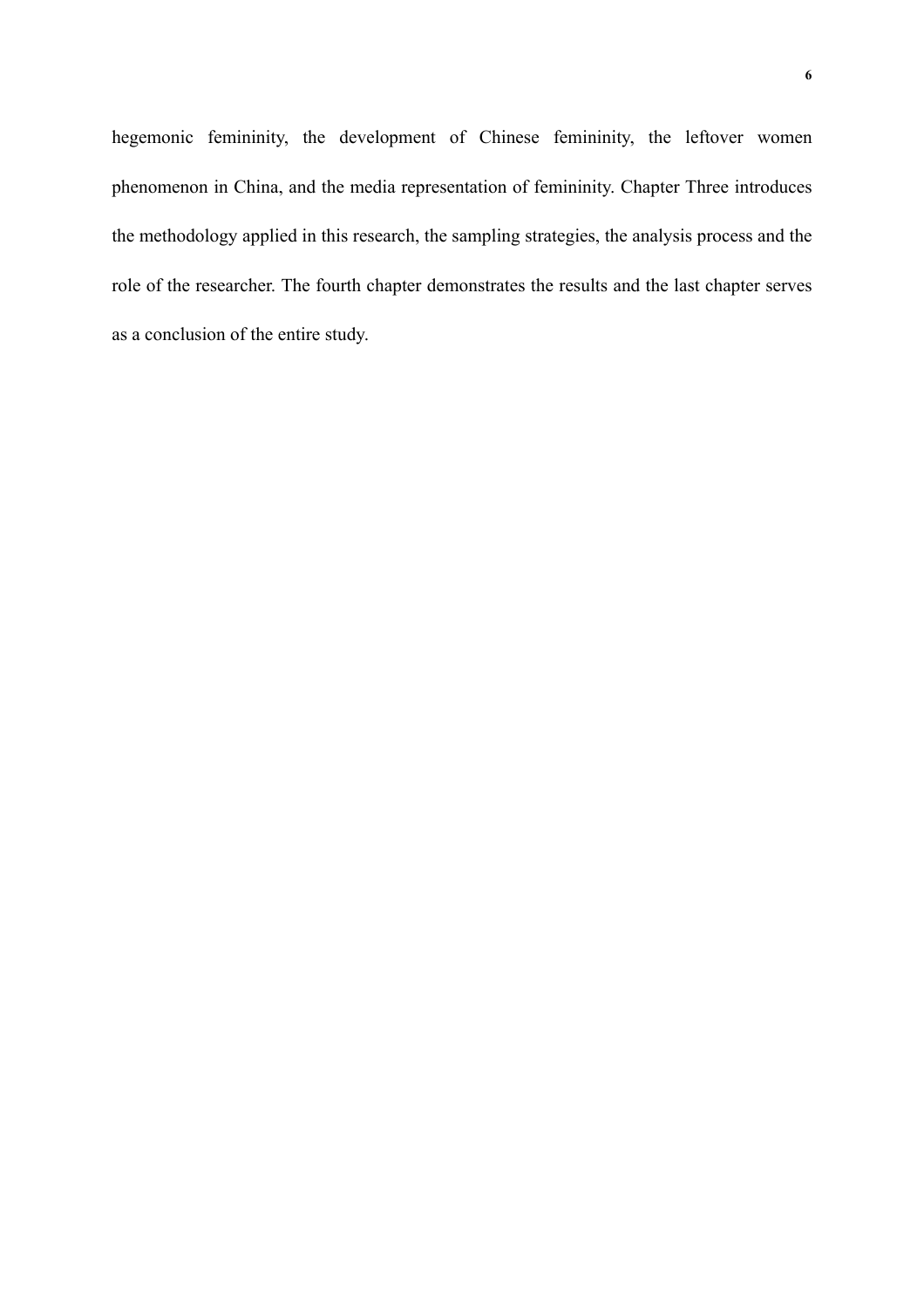# **CHAPTER II**

#### **Literature Review**

In this chapter, the concepts of femininity and hegemonic femininity are first explained. Next, the development of Chinese femininity and the "leftover women" phenomenon in contemporary China are discussed. Last, this chapter explores the relationship between social reality and media, and reviews how women have been portrayed on both western and Chinese media.

#### **Femininity**

The definitions of femininity in second wave of feminism are quite different from the third one. Primarily, the two waves hold different assumptions about the role that femininity plays in gender and power relations (Schippers & Sapp, 2012). Femininity is a core concept in this study and by differentiating the definitions in two waves, femininity as defined by third wave of feminism is applied in later analysis.

Second wave feminism defines femininity as "a set of characteristics and practices that are imposed on women and result from or signify their subordinate status in relation to men" (Schippers & Sapp, 2012, p. 28). In other words, the concept of femininity is developed in a male-dominant culture in order to control woman for the interests of men. Femininity is considered as an embodiment of women's subordination and powerlessness. In this sense, in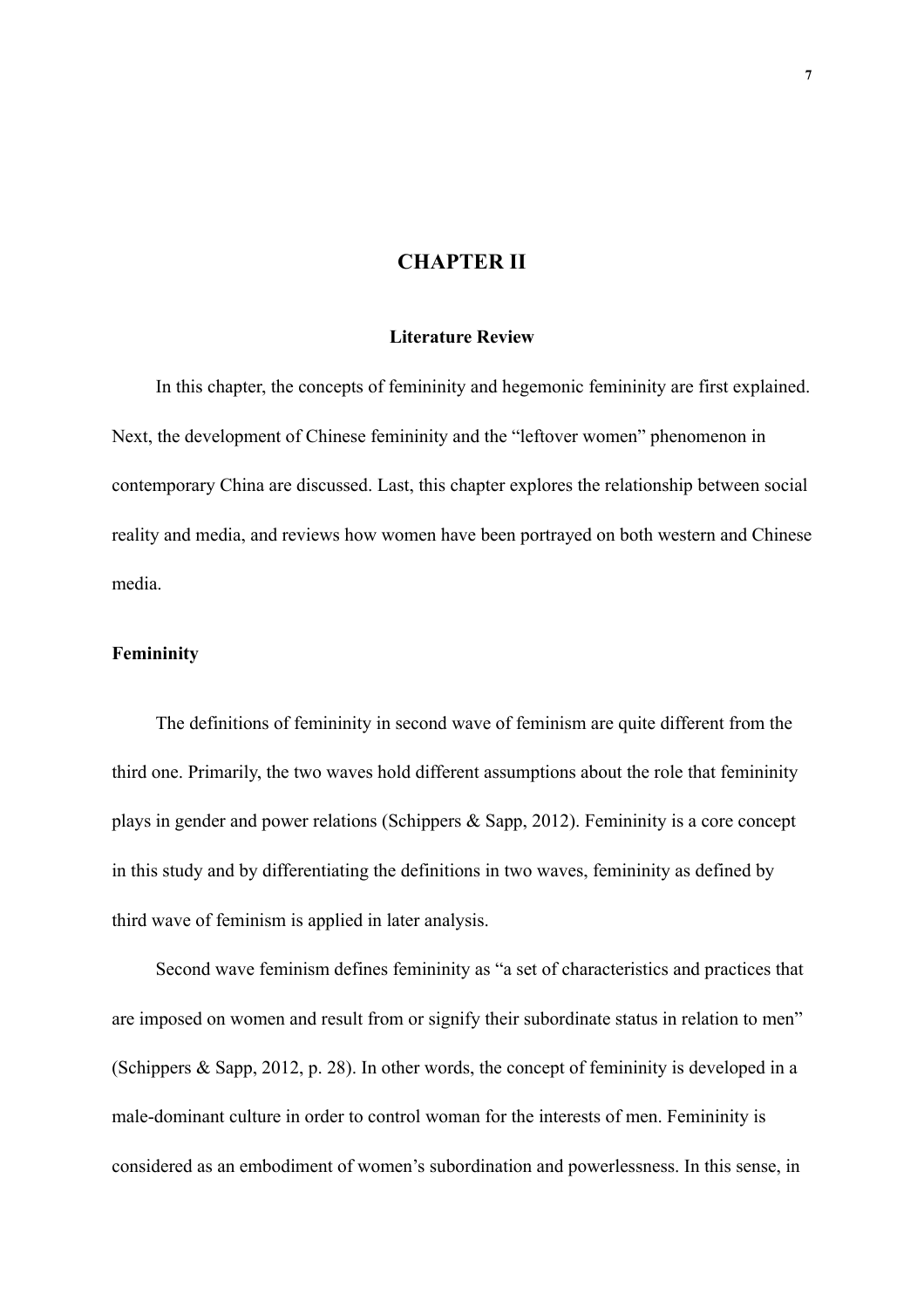the second wave feminist perspective, the idea of femininity is something that should be criticized and rejected because it hinders the enforcement and liberation of women.

By contrast, third wave feminism discusses femininity in a less radical way. According to Butler (1999), femininity and masculinity are the embodiments of the social discourse concerning what a woman or a man should be. Not necessarily a result of oppression from men, femininity is a set of characteristics that can be embodied by anyone and its meaning may vary under different contexts. However, in line with second wave feminism, third wave feminism acknowledges that, in male dominant culture, there are "widespread pressures on girls and women to embody hegemonic forms of femininity" (Schippers & Sapp, 2012, p. 30). But different from the second wave feminism, in third wave feminist perspective, although recognizing that hegemonic femininity situated in male dominant culture may reinforce the gender inequality, a reworking of femininity can be a source of power to resist male dominance (Baumgardner & Richards, 2010).

In a nutshell, in the third wave feminist perspective, femininity is a neutral word with a broader definition. Without being constrained to the male dominant culture, it simply refers to a set of characteristics a woman can have. These characteristics are not necessarily an embodiment of male dominance and oppression but might be a reflection of any social discourse. To especially address the condition where femininity is situated in a male dominant discourse, the idea of hegemonic femininity is introduced, which will be further explicated in the following section.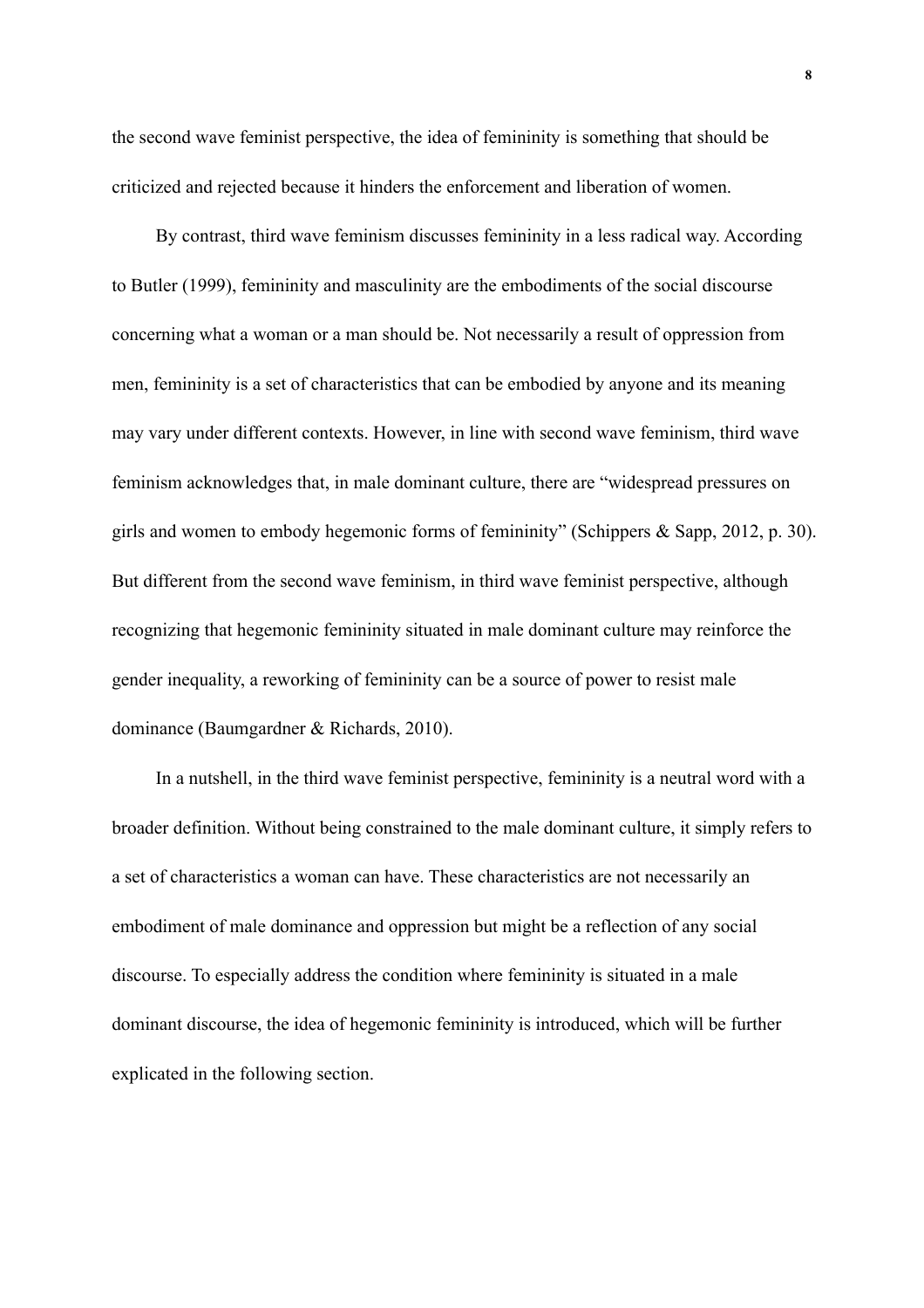#### **Hegemonic Femininity**

The idea of hegemonic femininity originated from hegemonic masculinity. According to Connell (1995), generally speaking, hegemonic masculinity guarantees the dominance of men and the subordination of women. The central notion was adapted from Gramsci's (1971) hegemony, which refers to the governance of ruling class to control other groups through winning consent instead of coercion. The gender hegemony occurs when a form of masculinity obtains dominance over other masculinities and femininities (Charlebois, 2010). Although hegemonic masculinity may vary based on different cultural contexts, in western society, it usually refers to "well-educated, white, middle-class, heterosexual breadwinner" (Charlebois, 2010, p. 22).

In reflection of hegemonic masculinity and the hierarchical gender relations, Connell (1987) developed a corresponding concept of "emphasized femininity" and defined it as "compliance with this subordination" and "oriented to accommodating the interests and desires of men" (p. 183). However, emphasized femininity focused on the compliance to patriarchy and failed to address women's role in resisting gender hegemony (Connell & Messerschmidt, 2005).

In response to the new configurations of women's identity and practice, Schipper (2007) developed the model of hegemonic femininity that included the power relations within femininities as well as the patriarchal relations between femininity and masculinity. Although borrowed from the term hegemonic masculinity, Schipper (2007) does not suggest that hegemonic masculinity and hegemonic femininity are equal. Instead, hegemonic femininity is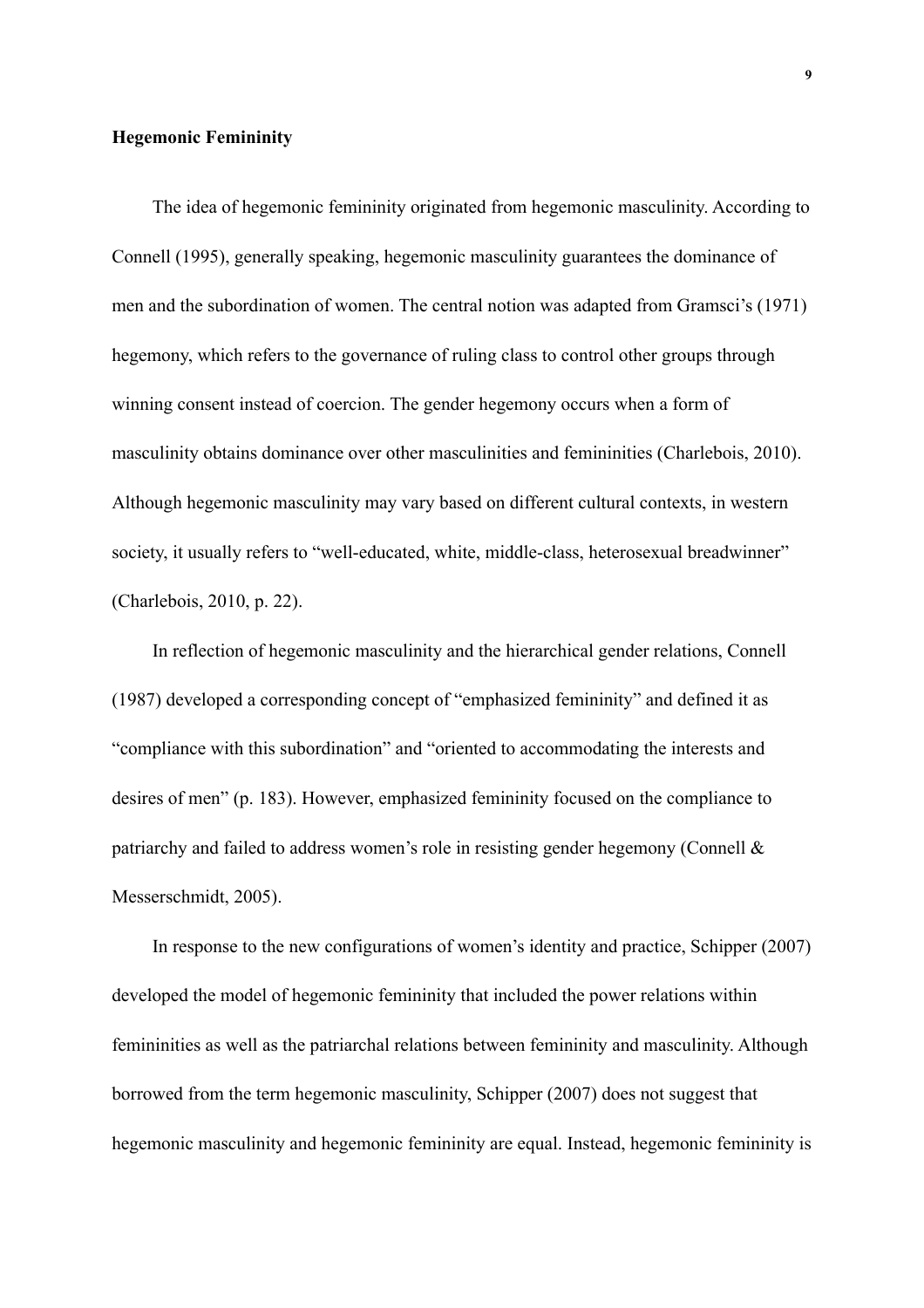always in subordination to hegemonic masculinity. This hierarchical relation further influences the social practices in real life. In discussion of the unequal division of labor, Charlebois (2010) argues that because of the subordinate status, a woman is considered as unsuitable for powerful positions within social institutions. As a result, while hegemonic masculinity is associated with paid labor and prestigious work, hegemonic femininity is always related to unpaid domestic labor and caregiving.

Notably, according to Charlebois (2010), a significant difference between masculinity and femininity is that while men are empowered through the embodiment of hegemonic masculinity, an embracement of hegemonic femininity will result in the further subordination and ultimate disempowerment of women. Thus, in order to resist unequal gender relations, non-hegemonic forms of femininity may become a source of power.

Messerschmidt (2011) coined the term oppositional femininity, referring to the alternative forms of femininity that are not compliant with hegemonic femininity. Compared to Schippers' (2007) idea of pariah femininity, which refers to women who embody aspects of hegemonic masculinity to subvert the subordinate status of women, Messerschmidt's idea has a broader meaning. Oppositional femininity not only addresses the situation identified by Schippers, but also includes women who do not necessarily embody hegemonic masculinity, however resist aspects of hegemonic femininity. Examples of the latter include nuns, celibate women and single women (Charlebois, 2010).

As a result, there are two types of oppositional femininity. The first one resists hegemonic femininity by embracing aspects of hegemonic masculinities such as being aggressive or sexually promiscuous (Charlebois, 2010). Although this type contributes to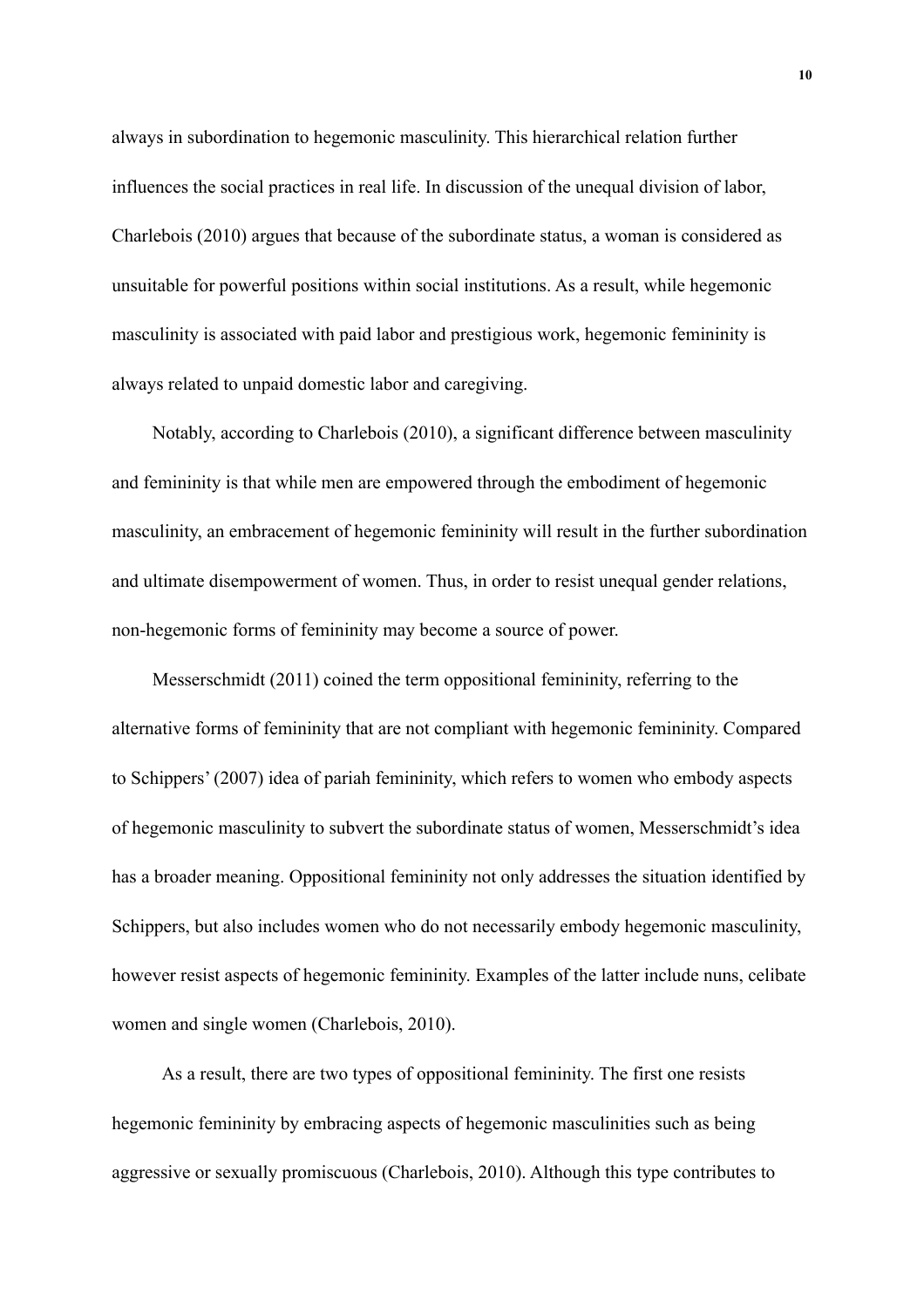subvert the hegemonic femininity, it also supports the masculine practices and sustains the hierarchical relationships between masculinity and femininity. The second type of oppositional femininity subverts the hegemonic femininity but does not reaffirm aspects of hegemonic masculinities. This type of femininity may contribute to dismantling the hierarchical gender relations and become a source of power for gender equality (Charlebois, 2010). The unmarried women discussed in this study apparently is a version of the alternative femininity. Their representations on TV could provide a window for us to discern the mainstream social discourses concerning this group and whether any potential power is conveyed in opposing the hegemony.

#### **The Development of Chinese Femininity**

The traditional Chinese femininity in feudal society was largely influenced by Chinese traditional culture and the patriarchal social system. For thousands of years, Confucianism had served as an ideological and cultural foundation for Chinese society. In Confucians perspective, women were considered as inferior and subordinate to men. Following the creed that men should take charge of the external affairs while women should handle the domestic ones, the highest value for a woman in that time was to be a "filial woman, a dutiful wife and a good mother" (Lin, 2010).

In the book *Lessons for Women*, which was written 3000 years ago, the Confucians intellectual Ban Zhao summarized "Three Obedience and Four Virtues" as the doctrines for women's behaviors. The "three obedience" means "obeying her father as a daughter, obeying her husband as a wife and obeying her son in widowhood" (Chan & Ng, 2013, p. 51). The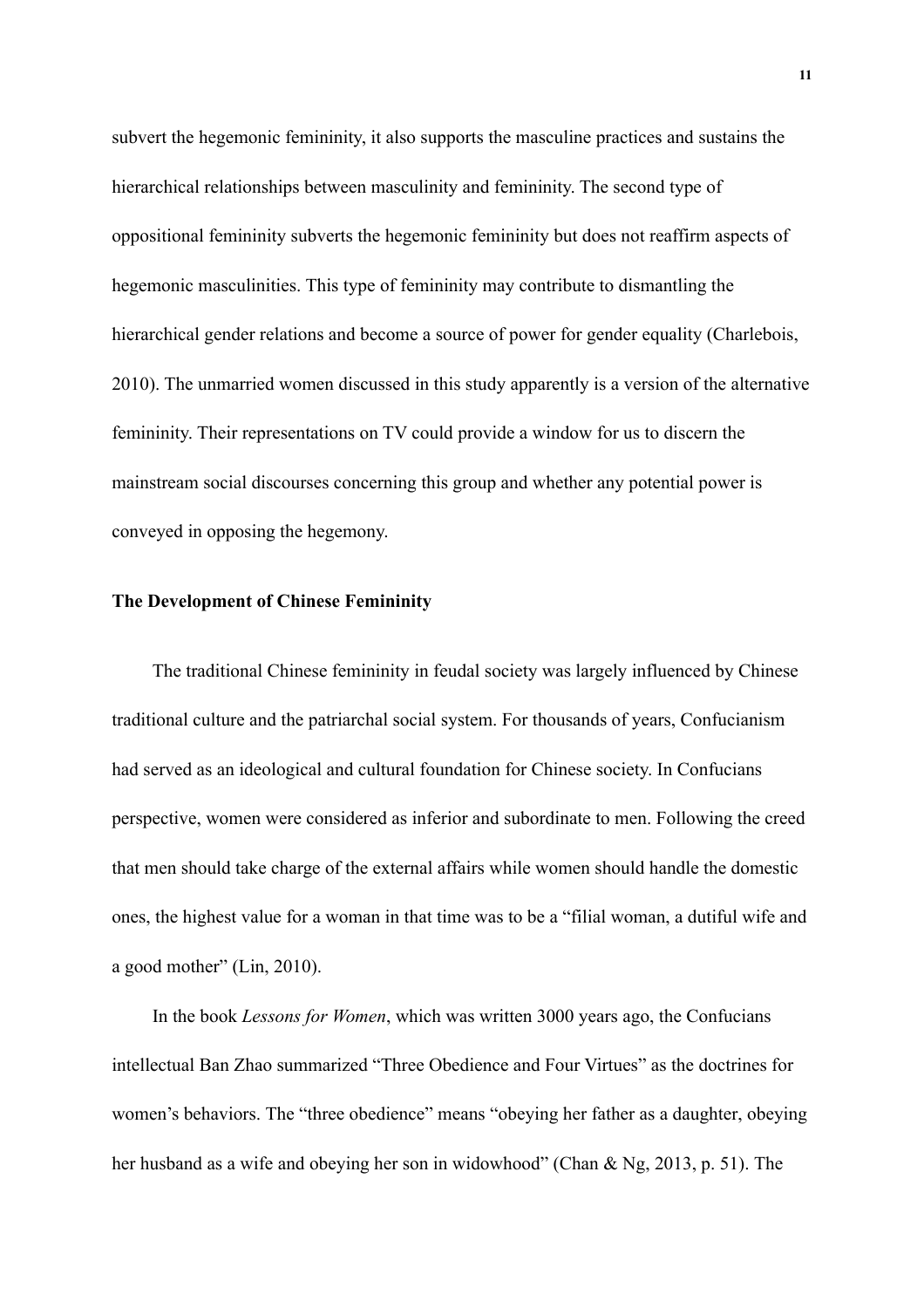four virtues refer to morality, proper language, decent appearance and manner, and diligent housework; morality is the most important one. A woman with morals should always be loyal and obedient towards her husband. It was a woman's duty to serve her husband as well as the parents-in-law. As the wife, she should get rid of envy and help her husband to take concubines. As the mother, she should nurture and teach the children.

At the beginning of the  $20<sup>th</sup>$  century, the society began to advocate equal education for woman and monogamy (Chan, 2004). After the establishment of People's Republic of China in 1949, the communist party took various means to increase women's status. Relevant laws were enacted to legitimize the freedom of marriage and gender equality. Under the principle of equal pay for equal job, women began to enter the work place and the number of employed women in 1958 reached 7 million, which was ten times compared to that in 1949 (Luo & Hao, 2007).

Mao Zedong described women as "holding up the half of the sky" and during the Cultural Revolution (1966-1976) era, Chinese femininity went through a process of de-feminization (Zhang, 2003). During this time, the Confucianism was ruthlessly criticized and the traditional docile and tender images of women were subverted. The gender differences had been erased and both men and women were politicalized as comrades. Women were in the same army style clothes as men, cut short hair and wore no make-ups. In the meantime, the government promoted official role models for people to follow. Those female models were called as "Iron Girls" and become the idols of the time with their "masculine strength, inexhaustible energy and surging revolutionary spirit" (Zhang, 2003, p. 212).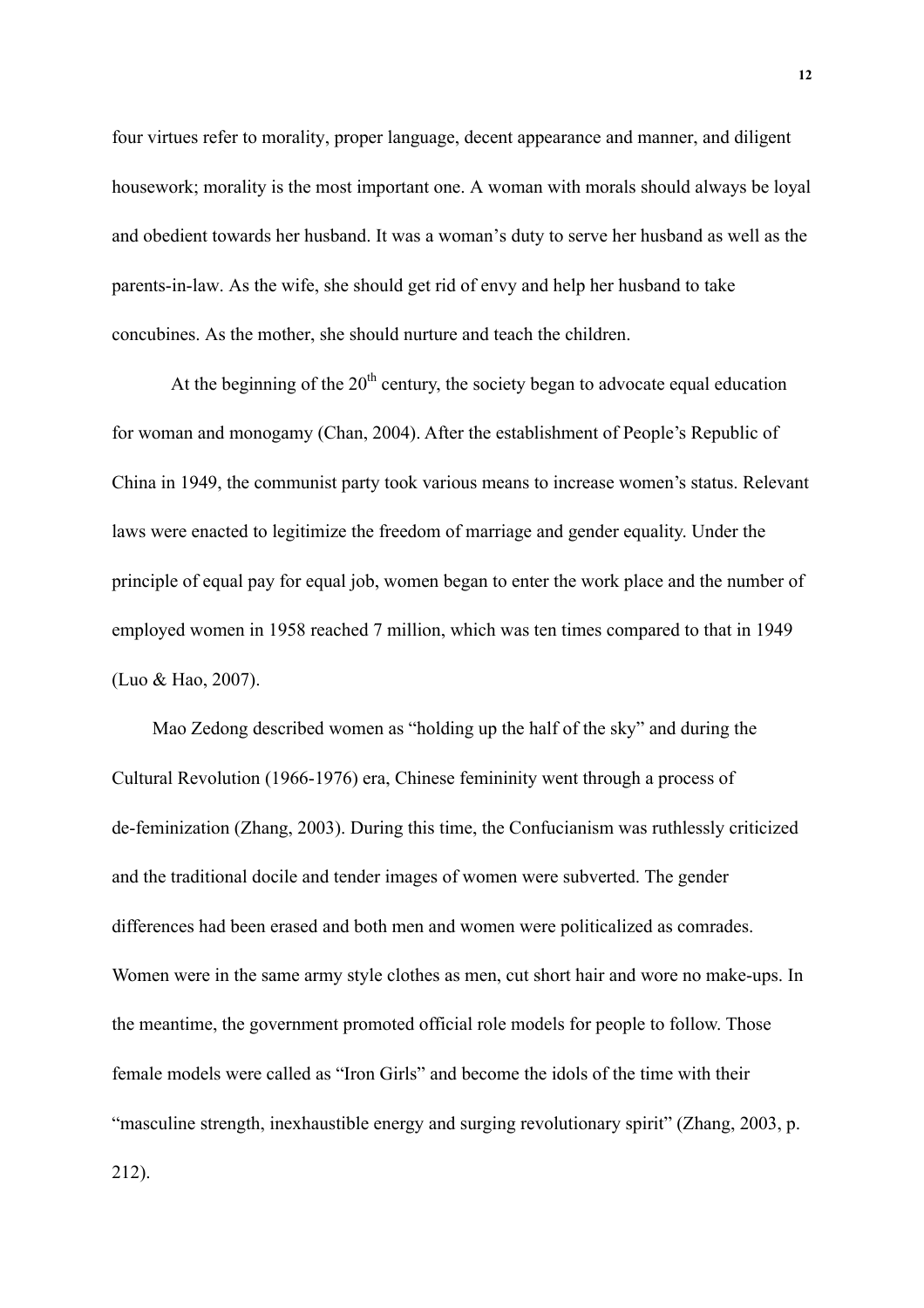After the death of Mao Zedong and the reform and opening up led by Deng Xiaoping in 1978, Chinese society entered a new era. A re-evaluation of Chinese traditional cultures and Confucianism as well as the introduction of western culture enabled a process of re-feminization of Chinese women. In contrast to the perceptions that women in fancy dresses were frivolous, the gender differences were naturalized and even essentialized (Yang, 2011), and women began to dress and act in a womanly way (Zhang, 2003).

On one hand, the criteria of "dutiful wife and good mother" were again used as reference for modern Chinese femininity. However, in adapting the traditional notion towards the changing situations, the new version of femininity demonstrates dual demands on Chinese women (Zhang, 2013). An ideal woman should be capable at work. In the meantime, she should fulfill her traditional roles as a good wife and mother. In addition, along with the introduction of western culture, more and more western models appeared on Chinese media and the sexy and young images became a part of Chinese femininity (Johansson, 2001; Yang, 2011). These two femininity ideals represent the mixed characteristics of Chinese modern femininity by showing the "Western modernity" and "Confucian tradition" in juxtaposition (Notar, 1994, p. 29-30).

#### **The "Leftover Women" Phenomenon in Today's China**

The introduction of western cultures not only contributes to the emergence of new Chinese femininity, but also brings new problems. The growing number of unmarried women, labeled as "leftover women," has become a notable social phenomenon in today's Chinese society.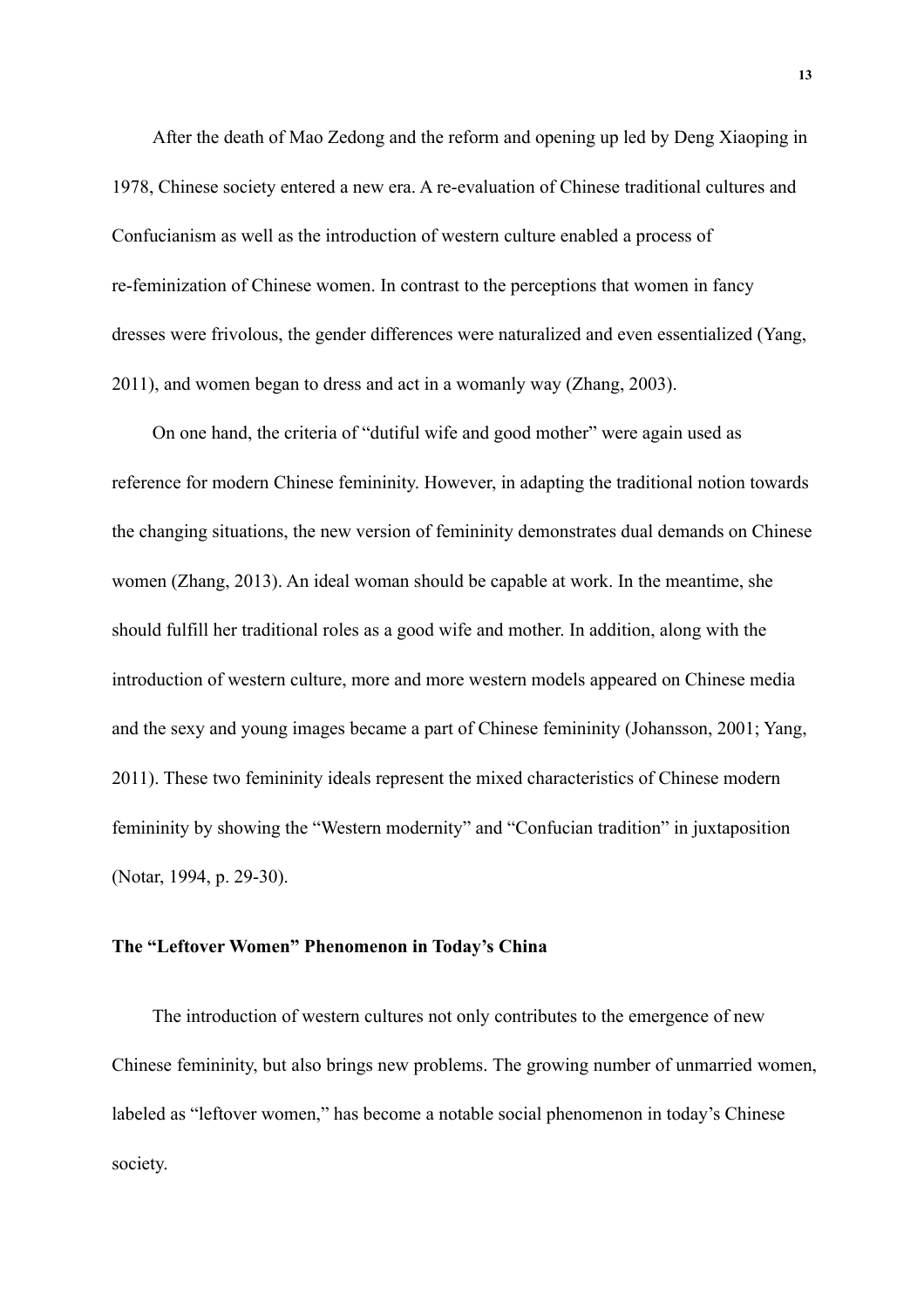In examination of the reasons of the formation of "leftover women," Zou & Chen (2014) summarized four aspects. First, more and more women go to college and receive high education. Some of them will continue pursuing higher degrees after graduation. Thus, most of their time is devoted to study and after they finish their education, they are already in their late 20s or 30s. Women with a higher degree such as a Ph.D. in China are assumed to be unattractive and are even mocked as a "sexless 'third gender'" (Kuo, 2014). Moreover, fierce competition in the workplace forces women to spend most of their times on work, especially in the first several years of their professional life.

In addition, the traditional Chinese "spouse choosing hierarchy" (择偶梯度) plays a significant role in the formation of "leftover women" phenomenon. According to Zou & Chen (2014), in order to guarantee their superior status in the family, Chinese men incline to find women with lower socioeconomic status as their wives. Correspondently, Chinese women preferred men who have relatively higher economic conditions. In this sense, it was more difficult for highly educated women with good economic conditions to find their spouses because they are already standing at a relatively high position of the pyramid.

Last but not least, the introduction of western feminist ideals not only encourages women to pursue political and economic equality, but also raises their awareness of their own identity. Women begin to consider themselves as independent individuals with full agency. Moreover, because of their economic independence, marriage is no longer a necessity of their life. They have a higher standard for their spouse and the quality of their marriage life (Zou  $\&$ Chen, 2014).

Although the reasons summarized by Zou and Chen (2014) contribute to a better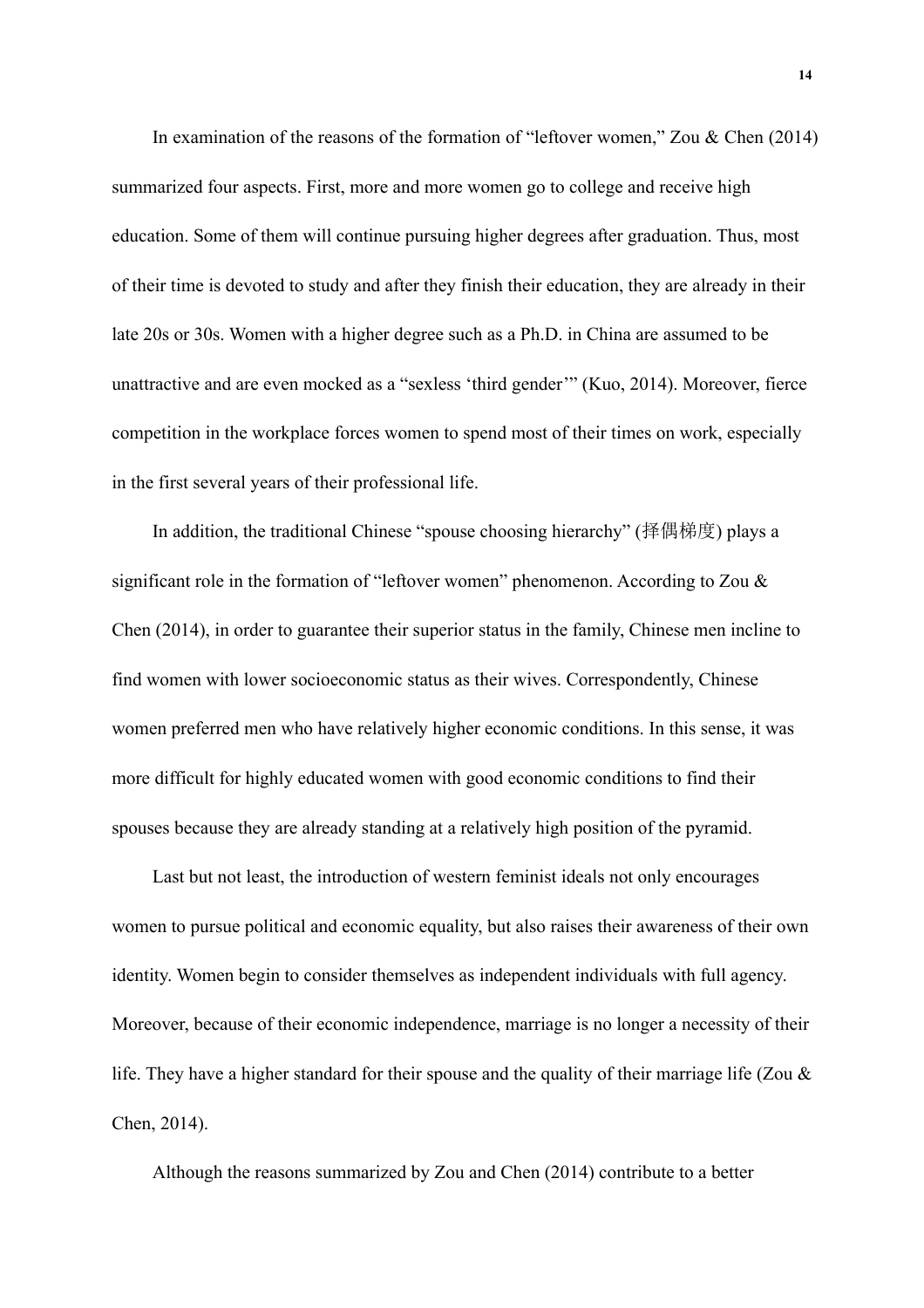understanding of the leftover women phenomenon, most of their analyses were from a macro social level by considering the "leftover women" as an undifferentiated group. To further understand "leftover women" and their views of marriage, To (2013) conducted a qualitative study of the unmarried professional women in Shanghai and classified them into four categories. The first two categories were named as "Traditionalist" and "Maximizer." Women from these two groups want to pursue their marriage following the traditional path, accept the patriarchal gender roles in the family and look for men with higher economic status as the chief breadwinner of the family. Ironically, while they are searching for men with higher status, men shun them because of their high education and economic conditions. The difference between "Traditionalist" and "Maximizer" is that the latter will apply various strategies to get rid of the dilemma caused by a "spouse choosing hierarchy." For example, the "Maximizers" are more willing to find western men who do not mind their high education and economic conditions. Or they choose to conceal their own accomplishments first so that men will not reject them in the first place.

The third type is "Satisficer" and women from this group refuse to comply with the traditional "male superior norms" (To, 2013, p.17). In order to realize their marriage goals, they will seek men with lower economic status who are less controlling in their marriage. The last type is "Innovator". Different from the other three, women from this group do not consider marriage as an ultimate goal. They also don't consider themselves as "leftover women" because they proactively choose other forms of relationships over marriage.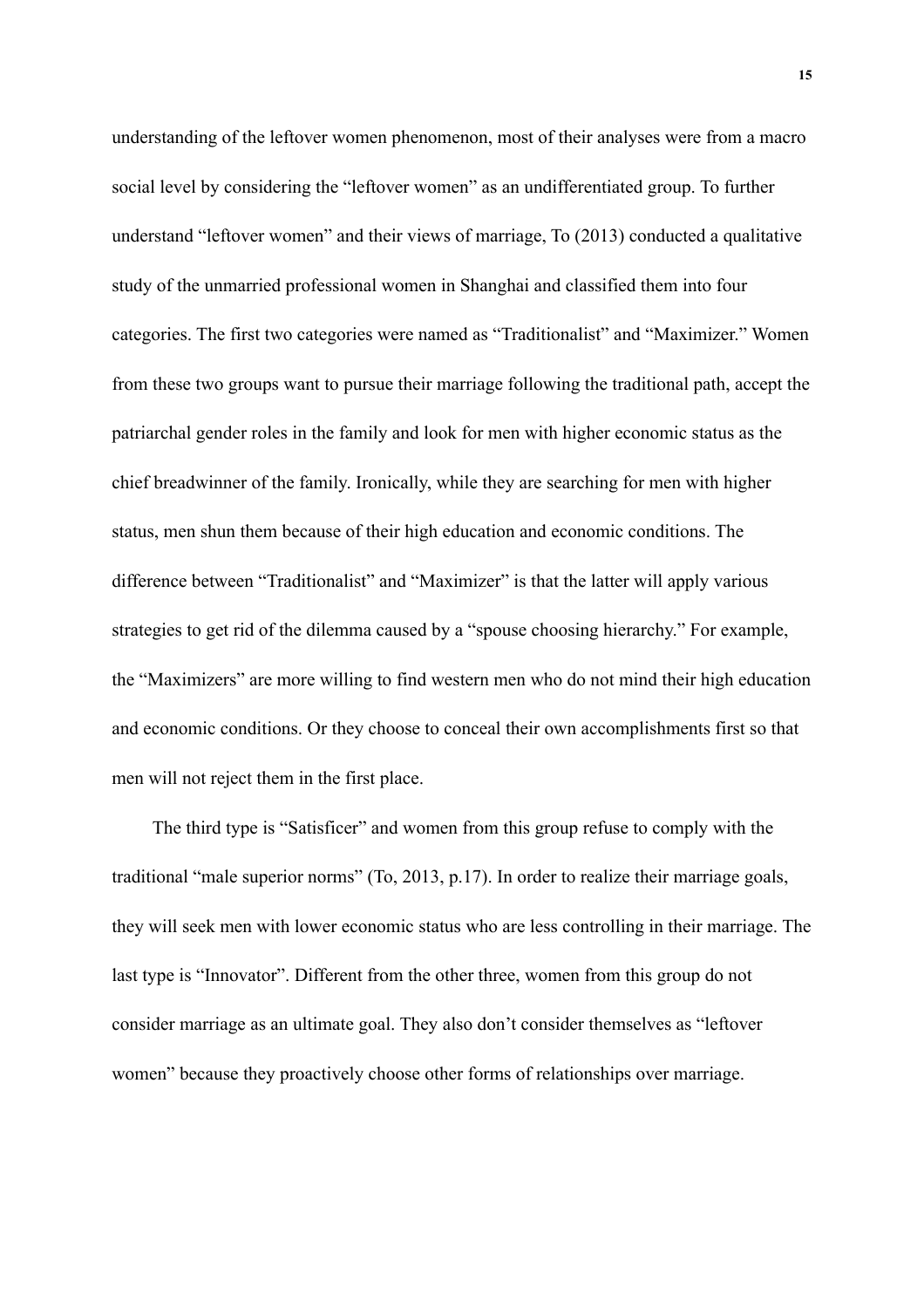#### **The Representation of Women in Media**

In discussion of the relationship between media and society, previous studies (Glasser, 1997; Luo & Hao, 2007) have shown that media content could reflect the social changes and ideological shifts of a society. And by selective emphasizing a certain groups of people in a certain way, the media played its role in reinforcing the hegemonic ideology.

Concerning the relationship between the media representation of women and social reality, previous studies (Covert, 2003; Covert & Dixon, 2008; Milmer & Higgs, 2004;) have shown that on western media, women were usually stereotypically or under presented. In examining the news framing of women in Britain, South Africa and Australia, Ross (2002) found out that women were usually constrained to a domestic and private environment. However, the representation of women on media is a dynamic process and is influenced by the changing social realities. In recent years, western societies have witnessed a more and more diversified representation of women on the screen and there are studies focusing on professional women (White, 2011), queers girls (Zeller-Jacqques, 2011), and butch lesbians (Fenwick, 2011), and so on.

In the Chinese context, according to Zhou (2010), generally speaking, Chinese women are still under represented in various media such as newspaper and advertisements and the female images presented on media are likely to be constrained to traditional gender roles. However, in the field of television dramas, diverse women images had been presented along with the social development.

To understand the modern women images in Chinese television dramas, many scholars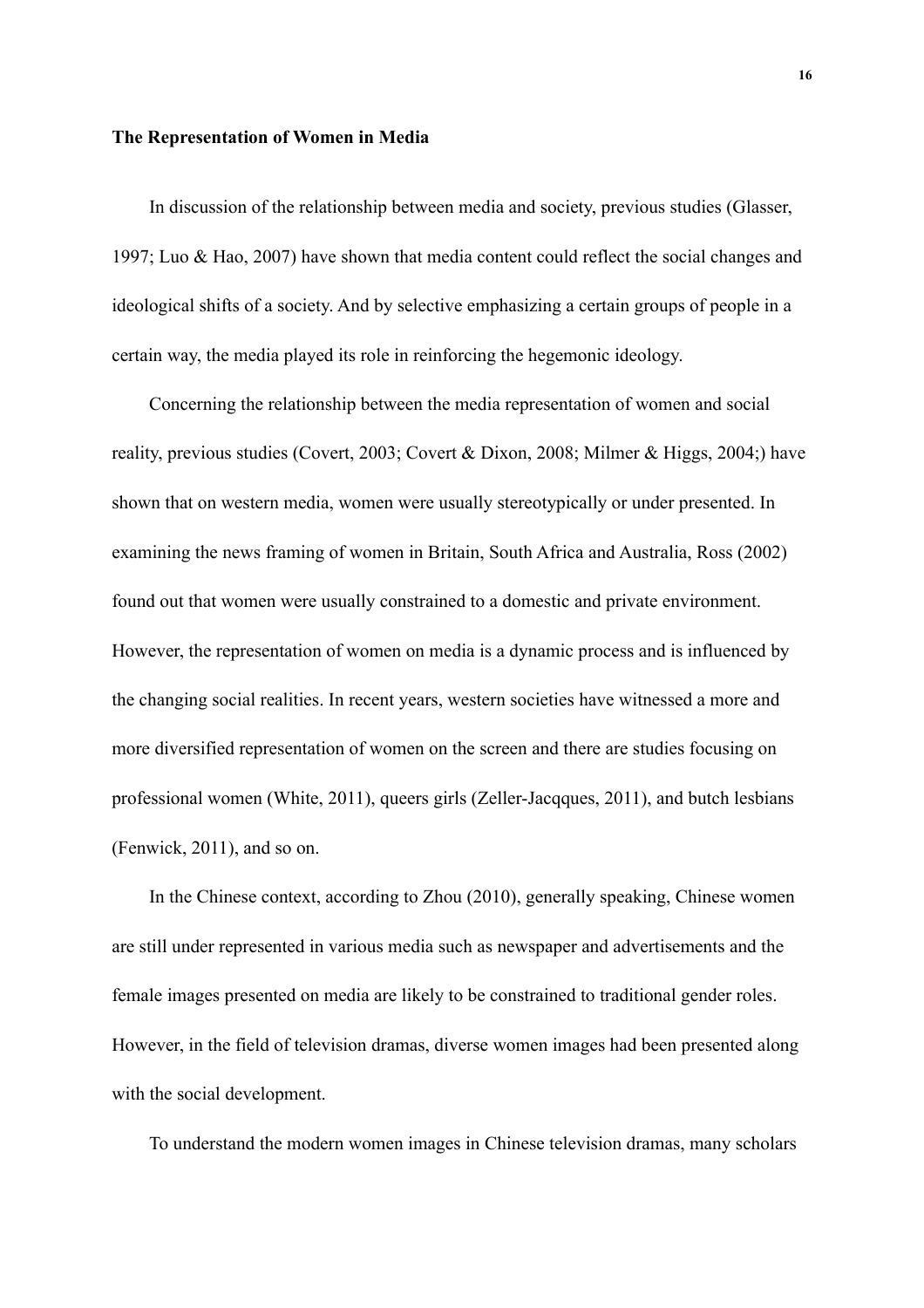lay their focus on a special genre of television series named "family ethics drama" (Che, 2013; Li & Yang, 2010; Lou, 2012; Liu, 2014a; Xiong, 2014). According to Liu (2014a), in family ethics dramas, family is a primary narrative space where most of the stories happen and the interpersonal relationships and conflicts between characters make up the main content. Zeng & Hao (1997) defined family ethics drama as melodrama that focuses on family ethical and moral issues. It takes place in a contemporary setting and reveals the stories within a family regarding love, marriage, affairs, divorce, women's independence, generation conflicts etc.

Family always plays an indispensable role in Chinese culture and family ethics to some extent reflect the overall morals and ethics in the society. The analysis of women images in family ethics dramas could have profound culture implications regarding the social consensus over gender issues (Liu, 2014a).

At the very beginning of the 1990s, the popularity of a drama called *Desire* (渴望) stood out as a milestone event in Chinese television history. This drama shed lights on the everydayness of an ordinary family and how it went through ups and downs from the1970s to 1980s. Because of the huge success the drama enjoyed, family ethics dramas have become a mainstream genre in the Chinese television market (Liu, 2014a). The female character Liu Huifang was rendered as a perfect exemplification as a woman with all traditional Chinese virtues. She was a kind mother, a tolerant wife and an obedient daughter-in-law; she never fought for her own good but always sacrificed without complaints; she was an altruistic figure who put others interests in front of her own. According to Li (2015), Liu Huifang represented an idealistic image that lived up to male-dominant expectations of a perfect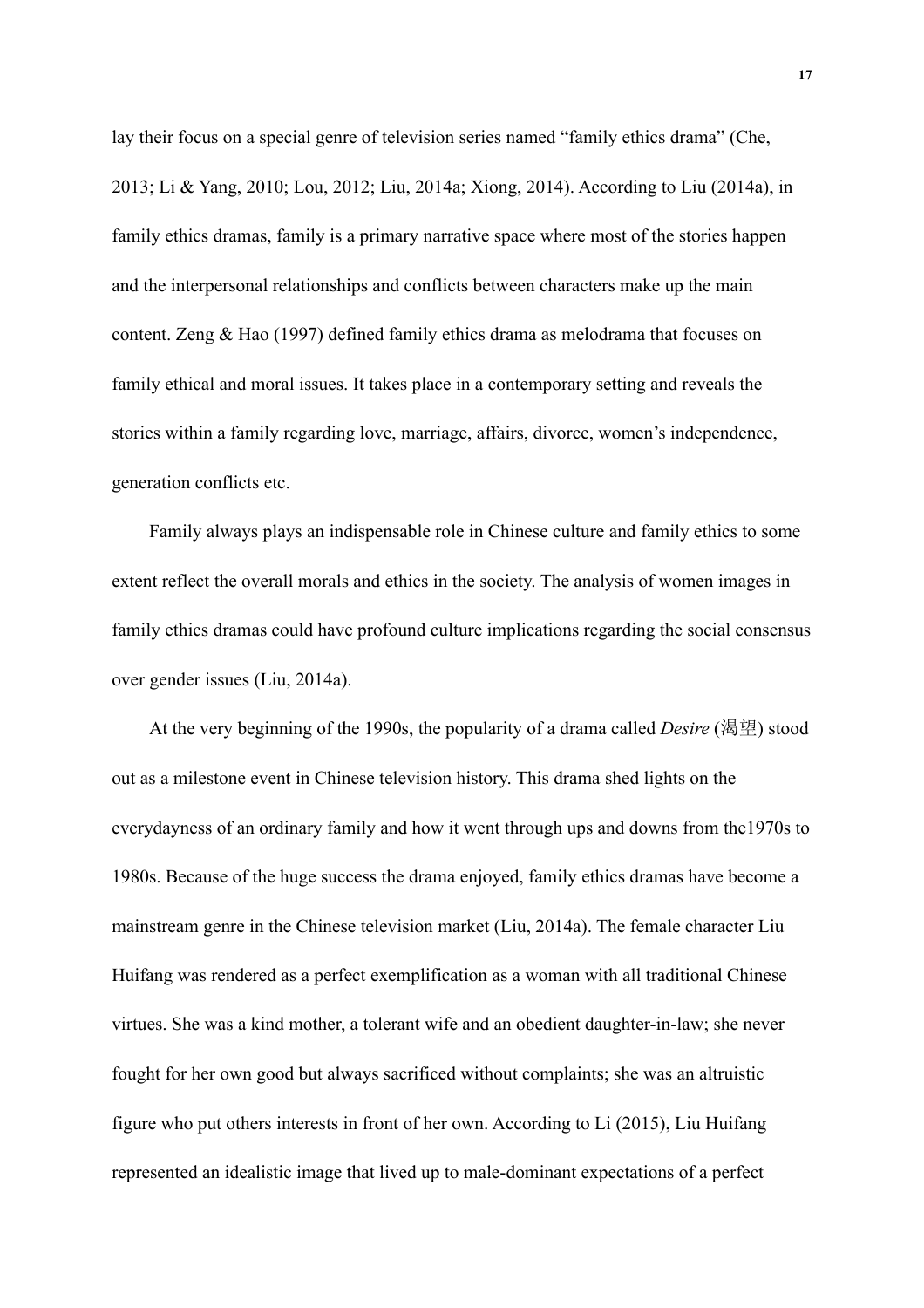woman. Many dramas created after *Desire* were greatly influenced by it and a "good mother and docile wife" had become a stereotypical representation of Chinese woman (Li, 2015).

However, along with the economic development of the society and the introduction of western feminist ideas in the 1990s, woman images with mixed qualities began to appear on screen. For instances, the drama *Migrant Girls*(外来妹) in the 1990s depicted a self-made country girl and how she struggled to survive in the big city. In this setting, women are no longer confined to domestic environments but step into the job market to compete with men and to earn their own livings. Since then and especially after the millennium, representations of professional women are prevalent in Chinese dramas. In addition, many female characters were endowed with strong self-awareness. The conflicts between family life and profession become a prominent theme in many dramas (Li, 2013). For instances, in the drama *Chinese Style Divorce* (中国式离婚, 2004), Lin Xiaofeng was such a contradictory character. Because of the ingrained influence of Chinese traditional male-dominant culture, on one hand she believed that her husband, as the man in the family, must have a successful career and she was willing to sacrifice her own job to support him. Whereas on the other hand, as a woman who had received high education, she was energetic and passionate toward her job and not willing to just be a housewife (Wang, 2012).

Stepping into the new century, Chinese society has witnessed drastic changes along with the prevailing ideas of consumerism, individualism and materialism. In juxtaposition with the increasing awareness of freedom and gender equality, diversified woman images began to sprout out on screen (Wang, 2012). In dramas such as *Marriage Battle* (婚姻保卫战, 2010) and *Beautiful Daughter-in-law* (媳妇的美好时代, 2009), the female characters boldly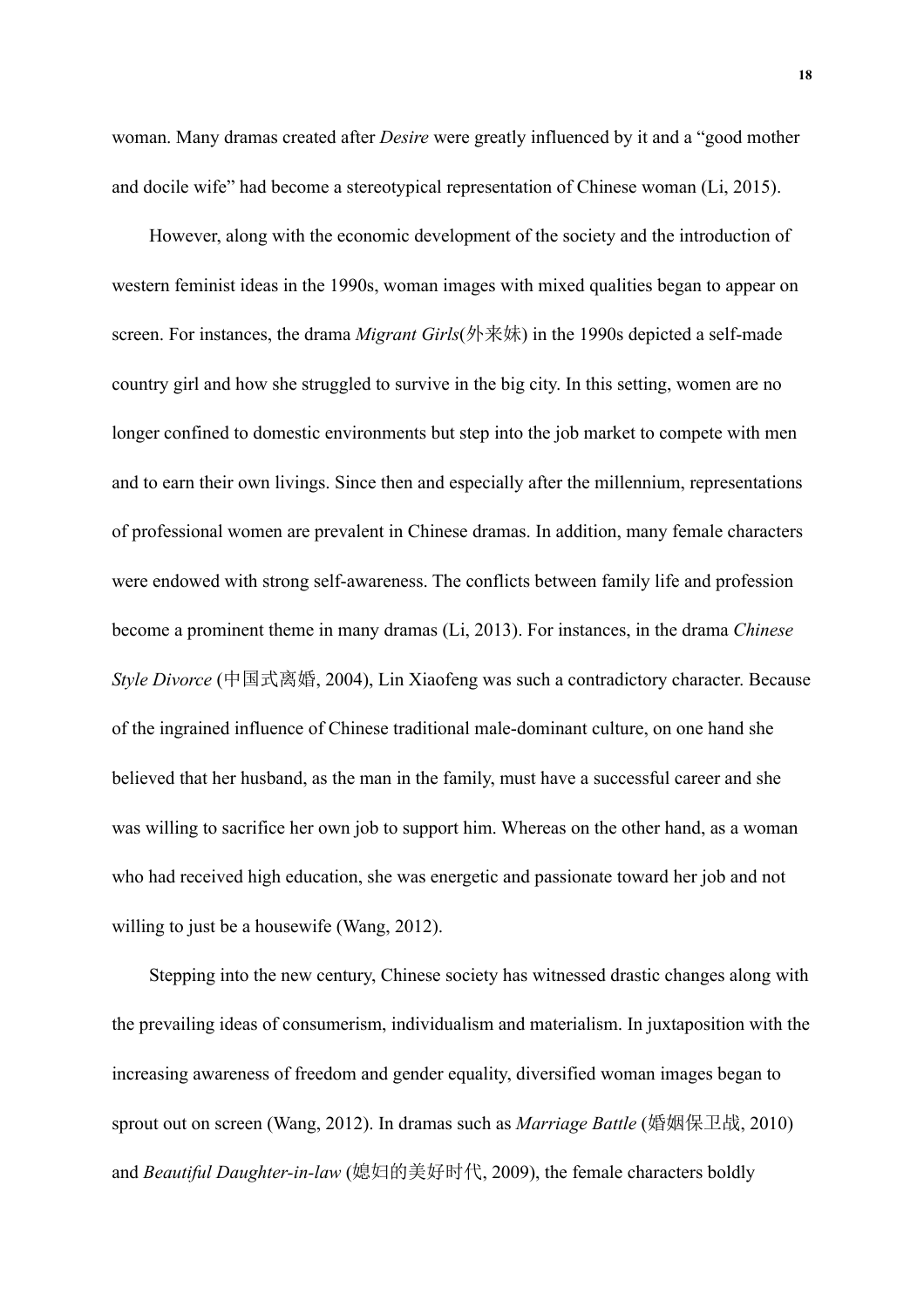pursued their love, espoused gender equality in marriage and stood up for themselves instead of unconditionally sacrificing for others. Meanwhile, a special type of woman image—the mistress become prevailing in many dramas. As the other woman in someone else's marriage, they were all presented as beautiful, sexy and alluring women. Compared to the wives who were immersed in trivial everydayness and gradually lost their appealing, these women are attractive and romantic, always able to provide the just-right comfort to the men. According to Wang (2012), such comparison made excuses for the infidelity of the husbands. Moreover, the repentance of the husbands and the tragic endings of these women implied that it was always females who bore the moral backlash.

In exploration of the changing women images from the 1990s to 2010, Li & Yang (2010) analyzed three typical women images in television dramas—Liu Huifang in *Desire* (渴望, 1990), Xia Xiaoxue in *Holding Hands* (牵手, 1999) and Guo Haizao in *Dwelling Narrowness* (蜗居, 2010). *Holding Hands* depicted a woman with strong self-awareness and how she wandered between family and work, and ultimately broke the domestic constraint and pursued her career. Dwelling Narrowness presented a controversial image of a young woman who graduated from a well-known university, however ended up being the mistress of a corrupted official. According to Li & Yang (2010), although these images reflected the changing characteristics of Chinese femininity, they were still constructed in a male-dominant discourse of being mentally or/and economically dependent on men. This echoes with Liu's opinion (2014a) that the construction of many women images in Chinese family ethics dramas are still constrained to the male-oriented framework where women are always in a position of being looked at and consumed. For instance, those pretty and sexy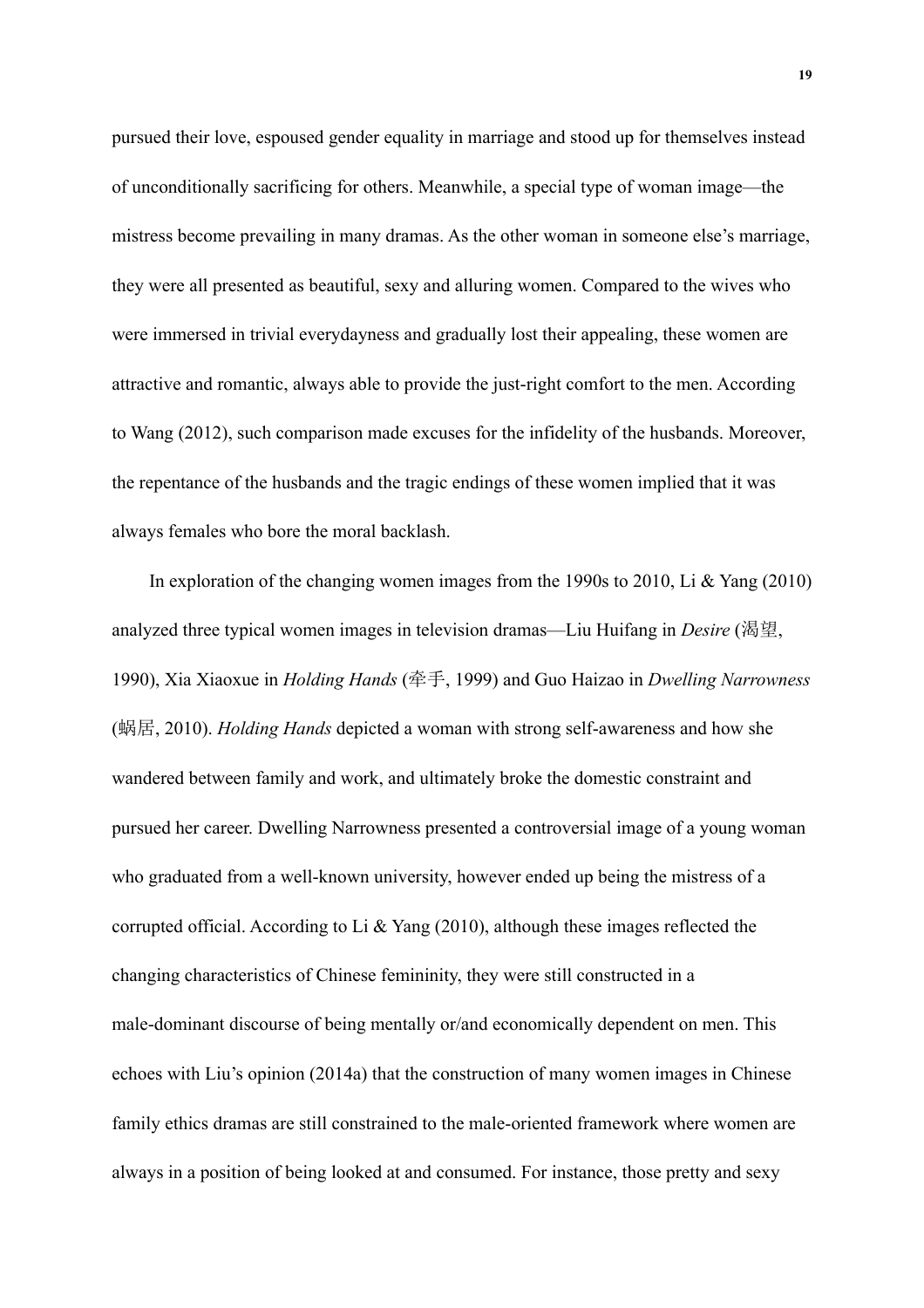metropolitan women images on the screen to a large extent cater to the men's esthetic demands.

Similarly, in an examination of the television dramas written by a famous Chinese playwright Liu Liu  $(\overrightarrow{\triangle} \overrightarrow{\triangle})$ , Lou (2012) found out that the women images in these dramas were all situated in a conflicting gender discourse. On one hand, these characters demonstrated some modern women characteristics such as being self-aware and economically independent. While on the other hand, their mental dependence on marriage and husband revealed the ingrained influence of traditional patriarchal culture. Lou (2012) concluded that although these dramas reflected women's appeal for gender equality, their struggles were within the male-dominant discourse and were doomed to be powerless.

In terms of the representation of "leftover women" in television dramas, Wang & Zang (2014) analyzed three television series about "leftover women" —*We Get Married* (2013), *Qian Duoduo's Marriage* (2011), *Every Woman Should Be Married* (2010), and found four types of "leftover women" images. The first type was hurt-by-love, referring to the unmarried women who used to be deeply hurt in relationships and missed the best time for marriage. The second type represented the professional women who did not have time for a relationship. The third type of "leftover women" was the perfectionist who held a far too idealist expectation for marriage and husband. The last type was the materialist who was in search of a wealthy husband. By summarizing these four types, Wang & Zang (2014) found out that although women from these four types had different personalities, they were all situated in a similar story structure where they suffered from being single and after going through all the difficulties, they finally found someone and got happily married.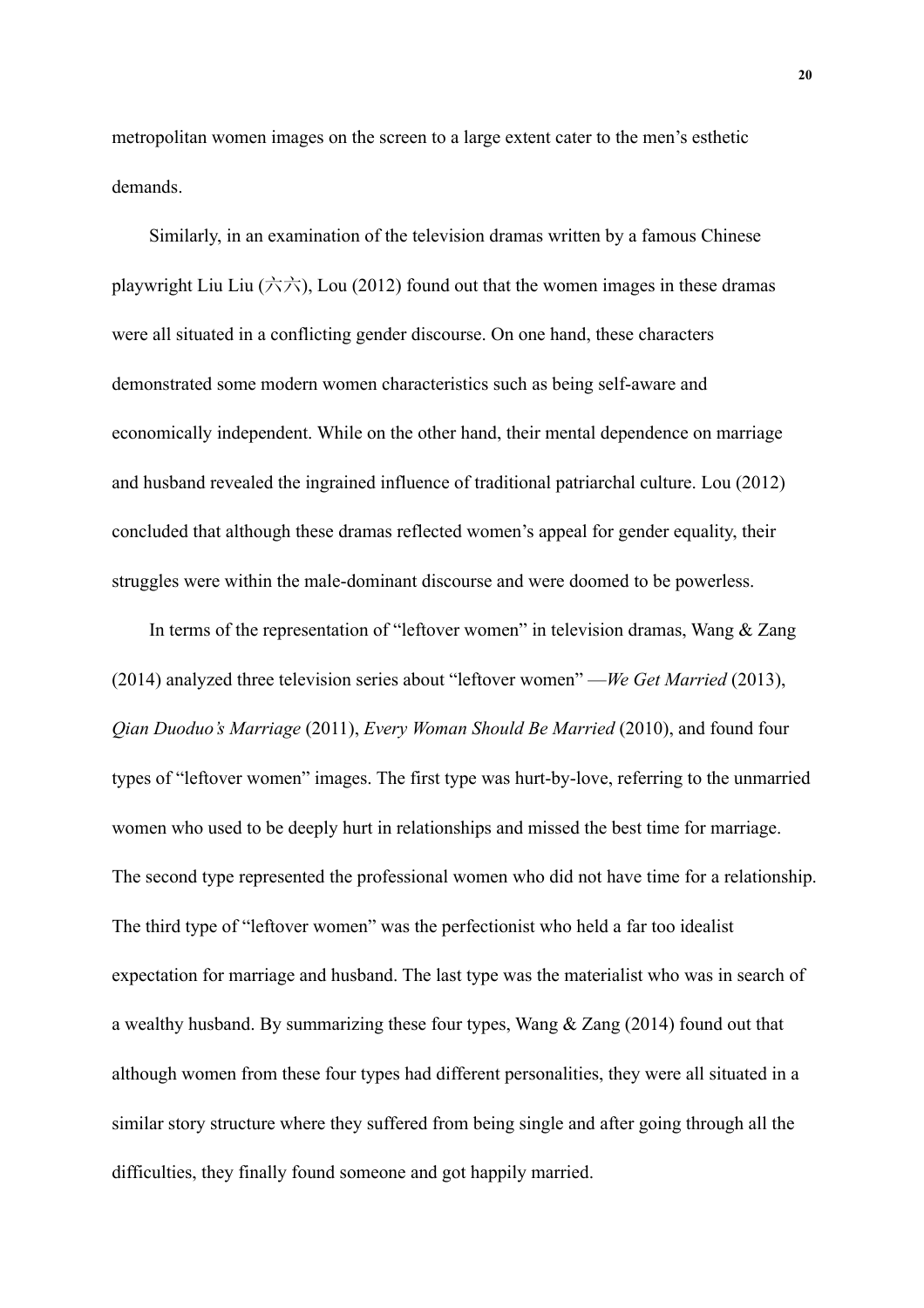Although "leftover women" is a hot topic in television dramas, few solid studies have been conducted to analyze the representation of this group. Wang & Zang's (2014) study provided a broad picture of the stereotypical types of "leftover women" on the screen without delving deeper into the discourse analysis of these representations. Thus, situated in the feminist framework, this thesis serves as an endeavor to fill the gap in this area and contributes to a deeper understanding of the underlying gender discourses of how these images were constructed on television.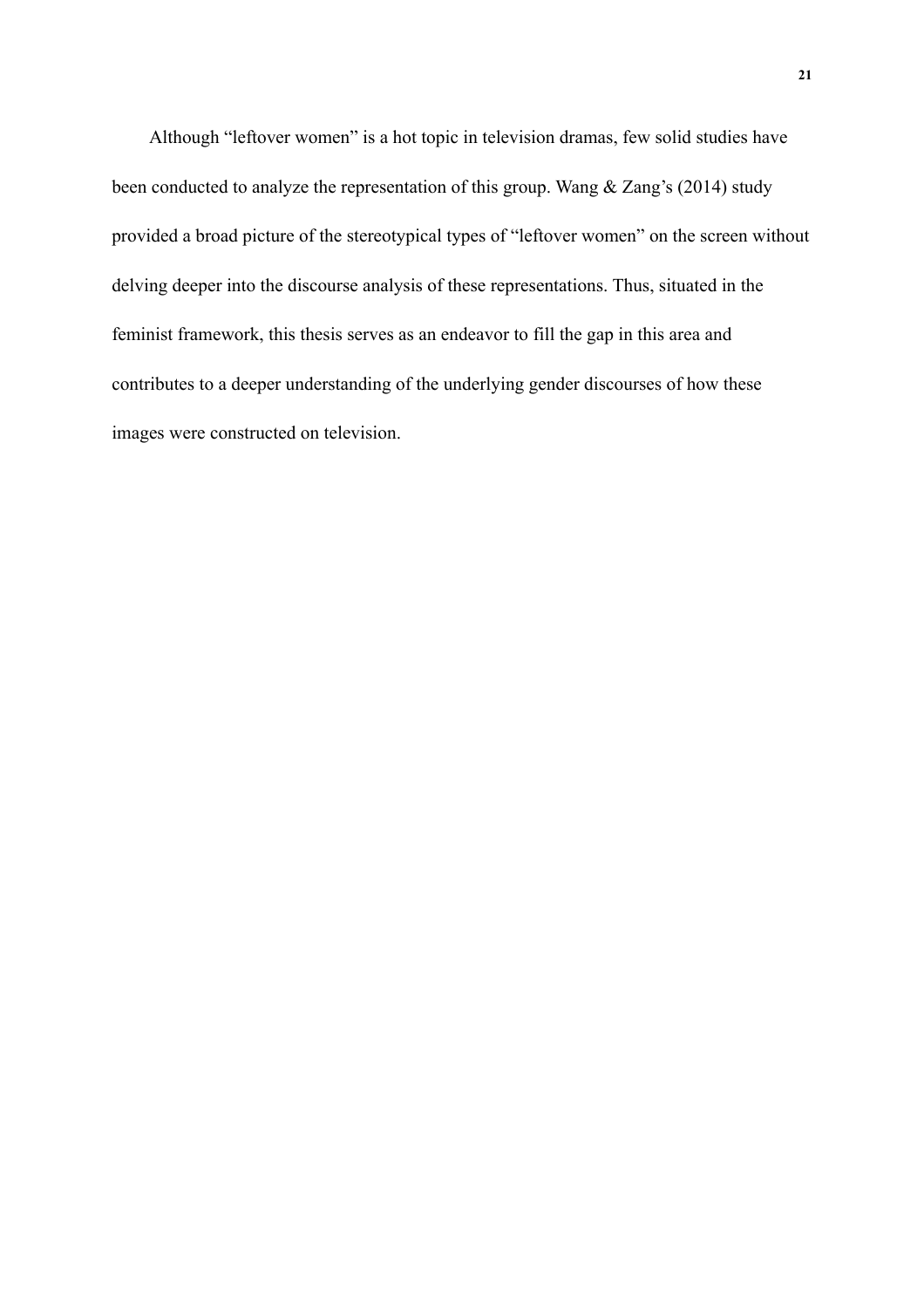# **CHAPTER III**

#### **Methodology**

This chapter explains the methodology of the thesis. It discusses the specific method of data collection, sampling strategy, description of the drama, analysis procedures, and researcher's role.

# **Method of Data Collection**

To analyze the images of "leftover women" in Chinese TV dramas, the method of textual analysis is used in the thesis. According to McKee (2003), textual analysis is one approach to understanding how people, in different cultures at particular times, make sense of their own identities and the world around them. Texts may be in a variety of forms such as articles, pictures, films, television programs, clothes, and so on. Specifically, in the field of television, textual analysis helps to understand humans by examining what they produced on television (Berger, 1998). It assumes that "behavioral patterns, values, and attitudes found in this material reflect and affect the behaviors, attitudes and values of the people who create the material" (Berger, 1998, p. 23).

This thesis is interested in how the femininity of the "leftover women" was constructed in television drama and textual analysis seems to be an appropriate approach to achieve this aim. As a qualitative research method, textual analysis enables the researcher to reach the "latent meaning, but also implicit patterns, assumptions and omissions of the text" (Fursich,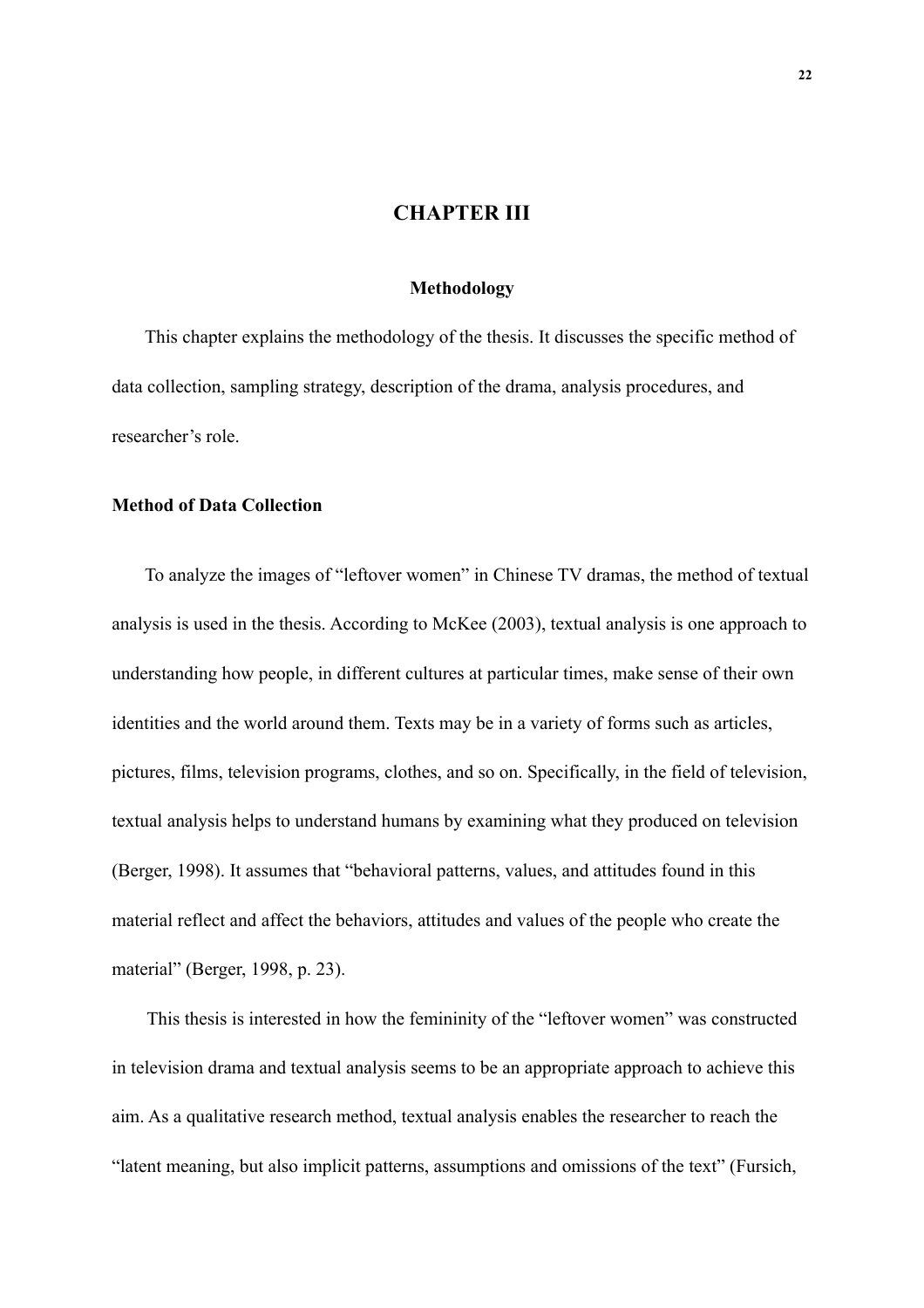2009, p. 241). In this thesis, beyond manifest content, textual analysis helps the researcher to delve into how "leftover women" were portrayed in television and what cultural assumptions and implications were made in creating those images.

However, as a method heavily reliant on the researcher's own interpretation, a criticism of textual analysis questions its validity, arguing that the reading of the text is influenced by the researcher's perspective and is "as ideological as the text itself" (Lockyer, 2008, p. 867). Recognizing this, Saukko (2003) highlighted that in textual analysis, a text can never be fully understood because every reading of a text is socially situated. Moreover, in qualitative studies, the subjectivity of the researcher is admitted and the researcher is considered as a key instrument for collecting and analyzing data (Creswell, 2013).

Another criticism argues that the meaning of a text can't be discussed only based on the text without examining the context of production and audience's reception (Philo, 2007). Although it could be a limitation of this method, Fursich (2009) contends that texts as a "distinctive discursive moment between encoding and decoding" (p. 238) deserve special scholarly attention.

## **Sampling Strategy**

The Chinese television drama *We Get Married* (咱们结婚吧) is chosen to be the analytical sample in this thesis. Since 2010, the "leftover woman" has become a popular topic in Chinese television dramas, and when *We Get Married* came out in 2013, it pushed the wave to a new height. This drama was broadcasted simultaneously on Chinese Central Television Channel 1 (CCTV1) and Hunan TV. It received an average rating point over 3%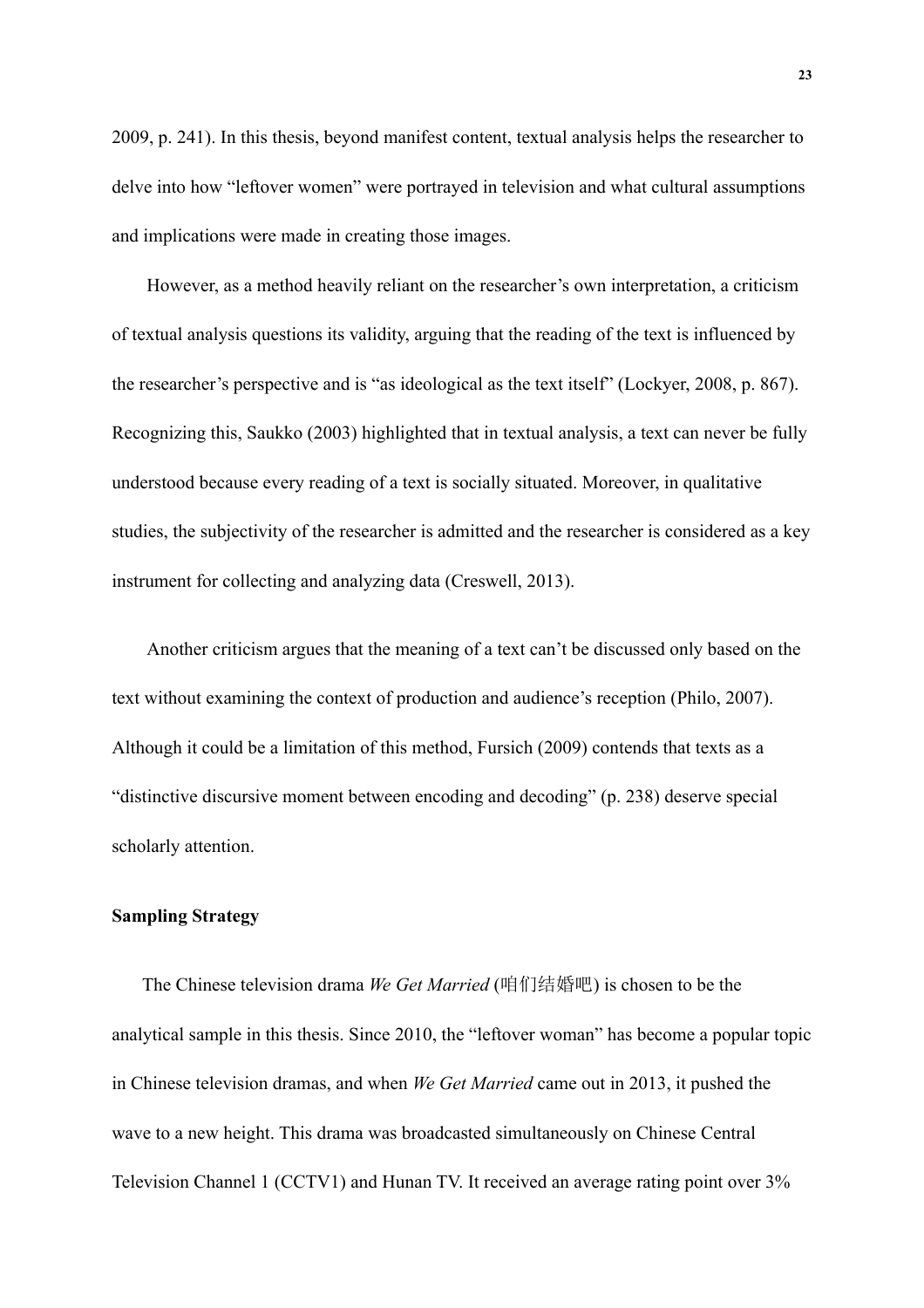on CCTV1 and over 2% on Hunan TV. During the final episode, the rating point was 4.01% on CCTV1, which broke the rating record set 14 years previous. The program began airing on November 6, with two episodes per day, five days per week. And by December 10 when the final episode was broadcast, the cumulative viewership on television exceeded 670 million people while the online viewership was over 400 million hits (China News, 2013). With no doubt, *We Get Married* became the rating champion among all the television dramas in 2013. Although it has been two years since the drama was first broadcasted, the fever went on and the leftover woman phenomenon is still a hot social issue in Chinese society.

Basically, the drama told a story of a 32-year-old beautiful professional women and how she had gone through all "trials and tribulations" and finally happily had gotten married, which is a typical story structure shared by all Chinese "leftover women" dramas. The wide popularity this drama enjoyed and its typical feature makes it a representative example of the "leftover women" dramas in China. The drama has 50 episodes and all of the episodes will be analyzed.

#### **Description of the Drama**

The heroine of the drama, Yang Tao, was a beautiful professional woman. After finishing a five-year relationship, she remained single at the age of 32. Her mother worried about her marriage issues a lot and used all of her networks to try to find a husband for her. Under great pressure from her mother and social surroundings, the anxiety of finding a husband caused many troubles for her job and life. Nevertheless, at the bottom of Yang Tao's heart, she still longed for a happy marriage and family life.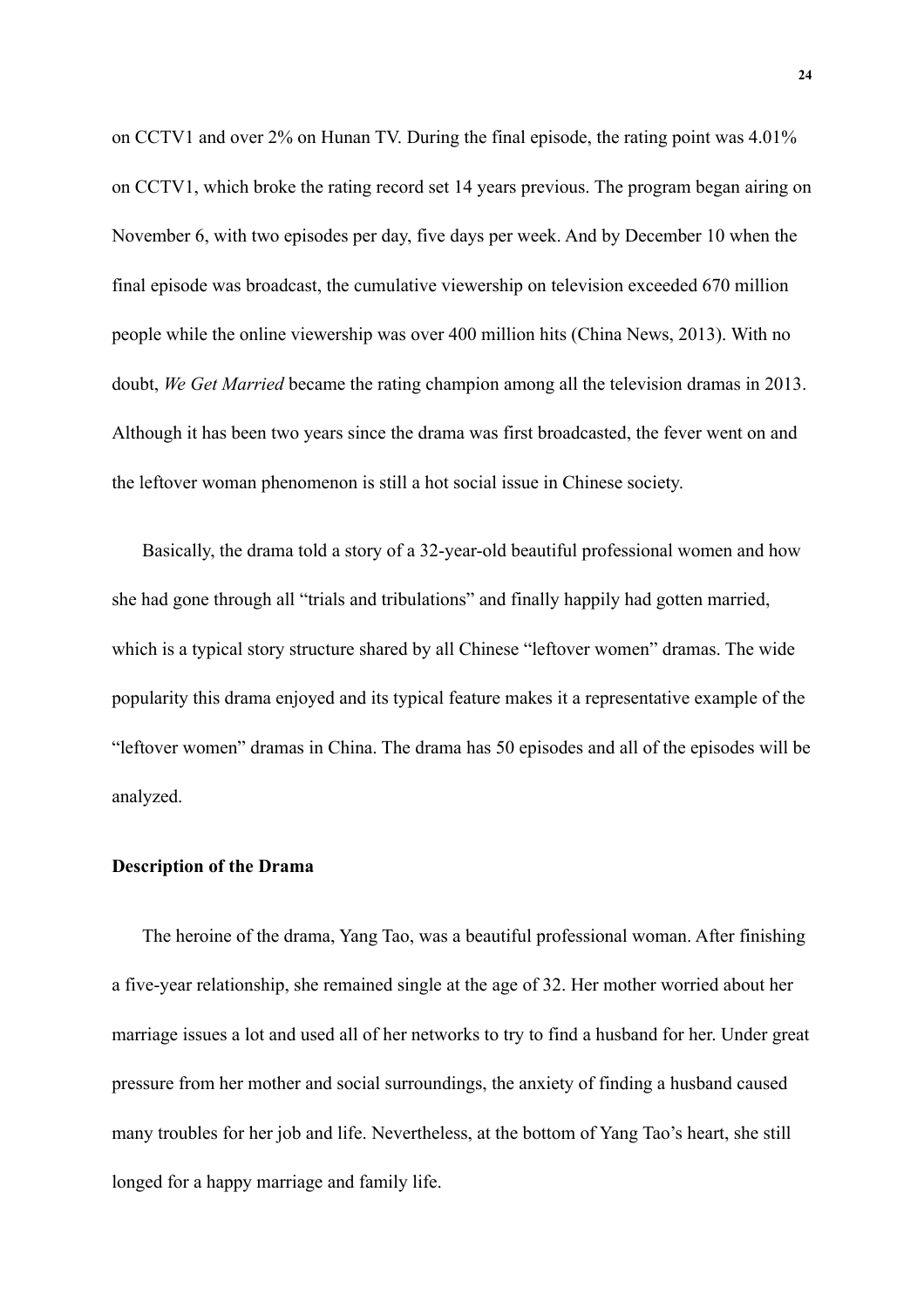Different from Yang Tao, the hero of the drama, Guo Shi was afraid of getting married after witnessing the unhappy marriage of his parents. Being introduced by a friend, he and Yang Tao's first meeting was not pleasant. However, after going through all kinds of misunderstandings and obstacles, the two people gradually got to know each other and fell in love.

However, when they were preparing for their weddings, new problems emerged. Both sides of parents urged the couple to have a baby because Yang Tao was in her 30s and had almost missed the best time for pregnancy. Meanwhile Yang Tao was provided a chance at work to study in France for a year. After some struggles, Yang Tao decided to give up the chance because she believed that she could not be happy without her husband and her family. At the end of the drama, the couple finally held their wedding and Yang Tao announced that she was pregnant.

#### **Analysis Procedures**

The complete drama is available online and the analysis relied on multiple viewings of each episode. The researcher took descriptive and reflective notes while watching the episodes, and relevant narratives and conversations in the dramas are transcribed. The qualitative software Nvivo was used in this thesis to help organize the notes and transcriptions into different categories and themes.

This thesis adopted the postmodern feminist epistemology to analyze the drama. Different from feminist empiricism perspective, which studies women based on the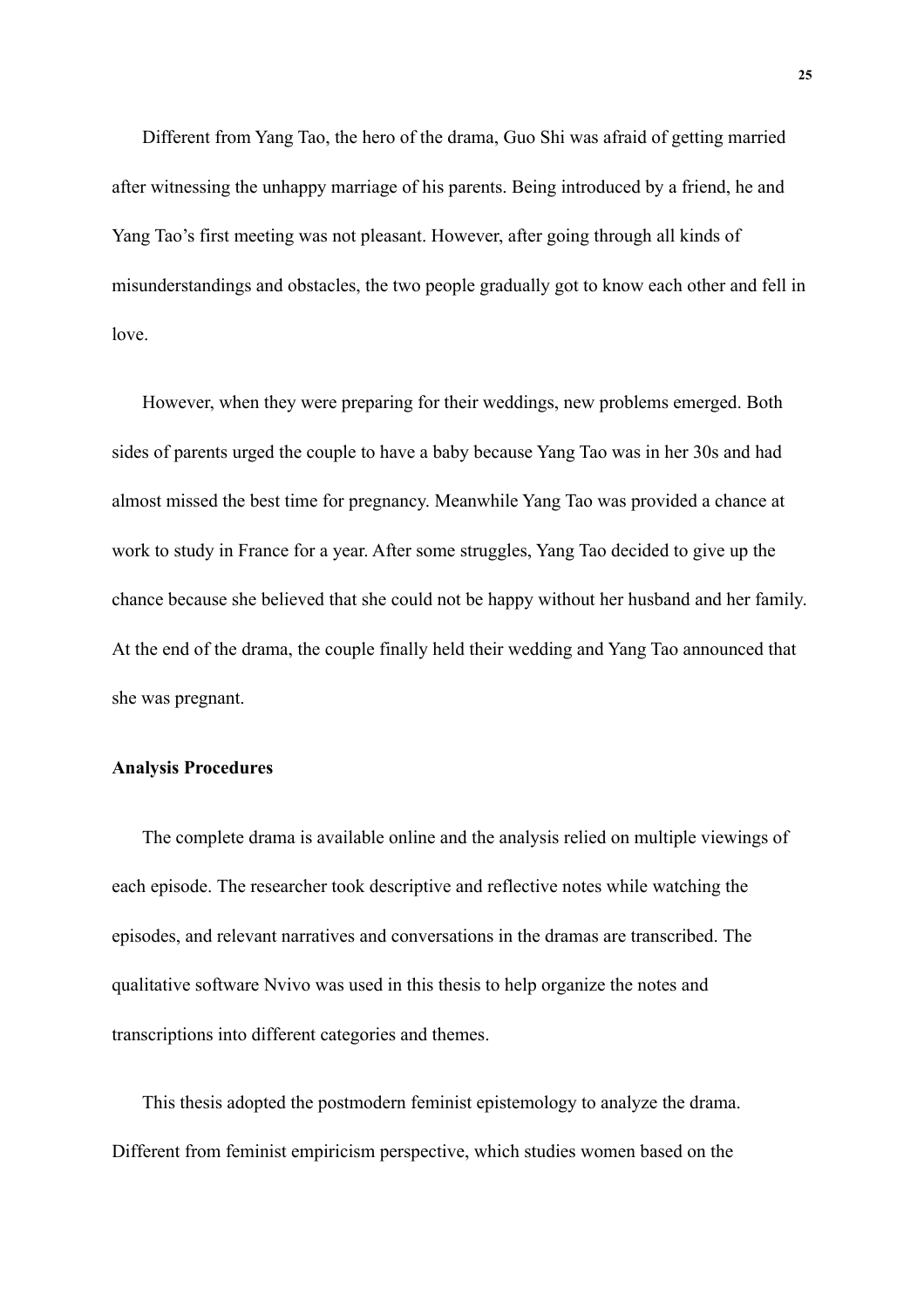assumption that gender differences are "essential, universal, and ahistorical" (Cosgrove, 2003, p. 91), postmodern feminism believes that both the dichotomy of gender and the notions of femininity/masculinity are socially constructed. In reverse to the positivist concept of objective reality, postmodern feminism proposes study of the relationship between power and knowledge to understand how certain knowledge or notions are socially constructed for the interests of the dominant group (Hesse-Biber & Leavy, 2007). Through this theoretical lens, this study focuses on the portrayal of the "leftover woman" character in *We Get Married* in terms of how the femininity of the character was constructed and in what ways it reinforced and/or challenged the hegemonic notion of Chinese femininity.

Different from the written texts, the textual analysis of audiovisual materials involves multiple aspects such as dialogue, visual images and sound (Hesse-Biber & Leavy, 2007). Specifically, in analysis of this drama, elements including the general storyline, episodic plot, dialogues and narratives, appearance and personality of the main characters, relationships and interaction between the main characters and secondary characters, settings and props are examined. When analyzing the dialogues and narratives in the drama, special attention was paid to the words, phrases and sentences being used to interpret the underlying discourse, assumptions and implications.

# **Role of Researcher**

As a master's student majoring in media studies, the researcher has a great interest in television, gender and culture studies. Previous education has equipped the researcher with good knowledge and academic ability to carry out this qualitative study. Moreover, as a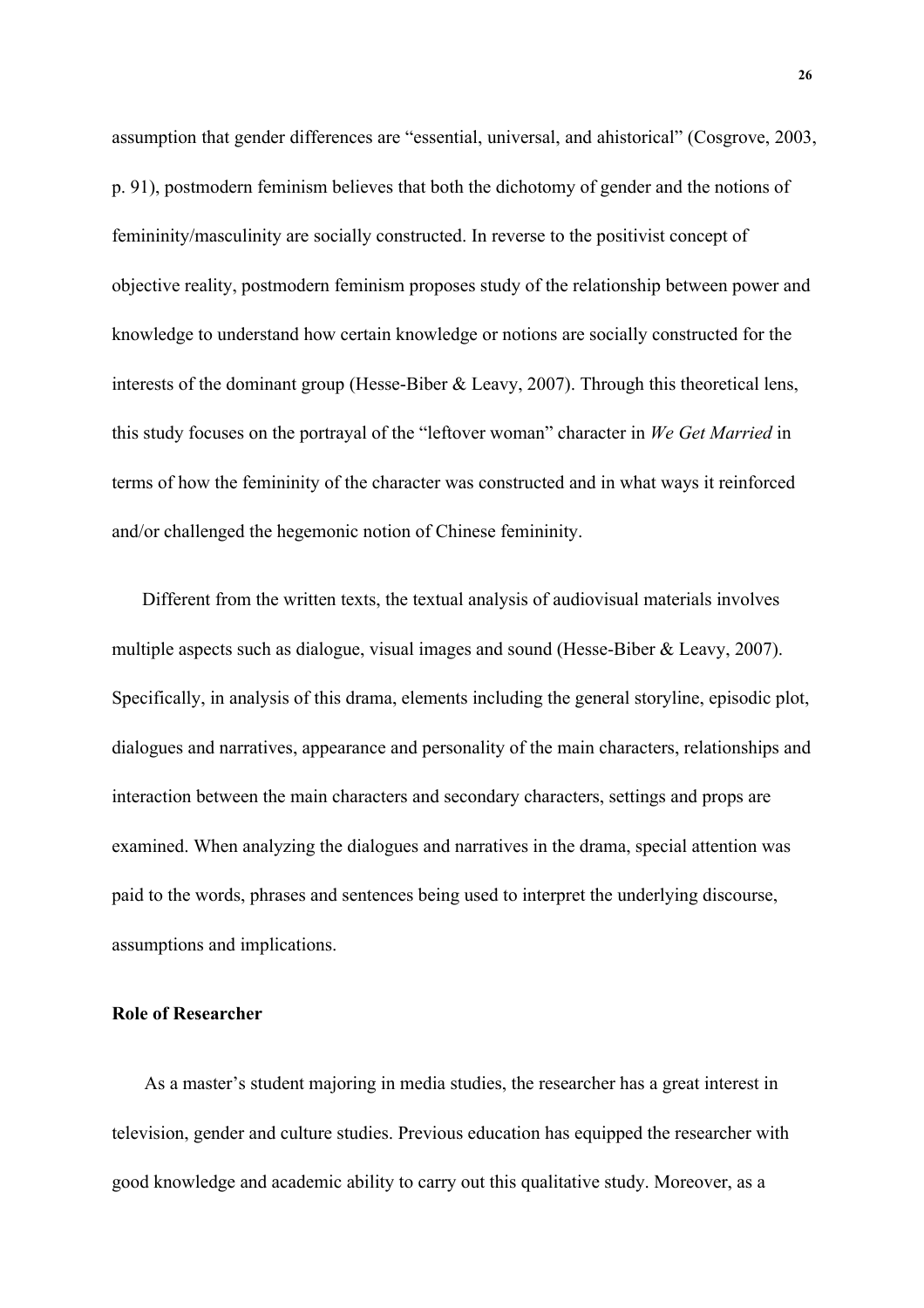woman born and raised in China, the researcher is very familiar with Chinese cultural perceptions of gender and marriage, as well as the general social expectations of women. Meanwhile, the experience of studying abroad and the exposure to western feminist ideas have helped the researcher to possess a detached and sensible perspective in discussion of Chinese gender issues.

In additional, as an unmarried Chinese female pursuing higher education, although not in the age of the so-called "leftover woman" yet, the researcher held a sympathetic and empathetic attitude towards this group of people for the huge social pressure on them. This may have assisted the researcher to better discern the hegemonic ideologies implied in the portrayal of the "leftover women."

However, in another sense, the researcher's sympathy and empathy towards "leftover women" could influence the interpretations of the text. The researcher may have made assertions in favor of this group of people or raise judgmental opinions against the conflicting people or perceptions. Thus, during the analysis, the researcher was reflective of her perspectives and tried to avoid making hasty assertions.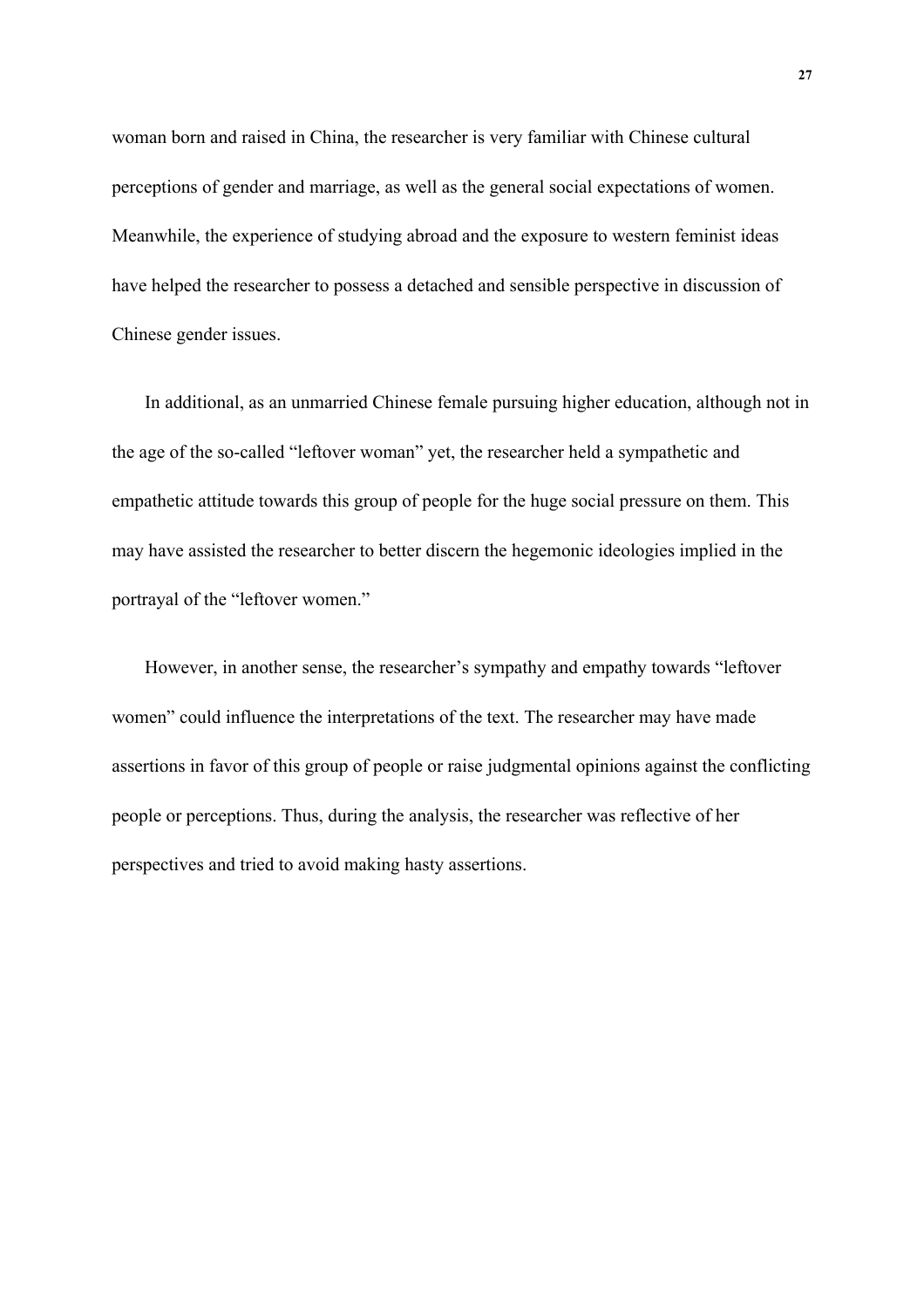# **CHAPTER IV**

### **Results**

Through detailed analysis of the "leftover" woman image in *We Get Married*, this chapter examines the construction of the character's femininity and the social and cultural implications of it. First of all, an introduction of the primary storyline is provided. Next, two themes are summarized concerning the femininity in the drama. Finally, a conclusion is drawn based on the analysis.

# **Storyline of the Drama**

The heroine of the drama was a 32-year-old professional woman who worked as a lobby manager of a five-star hotel. Beautiful, intelligent and talented, Yang Tao was depicted as an enviable type for all city girls if not for the fact that she stayed unmarried in her 30s.

Growing up in a single-parent family, she had always held the hopes and dreams of her mother. It was hard for Sumei to bring up Tao alone and she was proud of having such a pretty and capable daughter. However, witnessing her "masterpiece" unmarried in her 30s, Sumei became extremely worried and was anxious to find a man who deserved Tao's beauty and talent. Thus, without Tao's permission, she tried to match up Tao with various men she found through a love matching company. Although feeling worn out by all the blind dates set up by her mother, deeply in her heart, Tao was afraid that she would end up as an old maid and longed for a happy marriage more than any one else.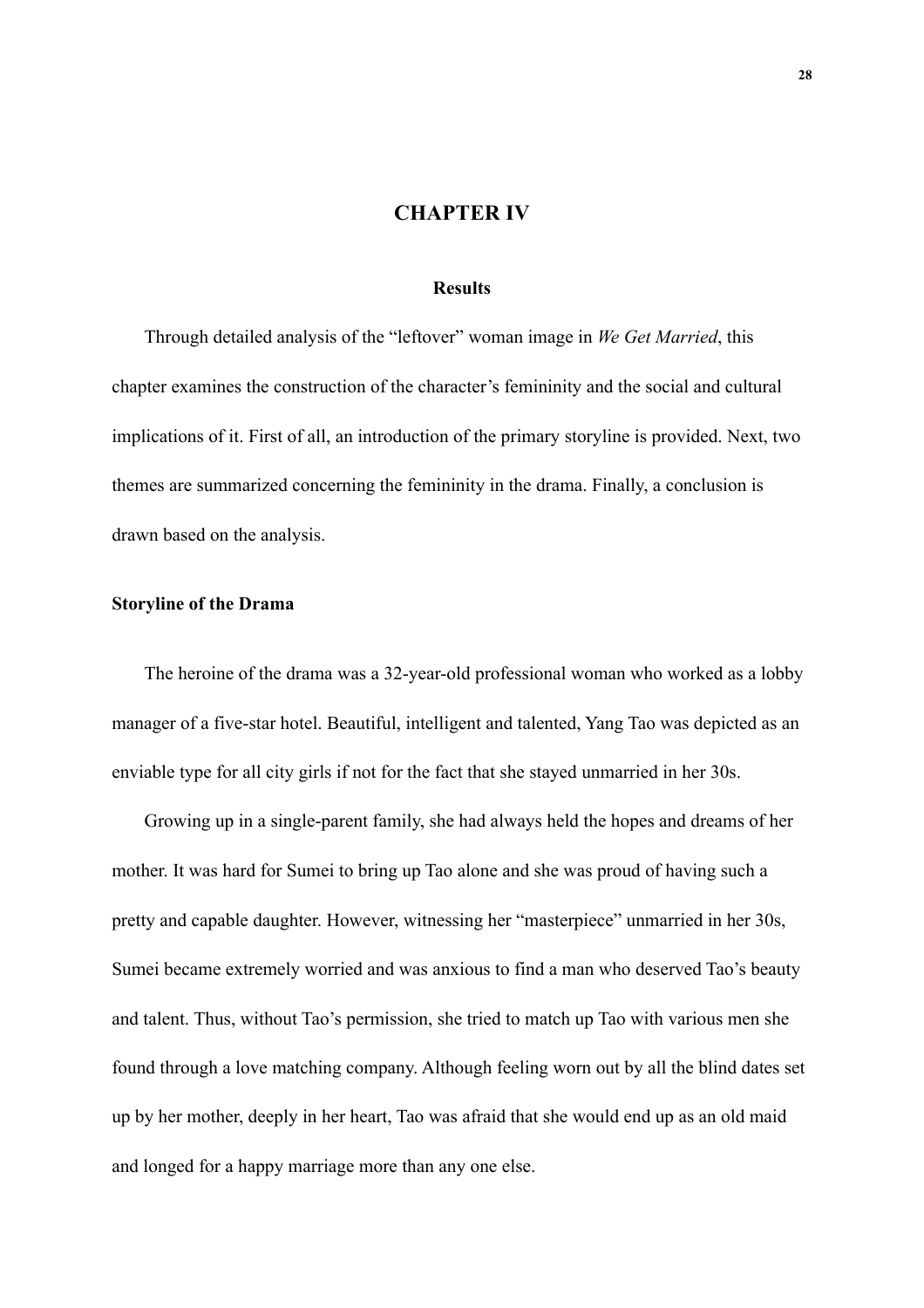The hero of the drama, Guo Ran worked as a nine-to-five civil servant at the marriage/divorce office. Witnessing his parents fighting with each other for their whole life as well as seeing numerous divorced couples at work, he did not think about getting married at the age of 35.

Introduced by one of his college friends, who happened to be Tao's brother-in-law, Guo's first meeting with Tao was not pleasant. They fought over a parking spot outside the restaurant where they were going to meet. Following the convention of many love stories, these two people disliked each other at first sight but gradually fell in love by recognizing the hidden sides of one another.

However, their love was not easy. Learning that Guo was afraid of marriage, Tao's mother was outraged and made a big scene at Guo's workplace calling him a liar for "seducing" her daughter but not marrying her. Guo was angry at Sumei's crazy behaviors and not willing to further explain, which made Tao believe that Guo never thought about marrying her. The couple broke up and Tao began to date other people. After the misunderstandings were cleared up and they were together again, Guo's mother strongly opposed their relationship because she thought Tao was too old and she preferred Guo to find girls in their 20s. The bad relationship between the couple's mothers was a big obstacle as well. The two mothers fought in public and hated each other. Squeezed in the feud between the two mothers, the poor couple bent themselves to persuading their parents to permit their marriage.

Finally, the couple got married, and a new problem emerged. Both parents wanted Tao to get pregnant as soon as possible but Tao got a chance to study in France and would be away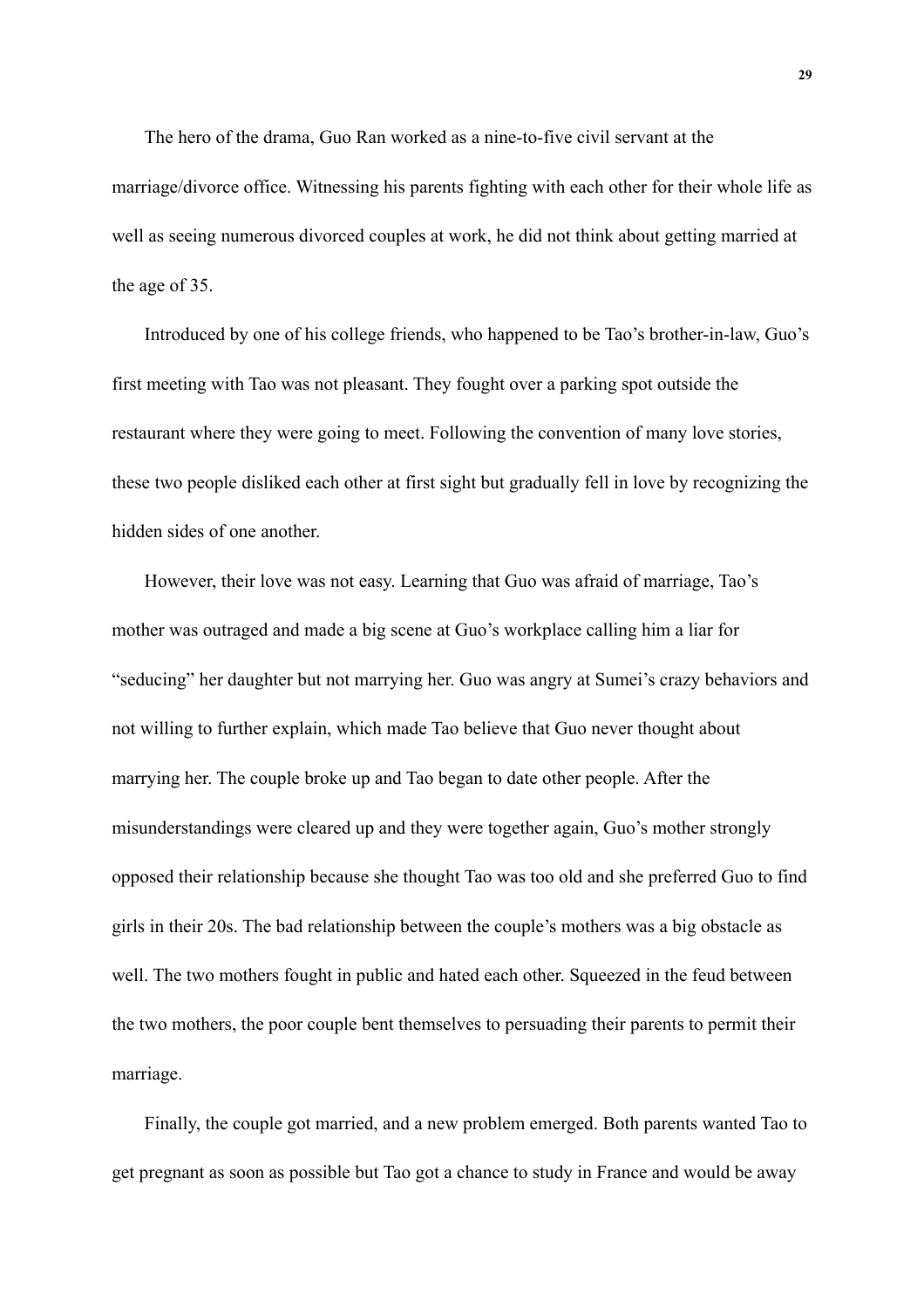for at least one year. The couple was caught in a dilemma again. After some struggles, Tao decided to give up the chance believing that it was selfish of her to just care about her career and dreams regardless of the hopes of the parents. During their wedding ceremony, Tao found herself pregnant and the drama ended with a scene of a family of three playing on the beach.

#### **The Traditional "Leftover" Woman**

In traditional patriarchal gender discourse, women and their femininity were contextualized and defined in domestic relationships (Yang, 2010). In other words, women were labeled as daughters, daughters-in-law, wives, or mothers but not independent and autonomous selves. In contrast, as a group of single women who are deviant from the traditional marriage system, independence seems to be a salient trait shared by all "leftover women." However, although from a modern standard, being independent by no means has any negative connotation, in traditional Chinese gender discourse, women were to be submissive, docile, tender, or considerate (Lin, 2000)—these were the right adjectives used to describe a woman instead of "independent," "strong" or "competitive." These old ideas have been entrenched for thousands of years and are still exerting great influence on people's understanding of women and femininity; at least that was the case demonstrated in the drama.

Tao's first meeting with Guo was a disaster. Tao's brother-in-law, Xifeng, tried to match them up. Although both of them refused immediately for different reasons— Tao hated blind dating, and Guo had no interests in having a relationship, Xifeng made them meet anyway. It turned out that they fought over a parking spot outside the cafeteria. Tao thought Guo was a rude man who stole her spot and Guo considered Tao as a bad-tempered and unreasonable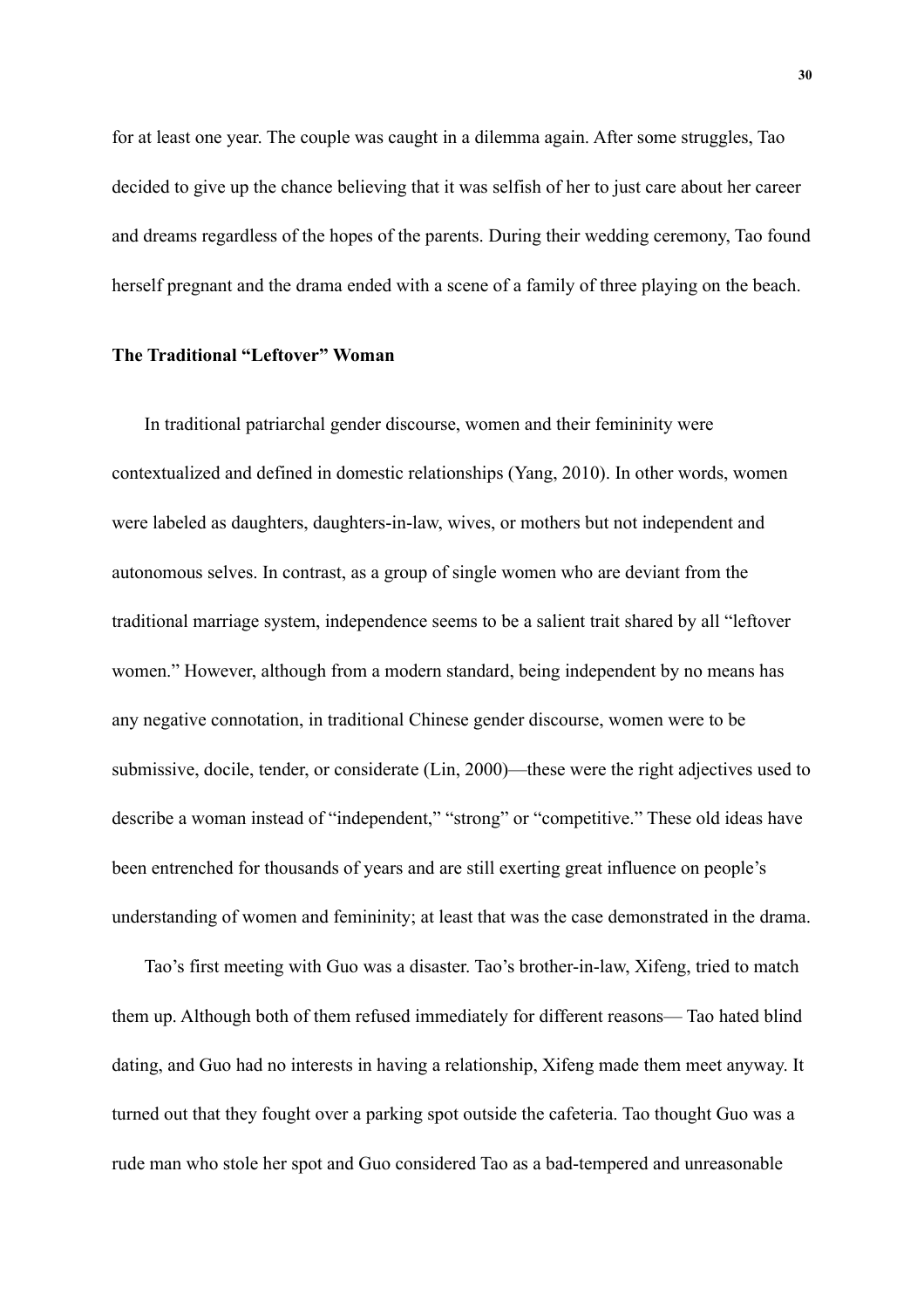woman who refused to listen.

Knowing that the date didn't go well, Xifeng tried to mediate between Tao and Guo. He first went to Sumei's place, lying that Guo had a very good impression on Guo and wanted to invite her to dinner for apology: (X: Xifeng, T: Tao, S: Sumei)

T: Well, apology accepted. But I don't think dinner is necessary.

S: No wait! I think you must go. I appreciate very much one thing of the guy you just talked about: his generosity. He wanted to invite Tao to dinner even after the first unpleasant meeting. Isn't that great of him? Usually, men were reluctant to let go their pride but look at him! I think that's a very good point. Tao, you must go to dinner...Although the financial condition is important for a guy and I am totally right emphasizing on it, his personality is more important. What was the word Xifeng just mentioned?

X: Reliable!

S: That's right! Reliable! That's the best quality a man could ever have (Episode 1). Successfully buttoning one side, Xifeng went for Guo and told the same lie. In a condescending tone, Guo finally said yes to a second date. But he told Xifeng:

You know that your sister has an eccentric personality. An unmarried woman at her age is prone to have some mental issues. I can go and meet her again. But I do it only for you, my friend. And you have to promise that you will be there too (Episode 2).

The attitudes from both sides are quite interesting. Tao's mother believed that Guo was willing to make a concession first, which showed that he was a generous man, and Tao should definitely have a second date with him. In contrast, knowing that Tao so "eagerly" wanted a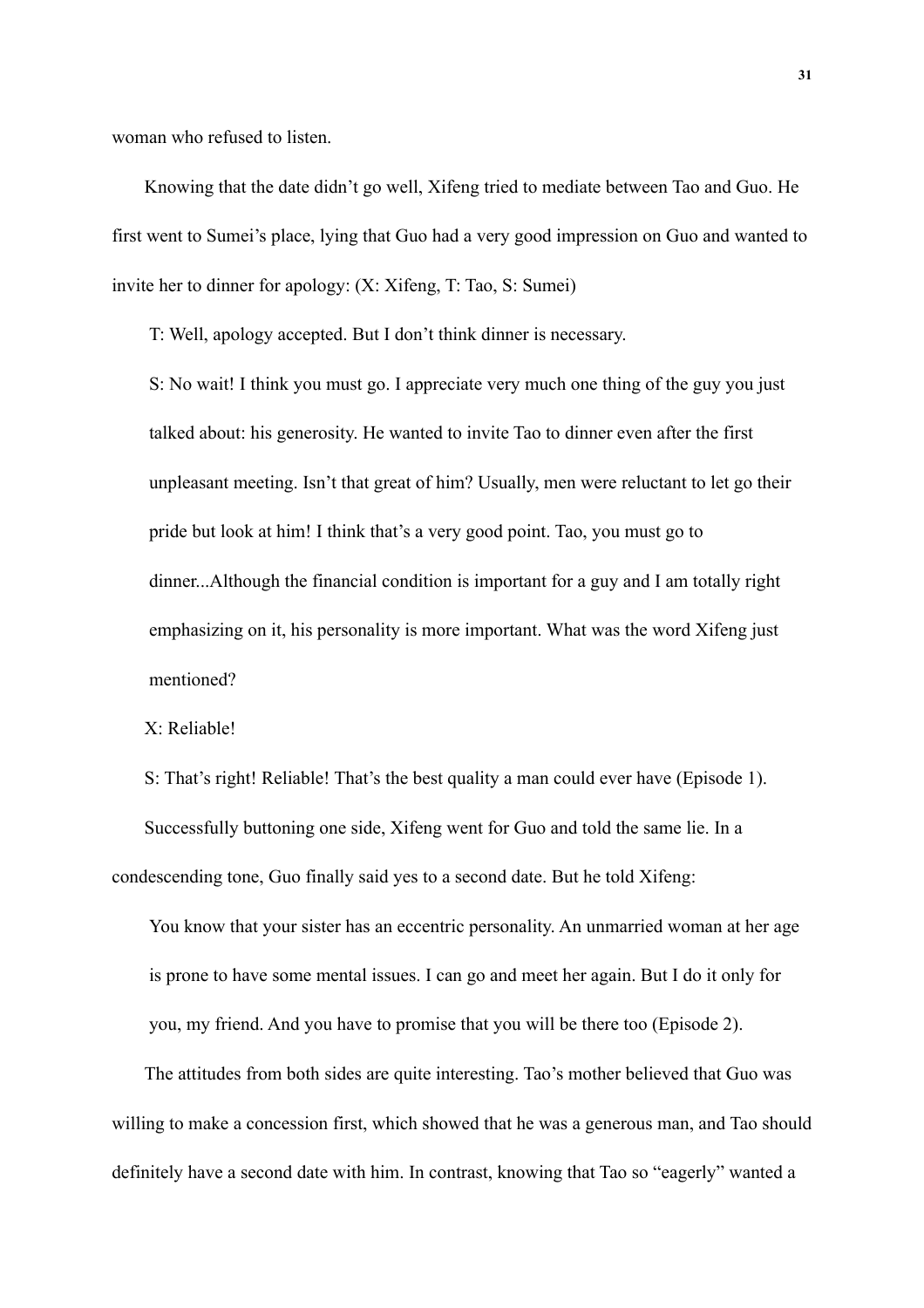second date, which affirmed his assumption that Tao was an unmarried woman who pathetically wanted to find a man, Guo reluctantly agreed to meet her again, just to do his friend a favor.

The difference in the attitudes has subtle yet profound meanings if we delve into the underlying gender assumptions. The script assumed that men could take the initiative in a romantic relationship, but women should never drop their reserve; it assumed that women become pathetic and even mentally distorted if men were absent from their lives; more importantly, it assumed an unequal power relation between men and women. Just as Leung (2003) had noted, in a traditional Confucius society, family harmony was contingent on the maintenance of the patriarchal hierarchy as well as "on whether the superior members can uphold their duty to be benevolent and caring" (p. 362). When a contradiction appeared, it was "generous" for a man to make the first concession because actually he does not have to do so since he already has gained the upper hand in the relationship. Nevertheless, for a woman, making a step back would only reveal her desperation to please a man and highlight her inferior status.

Such assumptions were blatantly demonstrated through Guo's mindset. In episode 2, Guo stood Tao up for their dinner date because of his parents who had a big fight with each other. On one side, Xifeng lied to Tao again saying that Guo had a small car accident on the way to the restaurant and he arranged to meet with Tao at a karaoke place instead. On the other side, Xifeng came and persuaded Guo to go to karaoke. Guo went and met with Tao; they talked, sang and drank. Both of them are pretty drunk and became quite emotional. They talked about their previous failed relationship and began to cry: (G: Guo, T: Tao, X: Xifeng)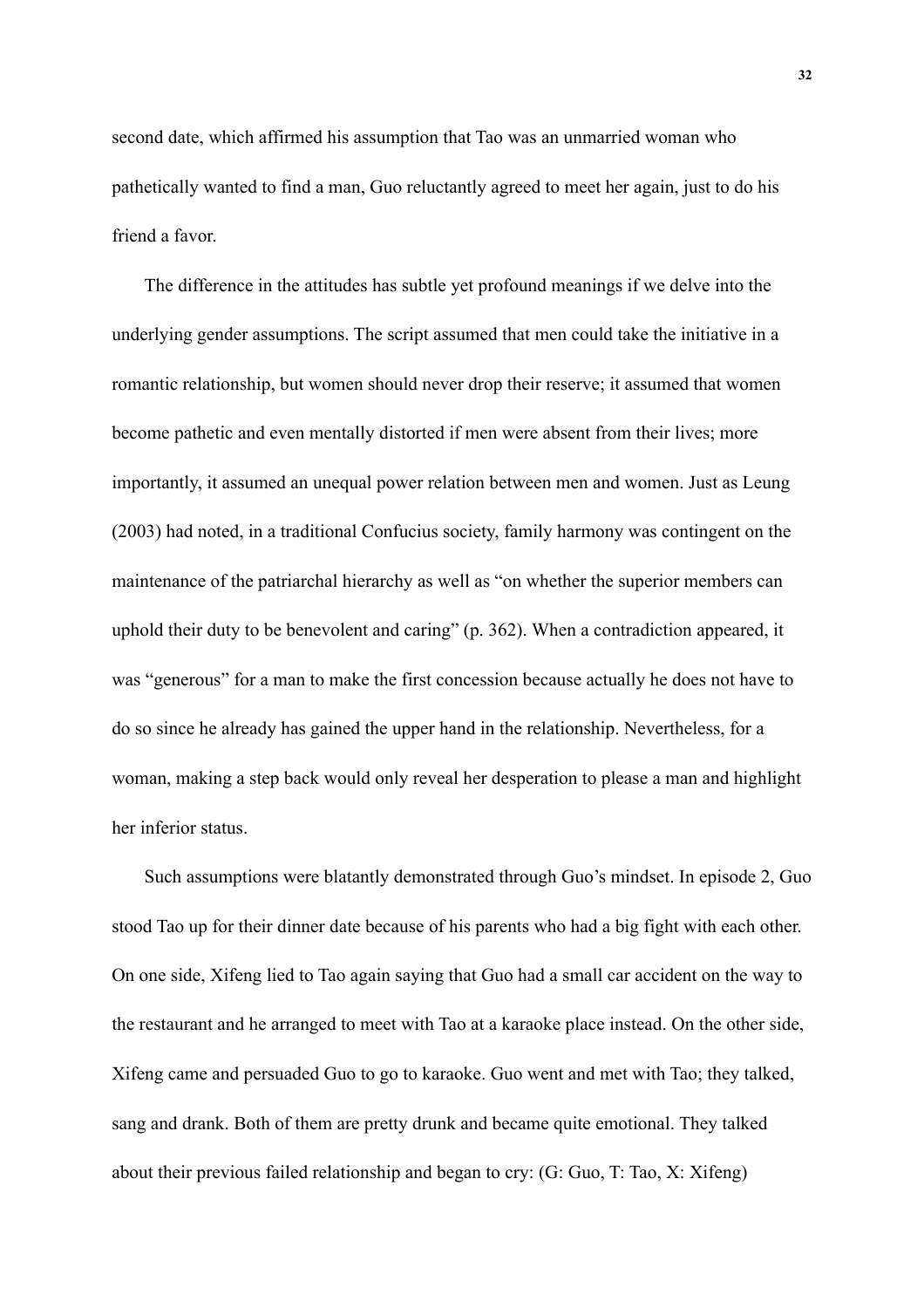T: The lyrics said the flower will wither without love. I grew old really fast these two years. That's because I have been single.

G: You are also touched by the song? Have you also been dumped by your ex? I was dumped by my ex-girlfriend. We were getting married and I bought the ring. She said she would go home to get everything prepared and I waited like a fool. And then she went abroad and I was still waiting.

T: You should hear my story. My ex-boyfriend disappeared without telling me. I opened the door only to find the bare walls.

G: This was the song we used to sing when we were dating.

T: The song mentioned roses. He always sent me roses.

G: Don't cry Tao [Guo wiped the tears for Tao].

It seems that these two people were getting close to each other by sharing the past heartbroken experiences. But things became out of control after that.

T: I know I have difficulties to get married. You have no idea how lonely my mom is.

My father passed away early and all my mother wants to see is me finding a husband.

My mother was embarrassed in front of the neighbors because of me.

G: Tao, your brother Xifeng had told me. To be honest, I feel so sorry for you. You have been through so much and you definitely need care and love.

T: yes, I do. You don't know how much I want marriage. I really want a right person by my side.

G: [Guo stopped crying and became serious] I know, I know you desire marriage. That's good. However, what I mean is that you must face up the fact that you are already 32!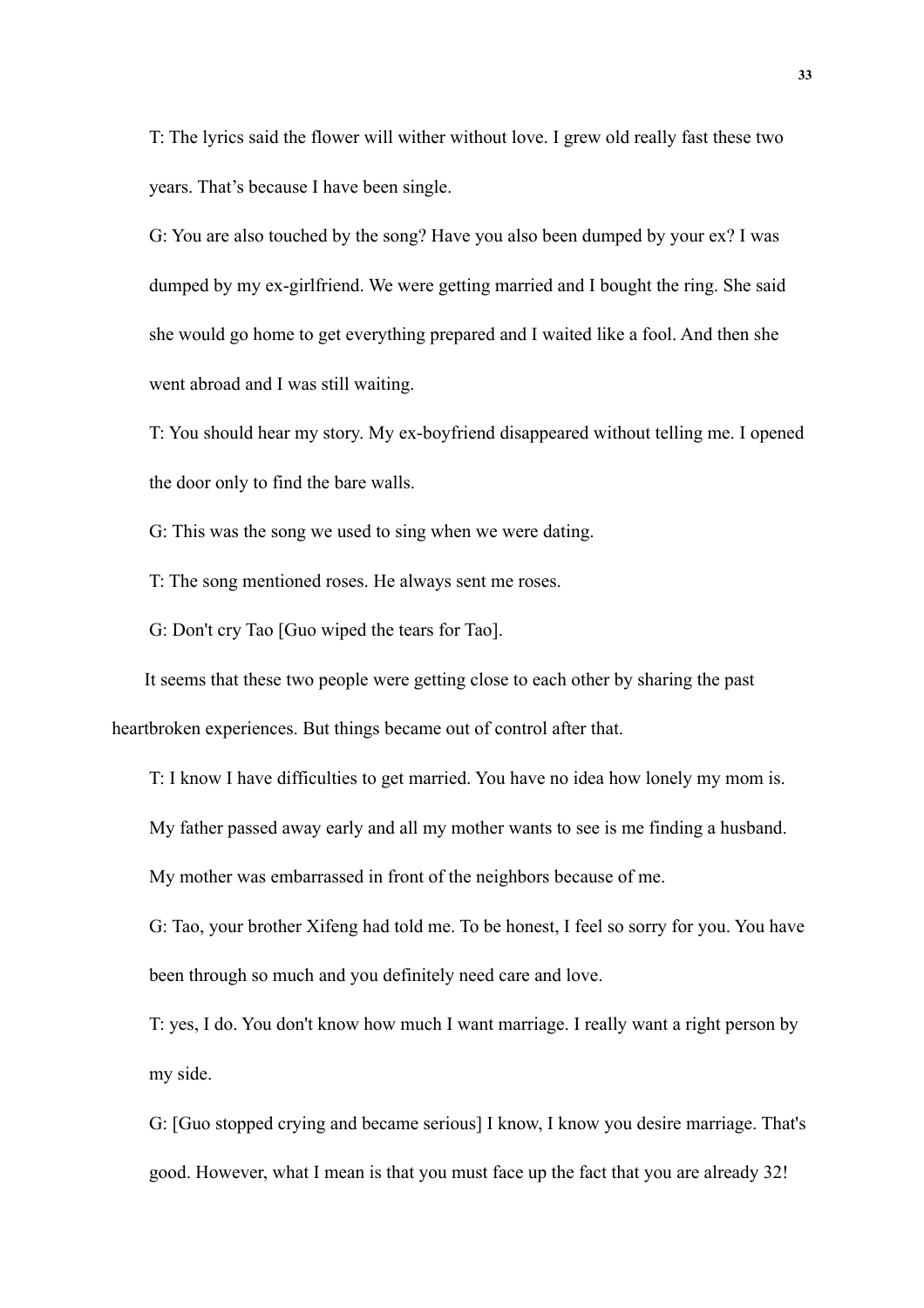And in a couple of years you will be 40. An unmarried woman in her 40 is just like leftovers. No matter how much make-up you put on, people can still tell your age. [Tao stopped crying and glared at Guo unbelievably.] When I stepped into the room today, you started to look at me in a flirting way. Why on earth would you do that? Technically you are in a dangerous phase right now, which will lead you to become a nympho someday, you know? The result is that countless men could take advantages of you! T: what are you saying?

G: Nympho is very likely to be used by some bad guys you know? Tao, you can not let yourself be like this anymore!

T: You know nothing you…[Tao didn't even have chance to speak].

G: I have to tell you the truth. I know you had a crush on me. But I don't. [Xifeng tried to stop Guo by covering his mouth].

T: Brother! Let him say! Don't stop him! [Tao began screaming].

G: You will develop into a nympho.

T: [crying] I am not a nympho! It's my brother who said…"

- G: If you are not, why you are flirting with me.
- T: I didn't! Brother, why he accused me like that!
- G: Tao, I know you desperately want a man.
- T: I don't! Brother, why he talked like that!
- G: Don't be embarrassed. I know you want me so much.
- T: Why on hell will I want you!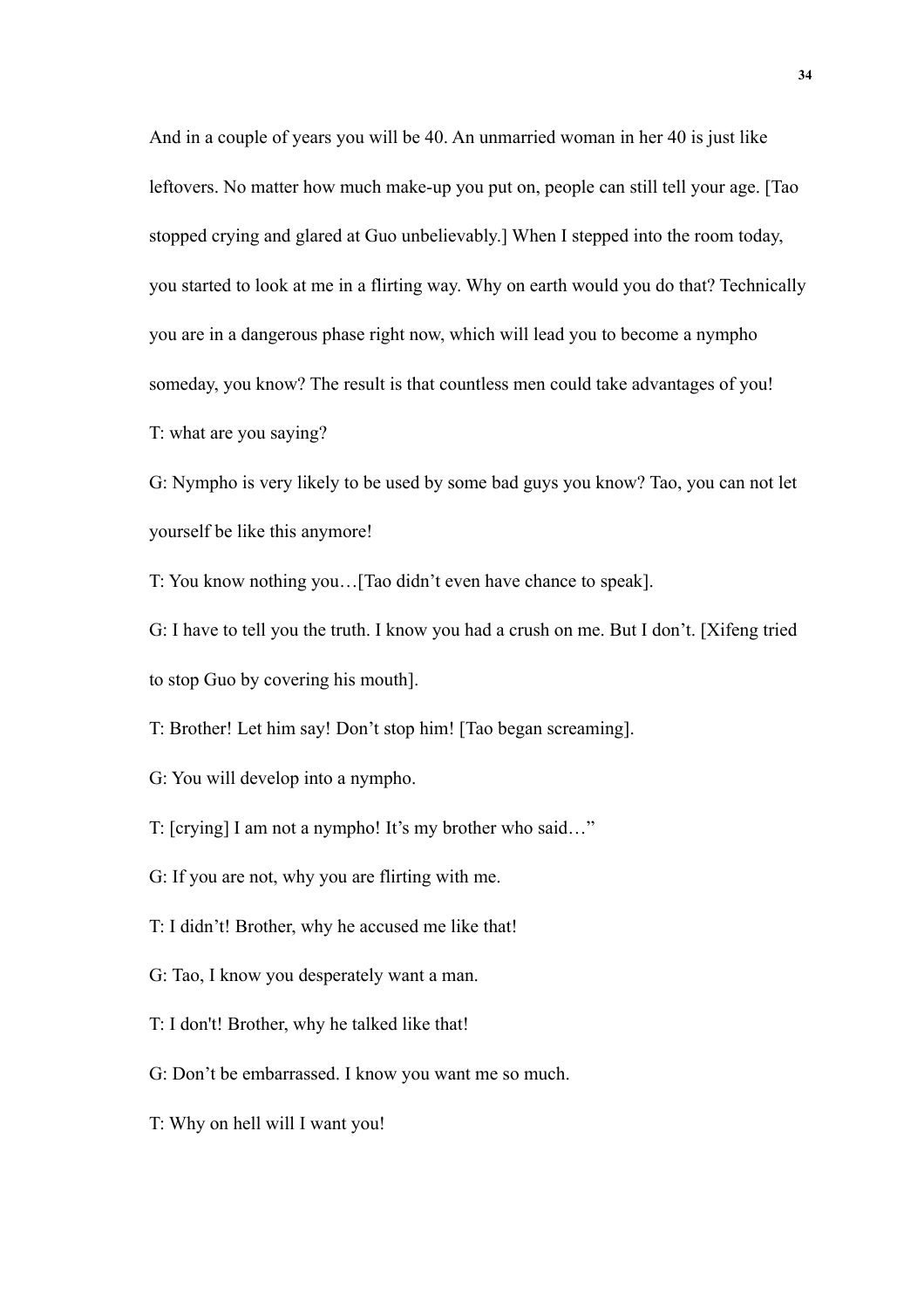G: You beg me to have dinner with you. Do you want to take me home so badly? Sorry, I have no feelings for you.

T: What are you talking about. You are so detestable! [Tao was so angry and began to drag Guo].

G: You want to undress me? You can't be that shameless.

T: I am a decent girl. I...

G: You shouldn't degrade yourself like this. You get such a big karaoke room just to hit on me and the whole night you kept winking at me…

X: You shut up!

T: [Tao covered Guo's mouth] You let me speak! I am not a nympho! It was my brother said that you are, you are…brother what did you say to me? How can he call me a nympho?

G: You shouldn't try to seduce me…[mouth being covered by Xifeng]

T: Brother, I didn't. Jiaoyang [a male friend of Tao] pick the dress for me…(Episode 2)

The whole karaoke scene was packaged as a farce to achieve a sort of comical effect. The comical design of the plot reduced the whole thing into a "funny misunderstanding" and covered up the offensive essence of the content. Or more accurately, it was funny precisely because it was so offensive. Xifeng played a critical role in the story and the narrative made what Guo said forgivable to some extent. It was Xifeng who misled Guo to have such prejudice against Tao and it was alcohol that made him speak out that prejudice. However, regardless of all these excuses, the prejudice itself implied a discriminatory and oppressive view that Guo consciously or unconsciously held towards women—it was pathetic for a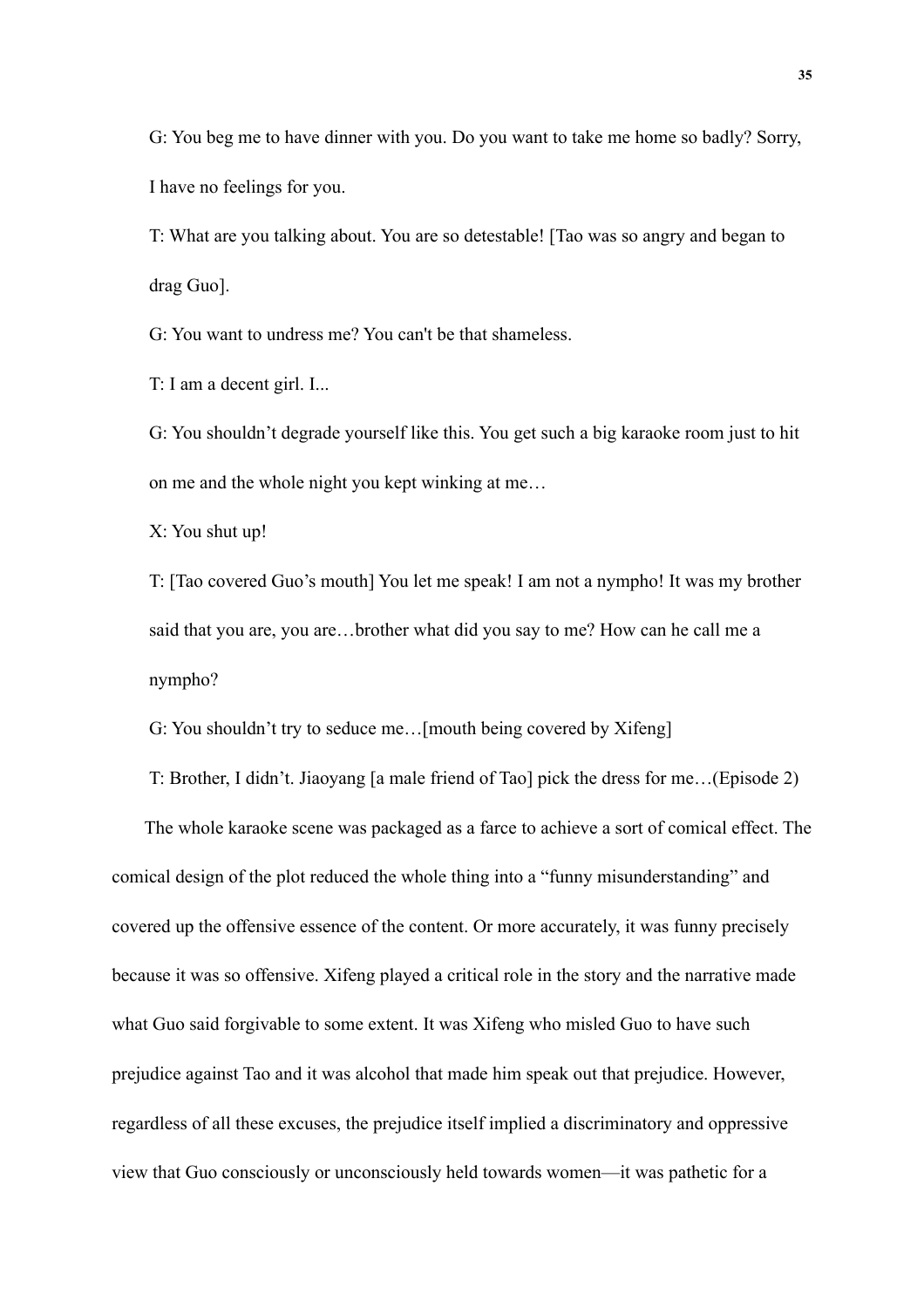woman to be single in her 30s or 40s and it was shameless of her if she proactively attempted to attract men by demonstrating her beauty at such an "old" age. These conservative ideas concerning the sexuality of a woman were deeply rooted in the traditional Confucius doctrines emphasizing women's chastity (Luo, 2013). Later in the drama, confronted with his mother's firm opposition, Guo lied to her saying that he already had sex with Tao, which successfully compelled his mother to agree to their marriage (Episode 30). According to Theiss (2002), in feudal China, "chastity lay at the heart of the paradigm of virtue that informed notions of gender difference and norms of proper behavior" (p.47); such discourse was still evidenced in the drama.

When Guo apologized to Tao the next day, he apologized for saying those words in a harsh way, rather than for the words themselves. Hearing Guo's apology, Tao was speechless and decided to take revenge in action. She lured Guo to stand beneath a fountain outside the hotel which she knew that it would automatically play at a particular time: (T: Tao, G: Guo)

T: Let's talk here.

G: Well, Tao. I have to tell you again that I was really drunk last night. What I said were all drunken talks. But these words had hurt you and I sincerely hope that you don't take these words seriously.

[Pretending to listen carefully, Tao began to step back and Guo tried to follow.] T: Well, it will be better for us to keep a distance. Could you just stand there and say your words?

G: No problem.

T: The lobby was so noisy just now and I didn't clearly get what you said. You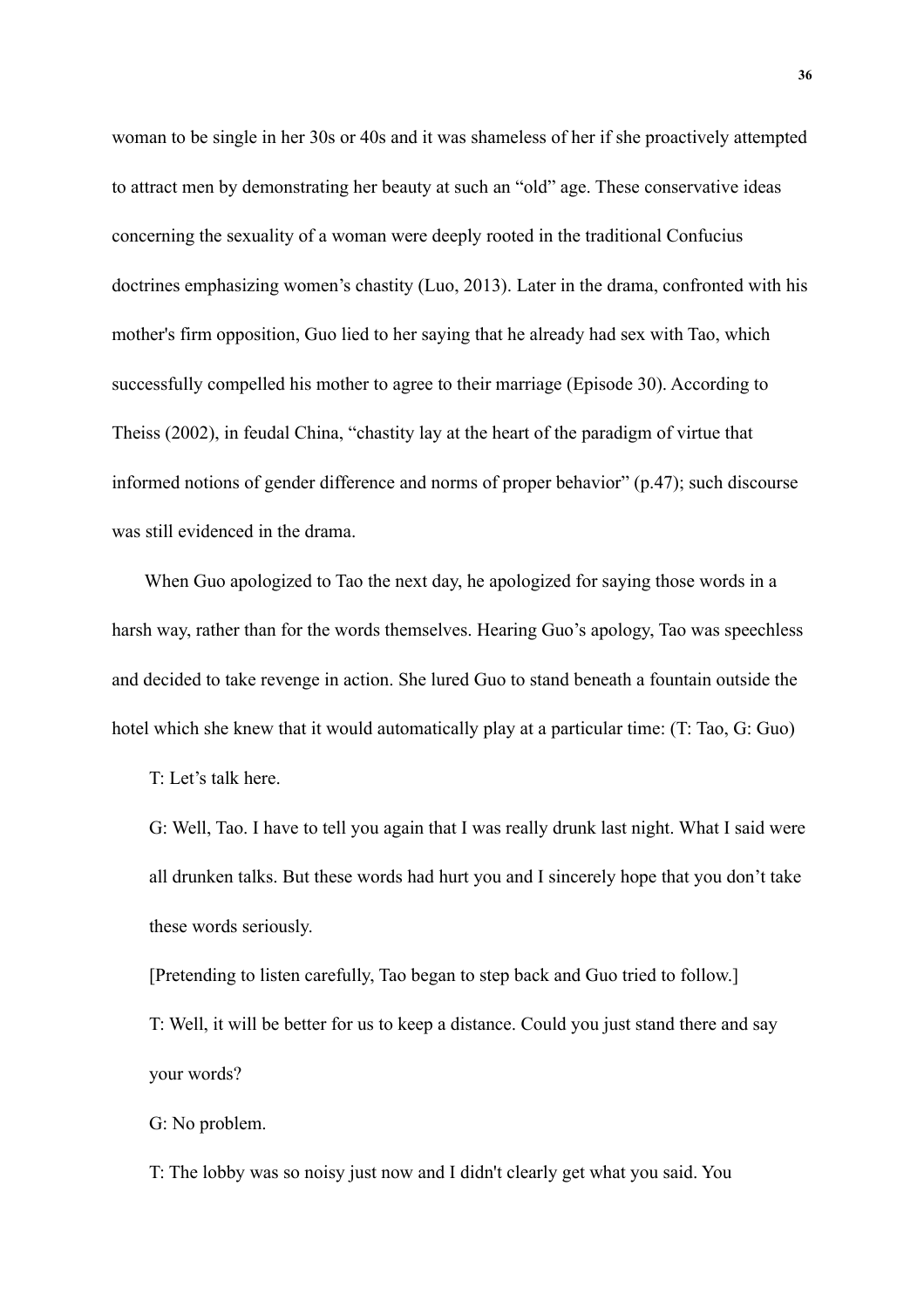mentioned I should be mature and you are giving me advice. Could you say those again? G: Well, Tao, let me put it in a more straight-forward way.

T: That will be great.

G: I think you are too anxious in finding a man. There are a lot of eligible men in the word and I shouldn't be your only choice. I sincerely hope in the future when you are dating other men, as a woman, you could always keep a sober mind…

[The water began to fall and Guo got drenched completely.]

T: Yes! [Tao cheered.] Are you sober now? And I like to say it again that I am not a nympho! I also have no interest in you, at all [Tao walked away, pumping her arms in the air as a winner.] (Episode 3).

Tao retaliated against Guo through a mischievous prank. Ostensibly, it seems to be a strong response— Guo went back to his office looking terribly and resentfully with clothes soaking wet. However, from another perspective, Tao's response revealed her powerlessness when she was confronted with discriminatory judgments. She was extremely offended and insulted but was unable to defend herself eloquently with reasons and thoughts. She resorted to physical revenge, which only further reinforced Guo's prejudice that she was a fractious and obstinate unmarried woman. The crux of the problem remained untouched.

Guo's attitudes towards Tao did not change until episode 7. The hotel fired Tao because of her age and her friend Jiaoyang helped her become the temporary host of a TV shopping program. Coincidentally, Guo was the photographer. As the person in charge of the program, Jiangyang had no other choice but to persuade them separately to work together: (J: Jiangyang, G: Guo)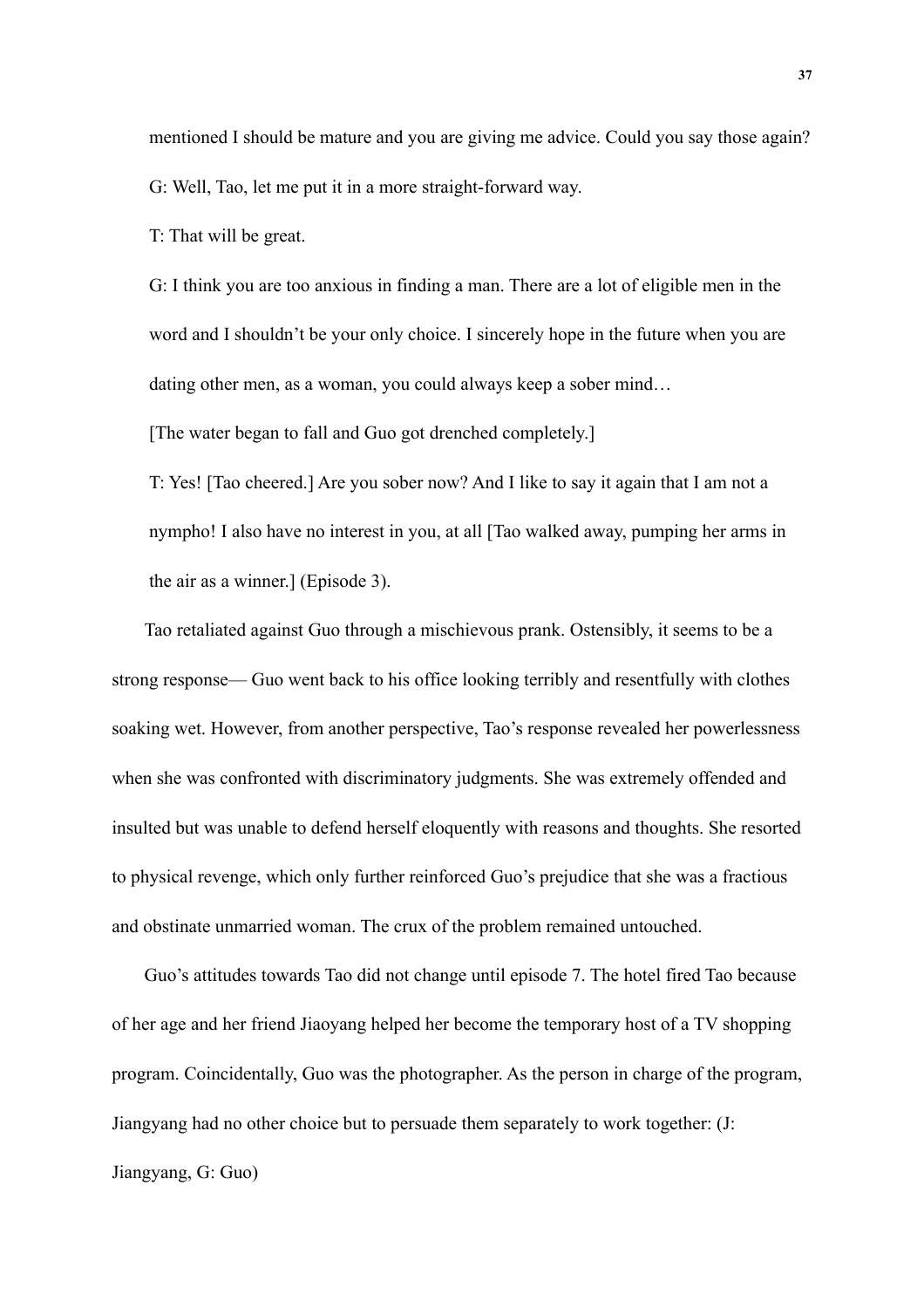J: Dude, I am sorry. Please listen to me. I can understand your feeling, really. Although it is just the second time we met [the first time was in the karaoke place], I have to ask for a favor, a big one. If I can't get it finished today, I'll lose my job. Can you please understand my situation? I am begging you, please. …I know you don't like her. I have been friend with her for so many years. I know your feelings. We grew up together and I've tolerated her for over thirty years! You think that's easy? You know why she acts like that? She is over thirty and still single. As a leftover woman, she is somehow psychologically distorted.

G: You also think so?

J: Yes.

G: I knew it!

J: So could you just do it for me this time? I'll appreciate it for my whole life.

G: Well, dude. You live a hard life. I'll do it today, and for tomorrow, you need to find someone else.

After the unpleasant shooting was over, Jiangyang came to Guo.

J: Brother. Don't get angry with someone like her.

G: Do you think I want to? I tolerated her for a whole day!

J: I know. Just please don't be mad at her. I know she has been a pain recently. But there is a reason for that. She is losing her job.

G: Why do I care at all?

J: I just want you not to be mad. Please calm down. She is losing her job and will official leave the hotel tomorrow. She has worked there for six years and did not dare to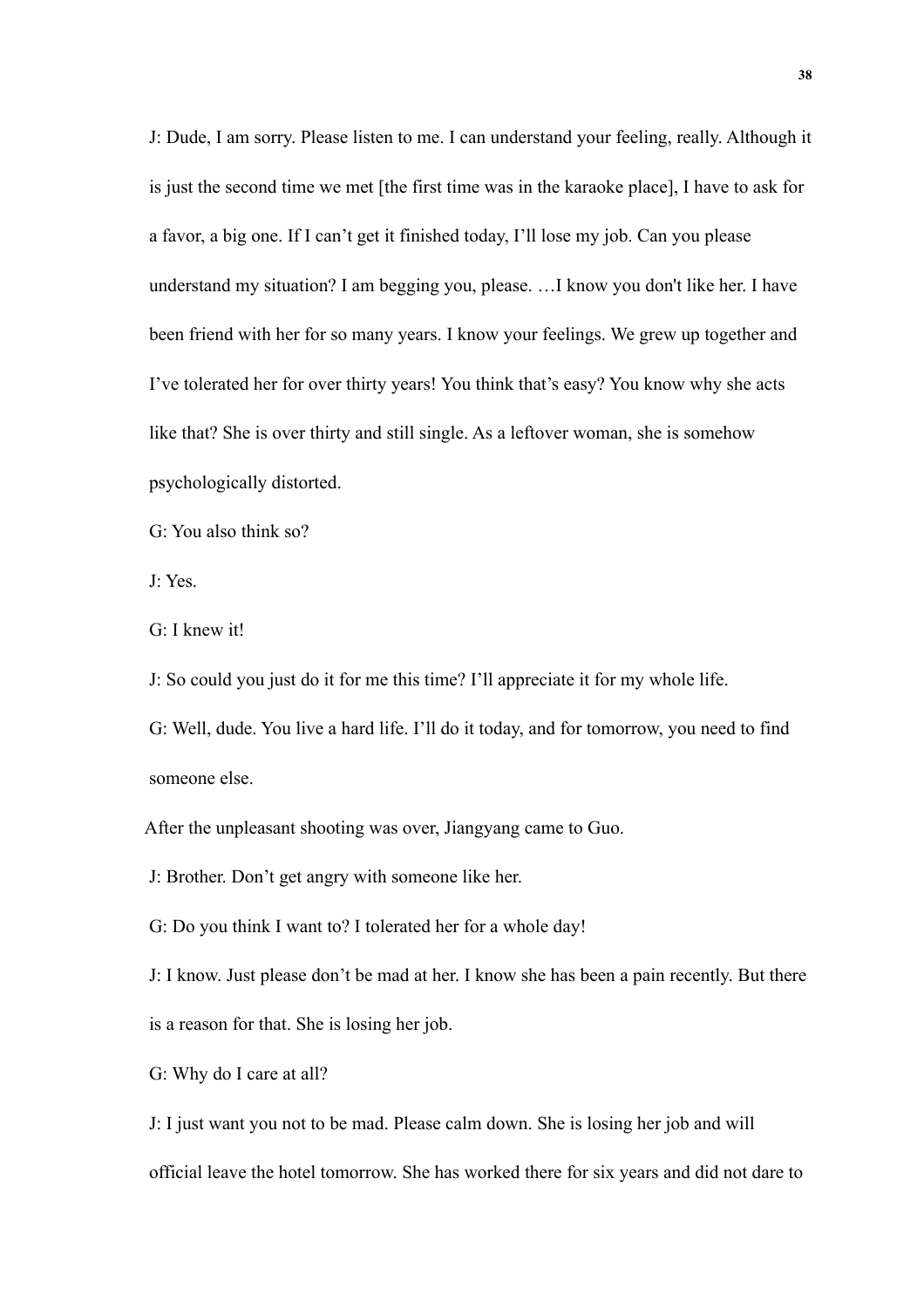ask for a leave for a single day. Now just because some young girl came and took her job, she was kicked out with nothing left. But she was a woman and now she can't afford the rent and the auto loan. That's why she is doing the part-time job here to make some money.

G: Is she that miserable?

J: I know what you are thinking. A woman at her age must have some savings. G: right.

J: Well, she really doesn't. She lost all her money to her ex-boyfriend. She was just a credulous silly girl. She paid several hundred-thousand debts for that man [sign]. G: Really?

J: Why would I lie to you? I don't want to say this but she suffered a lot since she was little. Her father passed away when she was small. He was a great father and Tao was so sad after he died. She lives with her mother since then. There is no man for her to rely on in the family and that's why she always behaved so strong. So brother, this is an especially hard time for her. Could you just show some mercy on her? Don't be mad at her, as if you are pitying her (Episode 7).

Jiaoyang's words aroused Guo's sympathy and he began to see Tao in a different way. Ironically, Guo started to treat Tao as a "normal" woman after he had peeked the soft and weak side of Tao. Tao and her strong and independent femininity did not really make sense to him until he conceived her as a "silly and delicate girl who pretended to be strong." Again, a male dominant ideology is implied, which places women in a dependent and accessory status and assumes that they live a miserable life without the presence of men. Later in his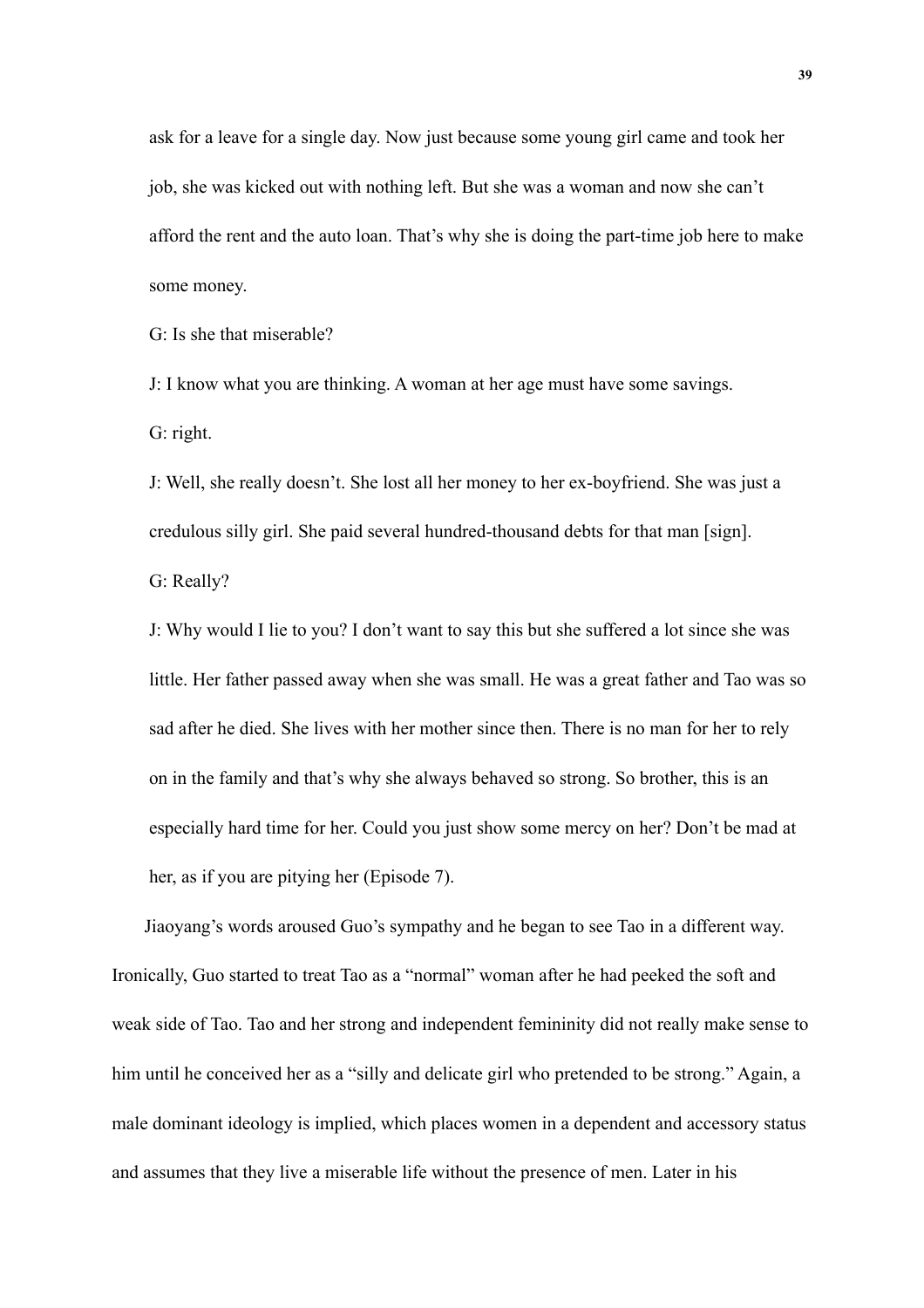relationship with Tao, Guo was depicted as a protector and rescuer. For instance, he accompanied Tao when she lost her job; he beat up Tao's ex-boyfriend; he punished the boss who wanted to take advantage of Tao; he secretly used his connection to find Tao a new job; he prevented Tao from falling for an unreliable man.

However, such male dominant ideology was not limited to the male character. It was noticed that Tao also internalized these ideas. Although ostensibly she deviated from traditional Chinese femininity, Tao did not have real and irreconcilable ideological conflicts with her mother and Guo. In fact, the reason that she found Guo's words in the karaoke scene so offensive was precisely because she held the same gender assumption—it was shameful for a woman to explicitly express her desire for a man and she was not that kind of woman. Her anxiety for marriage also revealed her strong identification with traditional Chinese femininity which situated women in the role of wife and mother (Lin, 2000).

In episode 4, after a fight with her mother because she refused all the guys from the blind dates, Tao sincerely apologized to Sumei:

T: Mom, I am sorry. It is my fault to make you angry. Honestly, I am surprised that it had been three years since I broke up with my ex while I just couldn't let it go. I always feel insecure. So for those guys you introduced for me, their any little defect looks like a big deal to me. I know you did all these for my own good. I know you worry about me getting older without finding the one who want to marry me. Actually, I am worried too. I am really longing for marriage. However, the one just haven't shown up yet. I was upset every time I saw you worry about me. I want to fulfill the task quickly to make you satisfied and save you the worries. But mom…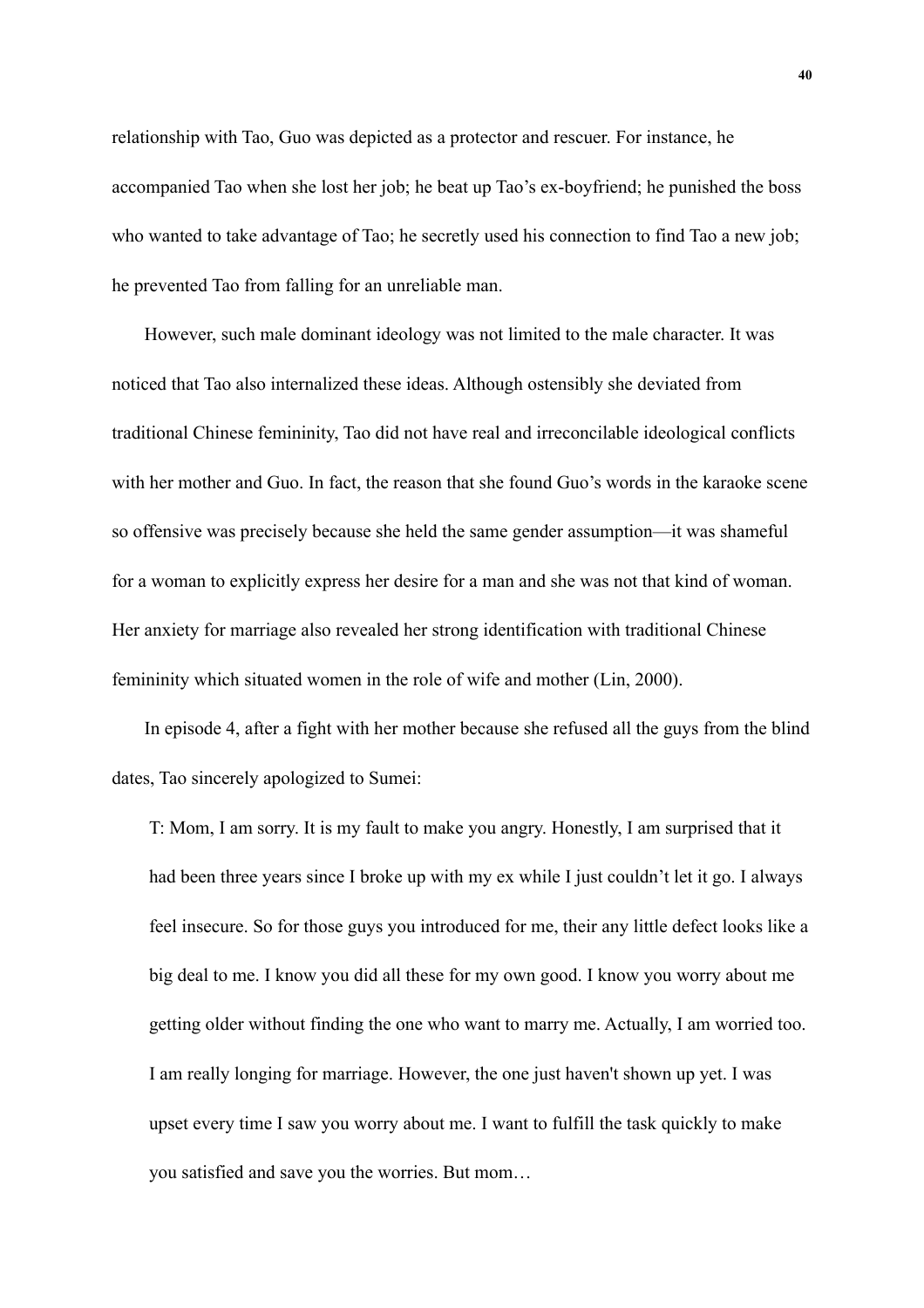S: [hugged Tao with tears] Don't say it anymore my dear. Don't be afraid. I will always be there for you. If you can't find someone, then just don't. You always have me.

T: No, mom. I want to get married. I will be happy and I will change my attitudes.

S: Good girl. Good girl. I have fault too. I am too anxious.

T: No, it's my fault to make you angry.

S: Tao, you have gone through so much and sometimes I fell so sorry for you. So dear, you promise you will be happy. I can't let my eyes closed without seeing you find a good man.

T: I definitely will marry to a great man and live happily. And I will let you happy every day without worry about my issues (Episode 7).

Although Tao stuck to her own standards of marriage, she and her mother had the common goal of her getting married. The marriage had been a long time dream since she was little. She used to dream of being a wedding dress designer and after she had lost her job in the hotel, Guo helped her to find a job as a store manager at a bridal boutique. She completely agreed with her friend's words that "the biggest happiness for a woman is having a good marriage" (episode 14) and was afraid that she would end up being alone. From the beginning to the end, Tao was a traditional Chinese woman with a modern appearance.

Apart from her longing for marriage, Tao and her submissive personality was another manifestation of her traditionalism. She had worked for the same hotel for six years and the manager wanted to fire her because of her age. She accepted it without any resistance: (M: manager, T: Tao)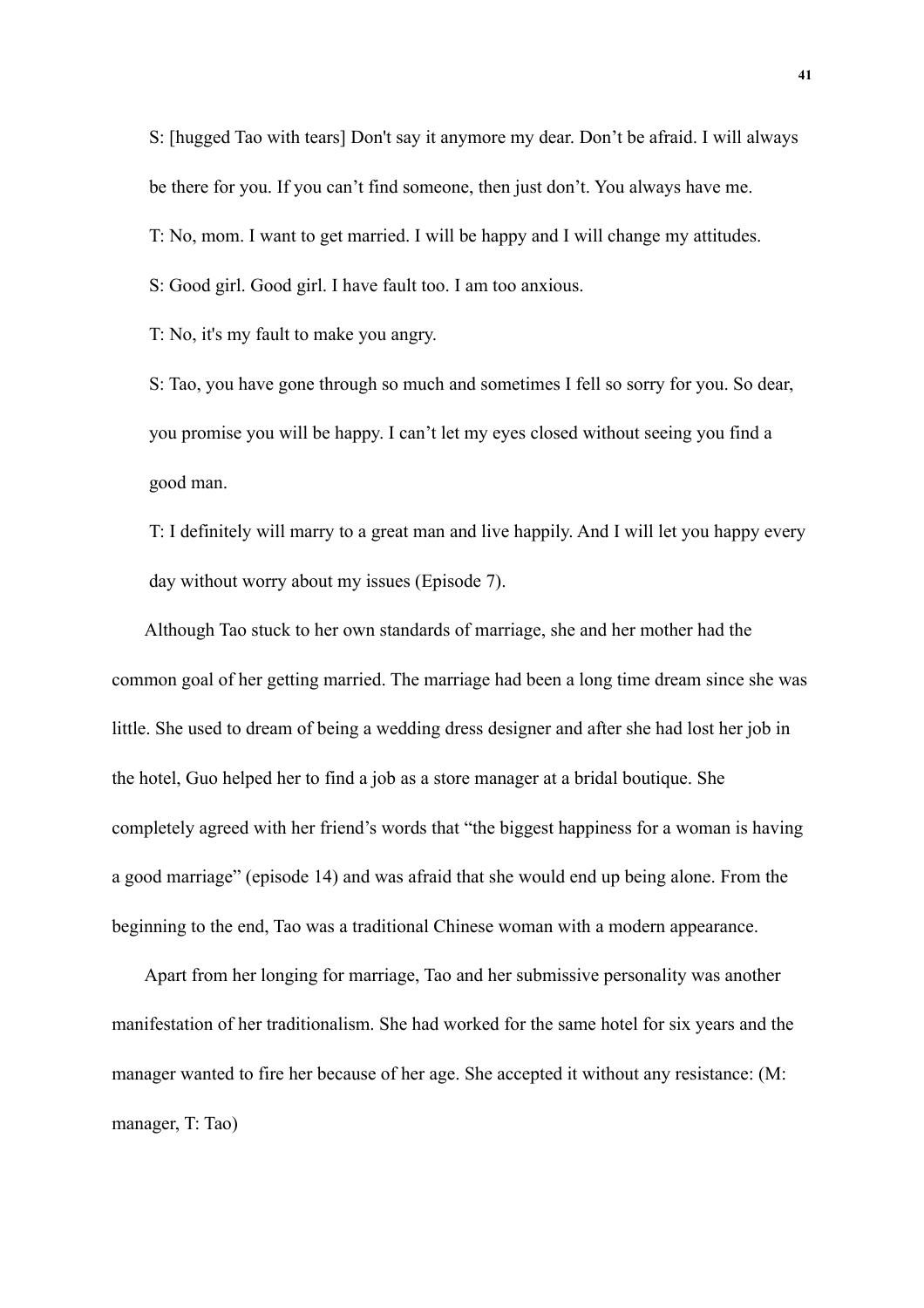M: Your working contract will end in next month. Do you have any plan on that?

T: Of course I want to stay in our hotel. I have been here for six years and am familiar with my job. I am very attached to our hotel so I don't want to leave. And also I am confident that I can do my job well in the future.

M: I trust you in that. But today I have some private questions for you…Are you still single?

[Tao nodded embarrassingly.]

M: How come a girl like you are still single at such an age?

T: I…um...I wasted several years on my ex and these years, I'm all heart for working. So here I am.

M: And your family is ok with that?

T: Of course not. My mom is nagging me everyday and trying to get me blind dates. Are you trying to introduce someone to me?

M: [laugh] No, you are so pretty. Men should be getting in lines for you. However,

things like blind dates and relationship could really be troublesome, right?

T: Yes.

M: Besides, you are not young and I bet you'll have a child as soon as you get married.

Then, in the coming years, there are so many private issues for you to deal with.

T: You don't have to worry about that. I guarantee that I will not let my private life affect my job.

M: I trust you. You have been a hardworking and trustworthy employee for our hotel.

But marriage life could be very distracting and the influence sometimes is unavoidable. I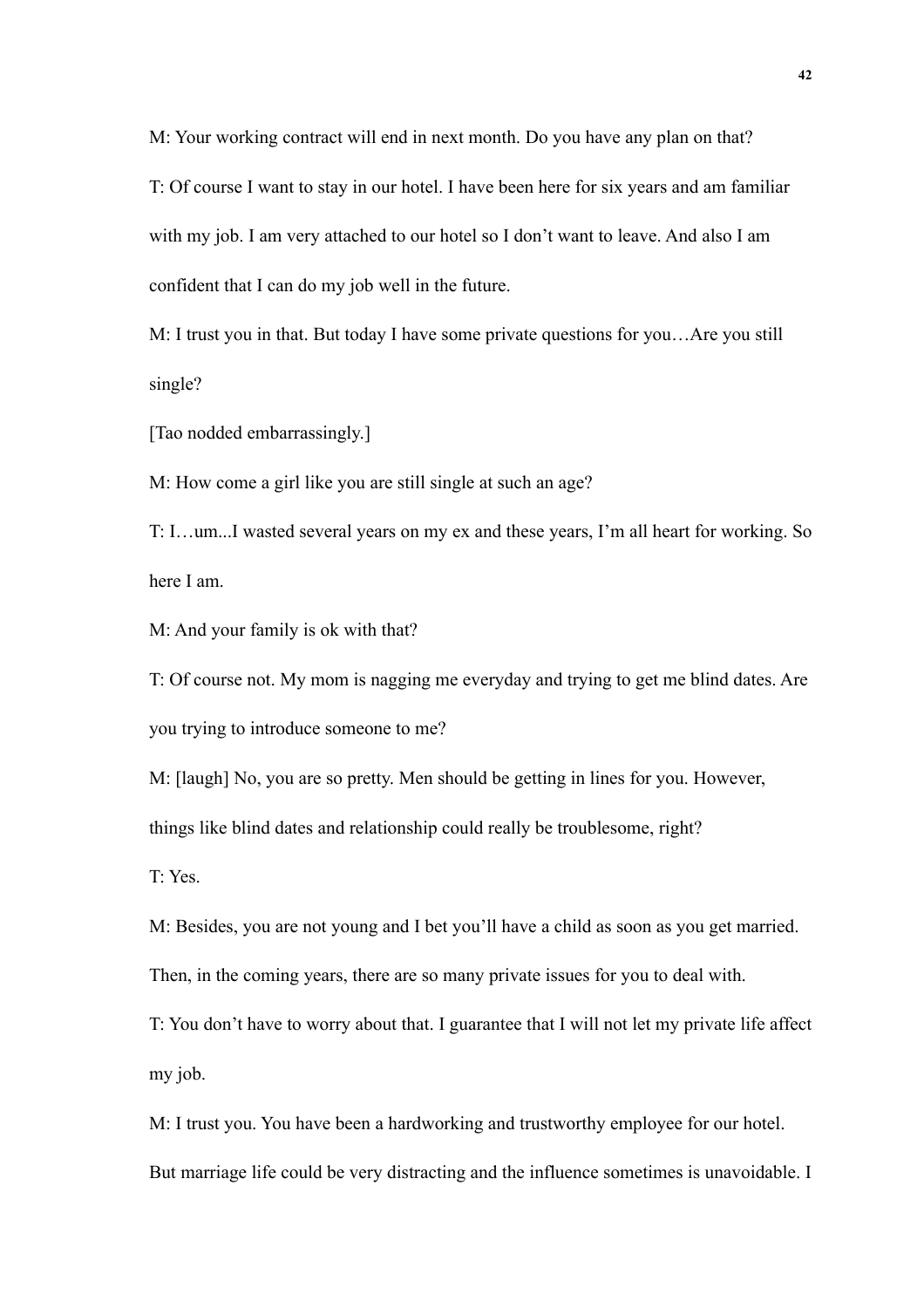think you know better than me on how important a lobby manager is to a hotel. If you walk into a five-star hotel and see a pregnant lobby manager staggering around, how will you feel? Not good, right? As a pregnant woman, she should be protected but not be required to work overtime, having long meetings or staying up late. But I can't ask my employees to remain single and give up the change to become a mother. Right? T: Frankly speaking, I do want to be married and have children someday. But you know it is hard to find someone suitable and no one knows when he will appear. So now I have plenty of time and energy for work. I am single now and because of that, I can be 100% devoted to my job, which I think is an advantage.

M: Yes, I agree. However, I think it is an advantage that will gradually fade away. As you said, now you are single because you haven't found the right one. But he could show up at any time, maybe next year, maybe tomorrow. Or maybe he is already there while you haven't realized yet. What would you do? This unpredictability is risky to a hotel. If I can't avoid this risk for the hotel, it will be a dereliction.

T: So you mean…Are you going to fire me?

M: Well I won't use the word "fire" but I don't think we can renew your contract, unless you don't want a marriage or have a child, which of course is unreasonable. I can't ask you for that, nor can I put it into the contract. That will be illegal.

T: So even I guarantee not to get married or have a child in the coming three years, you will not renew my contract?

[The manager answered in silence.] (Episode 5)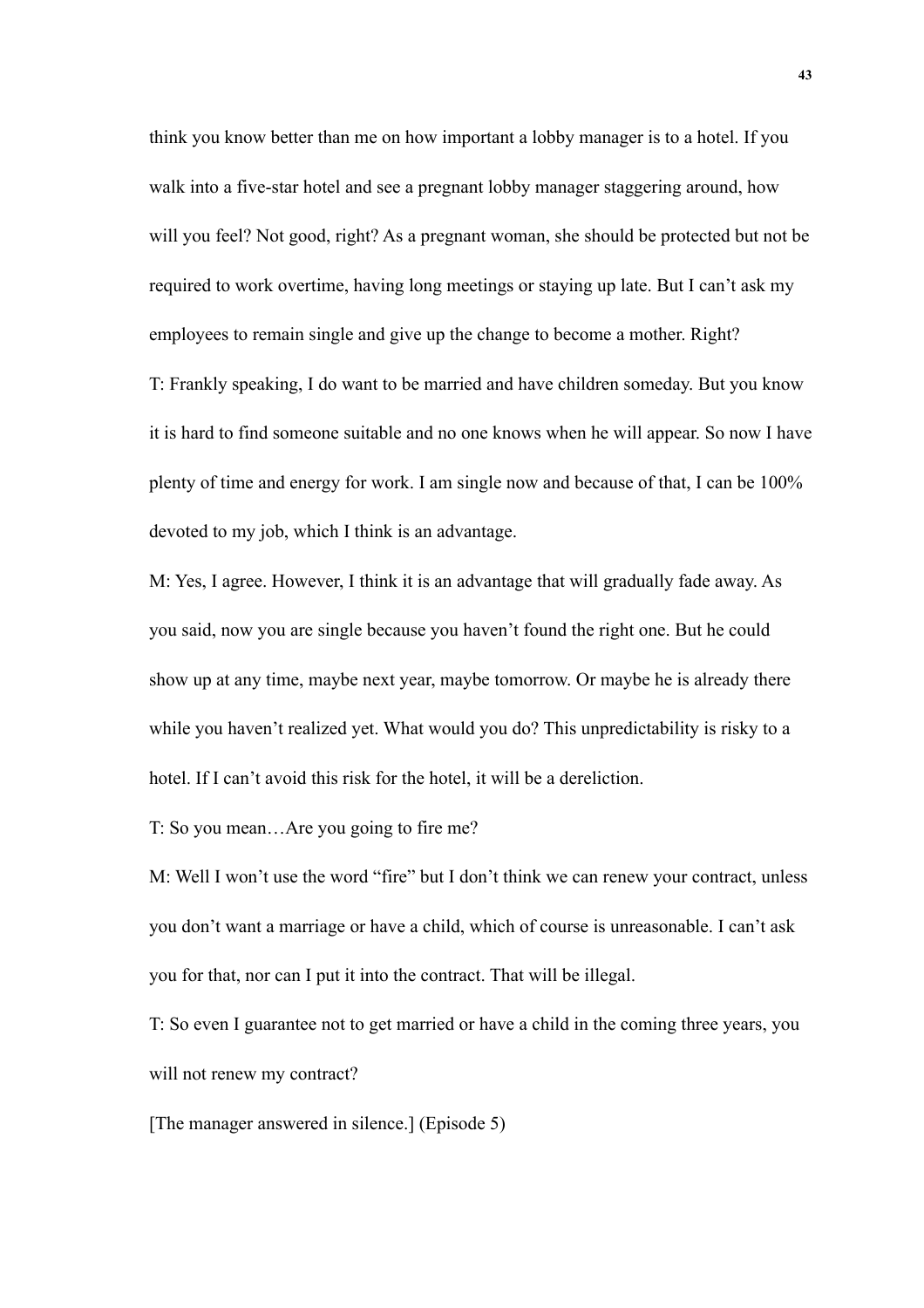Tao lost her job because of such outrageous reason and she left the hotel without any resistance. Even worse, she tended to internalize the unfair treatments as her own fault and submissively accepted the status quo. During her conversation with her friend Jiaoyang, she said:

I've worked so hard for the hotel and didn't consider about my personal life. Now my personal life took my job away. Do you know who will take my position? A 26-year-old woman who already had a four-year-old child and doesn't need the marriage leave and maternity leave. How about me? I lagged behind in every aspect. I haven't got married and had a child when I should be. Now, one false move led to another and my life became a mistake, a giant one (Episode 6).

Similarly, when Guo's mother disliked her because of her age and interfered with their marriage, Tao's first reaction was how to please her to win her consent instead of standing up for herself. Just as what she had encountered at work, whenever Tao was unfairly treated because of her identity, she never thought about reacting to it but to compromise.

In episode 32, Guo took Tao to her parents' home for the first time. Unhappy to see them getting married, Guo's mother was being difficult to Tao. (G: Guo, L: Lanzhi, Guo's mother, T: Tao, C: Changshan, Guo's father)

G: Mom, Tao bought you a duvet as a gift. It is a famous brand with good quality. It's thin and light, but very warm too.

L: Right! It must be warm, especially in such hot weather.

C: Well you don't have to use it now. You always feel cold during the winter night. I guess we don't have to worry about that now with this duvet.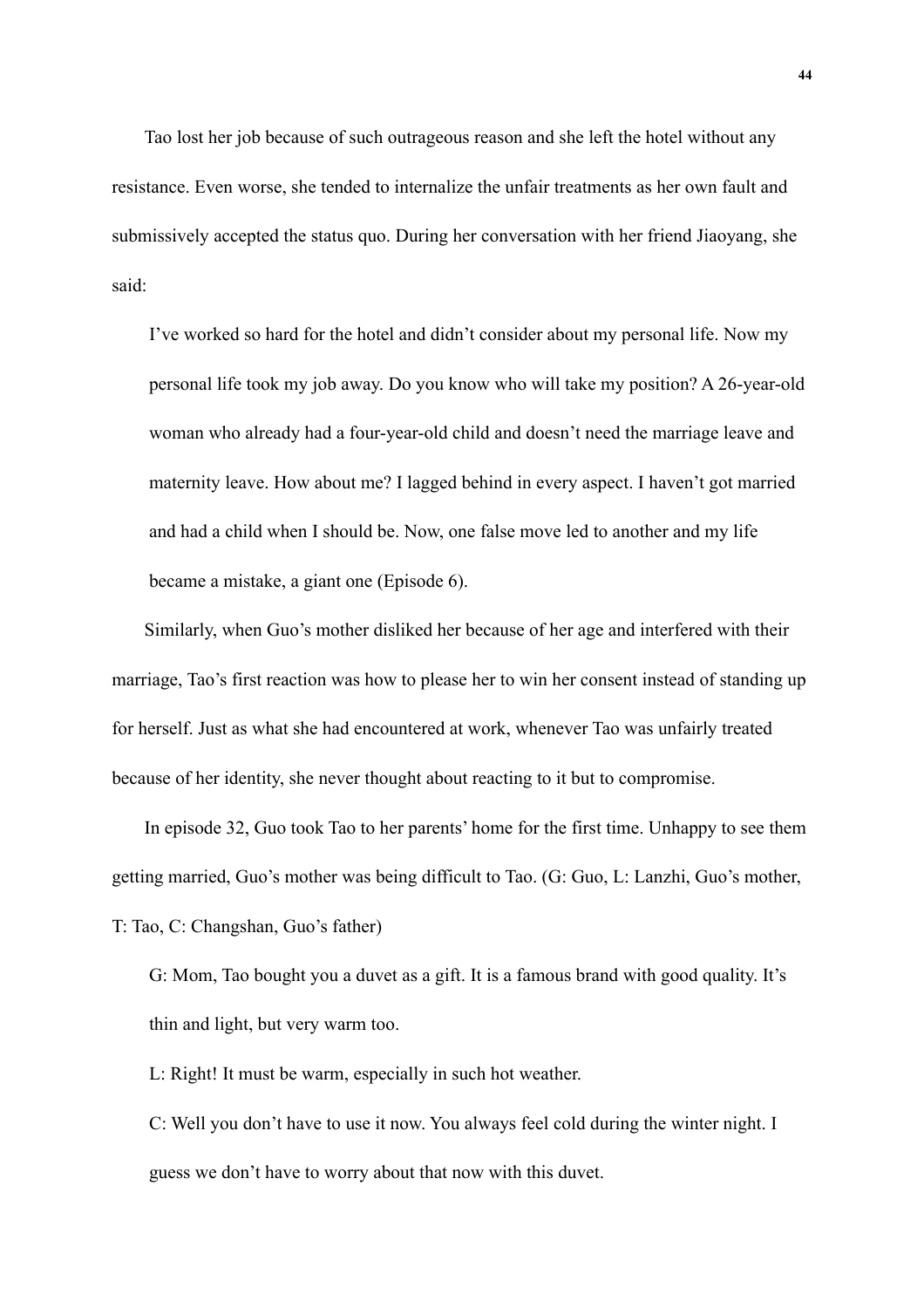G: Mom, Tao bought it for the winter. She likes to think further ahead.

L: You guys are too young to choose the right gift. Who would send a duvet as a gift? You are sending me a bad luck (duvet and bad luck have similar pronunciations in Chinese).

T: I am so sorry auntie. I really have no knowledge on these things. Please don't be upset because of this.

During the conversation, Guo's mother suddenly fetched a cloth and began to wipe the floors.

C: Why are you cleaning the floor out of sudden?

L: I saw some dirt on the floor. I feel uncomfortable.

C: I have already cleaned it this morning.

L: Whenever did you clean up a floor?

[Tao suddenly stood up and kneeled down on the floor]

T: Well, let me do it, auntie.

G: No, no, no. Tao, you don't have to do that. [Guo's mother stopped Guo, sat on the sofa and let Tao do the job.] (Episode 32)

This is a typical way of how a Chinese mother-in-law tried to play rough and declare her authority in front of her son's future wife. Just as Luk-Fong (2010) has noted, the traditional Chinese characters of daughter-in-law "媳婦" are composed of  $\pm$ (female)+息(submissive) and  $\overline{x}$ (female)+帚(housework); while mother-in-law "家姑" (Cantonese) are composed of 家(family) and  $\pm$ (female) +  $\pm$ (tradition). The configuration of the traditional characters to some extent demonstrated the traditional culture meanings of femininity in a Chinese family: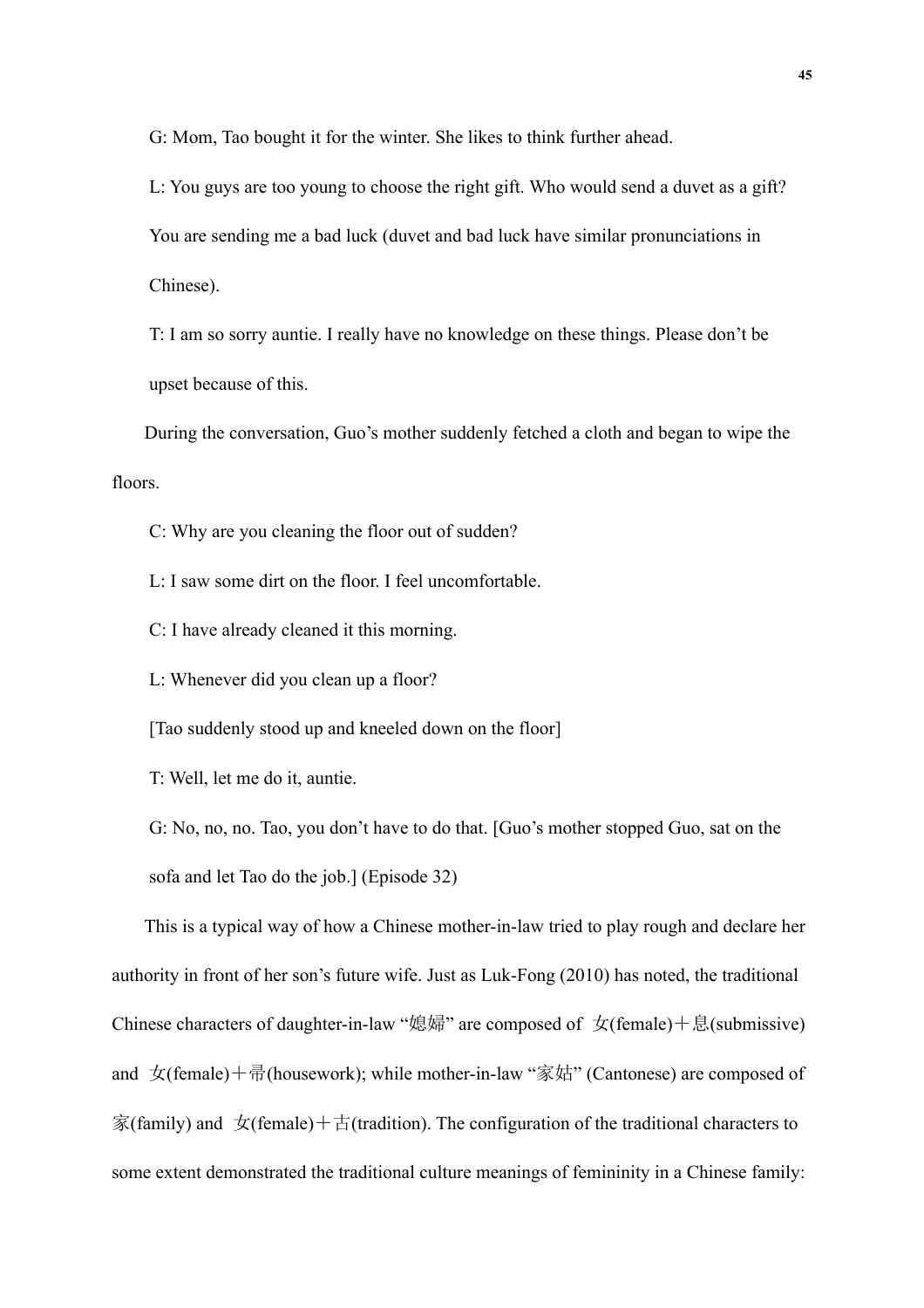the daughter-in-law should be submissive and take care of the housework and the mother-in-law is the one who passes the traditions. According to Shen (2007), in the traditional Chinese family, the "mother of a married son may in practice be the most powerful person in a multigenerational household" (p.243) except for her husband. Guo's mother was deliberately testing Tao, reminding her of the obligation as the future wife in the family. Tao got the message and instantly played the role of a submissive daughter-in-law.

Tao and her submissive nature were best manifested in the child issue after she got married. Noticing Tao's talents in designing wedding dresses, the company offered Tao a chance to study in France for fashion design. Thus, the couple intended to postpone having a child for two years. Nevertheless, the parents from both sides wanted them to have a child as soon as possible and firmly opposed Tao going abroad. Guo's mother even threatened to have a fast if they were unwilling to have a child right now. Unsurprisingly, Tao compromised again:

What your mom said is right. Maybe I was really old and I don't have a right to pursue my dreams now…You don't have to blame yourself. It is all because of my age. If both of our parents are so upset just because of me insisting on my pursuit, I am indeed selfish somehow...This is just my fate. I accept it." (Episode 35&36)

At the beginning of the drama, Tao was a confident and independent working woman who had a strong personality and would recklessly fight with a stranger for a parking spot. But along with the development of her relationship with Guo, she became a soft, considerate and submissive wife who would sacrifice her dreams for the happiness of the family. If the former image was who Tao pretended to be, then the latter one was whom she truly was.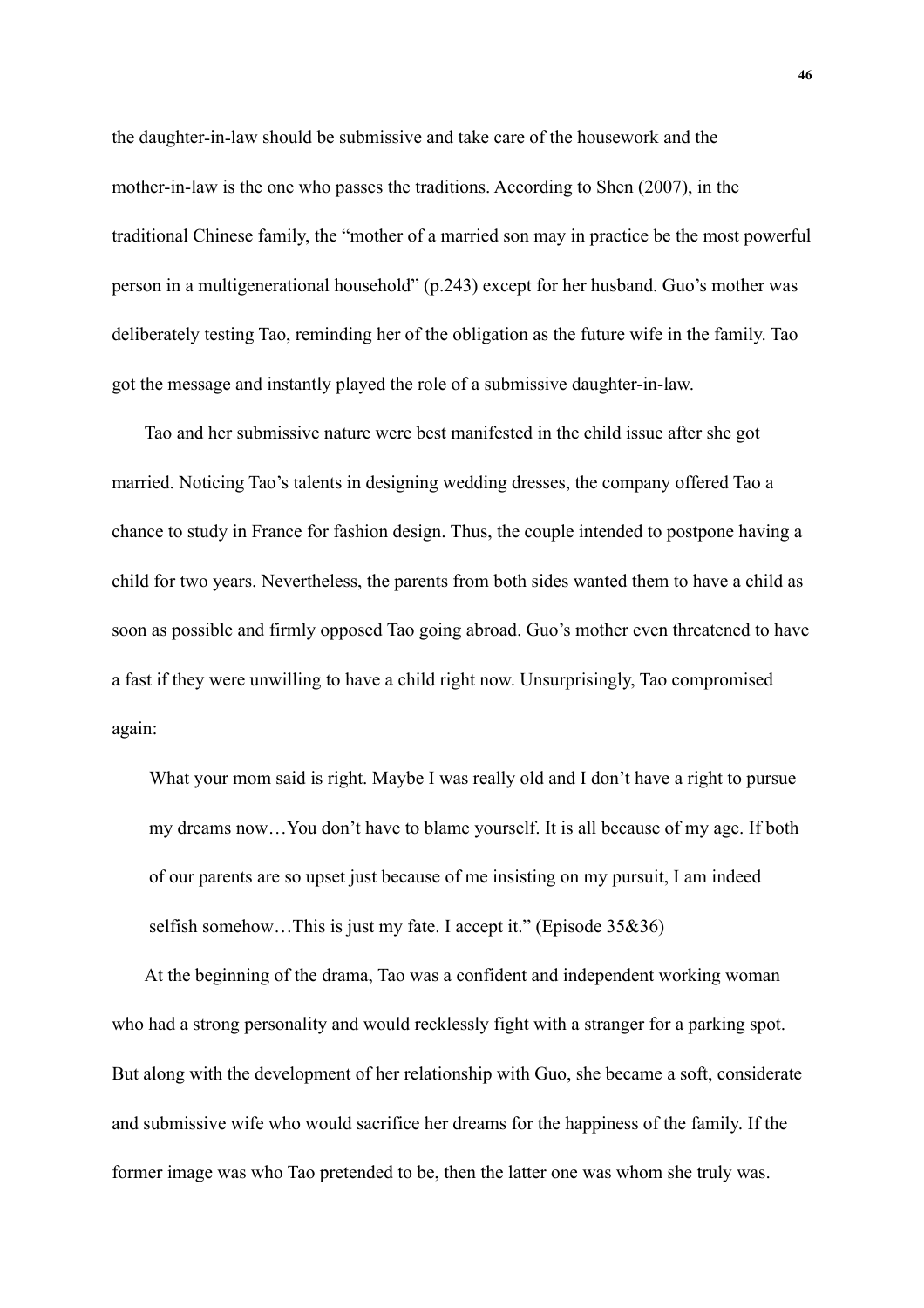Although Tao was first presented as a deviant "leftover" woman, she was not estranged from the traditional gender expectations. Instead, the construction of her image was contextualized in a male-dominant gender discourse where she embodied the hegemonic femininity and ultimately got rid of her deviant identity.

This finding echoes with Evan's (2002) observation that despite the diverse possible identities women enjoyed in the post-socialist era, a "homogeneous ideal" is noticed in China that situates women in the good-wife discourse and requires them to be "obedient" (tinghua) and "gentle and soft" (wenrou) towards their husbands. In addition, the "reserve and shy" (hanxu) female image promoted by the nation reflects the significance of the "gentle and soft" characteristic in defining a Chinese woman and serves as "a gender affirmation of masculine authority" (p.340). Dai (2006) even argued that the progress of women's liberation and the promotion of gender equality in China shrunk along with the so-called "modernization" process launched after 1978 which led to a re-establishment of the male-dominant system.

Undeniably, Tao had some progressive and modern characteristics which will be further discussed in the next theme, but her regression towards the traditional and hegemonic ideology failed to defend the group of unmarried women against the social prejudice and discrimination and even reinforced the assumption that marriage was an ultimate destiny for all women.

## **The Independent but Unaggressive Femininity**

Since the implementation of the reform and opening up policy in 1978, Chinese society had undergone drastic changes. Apart from the notable economic development, the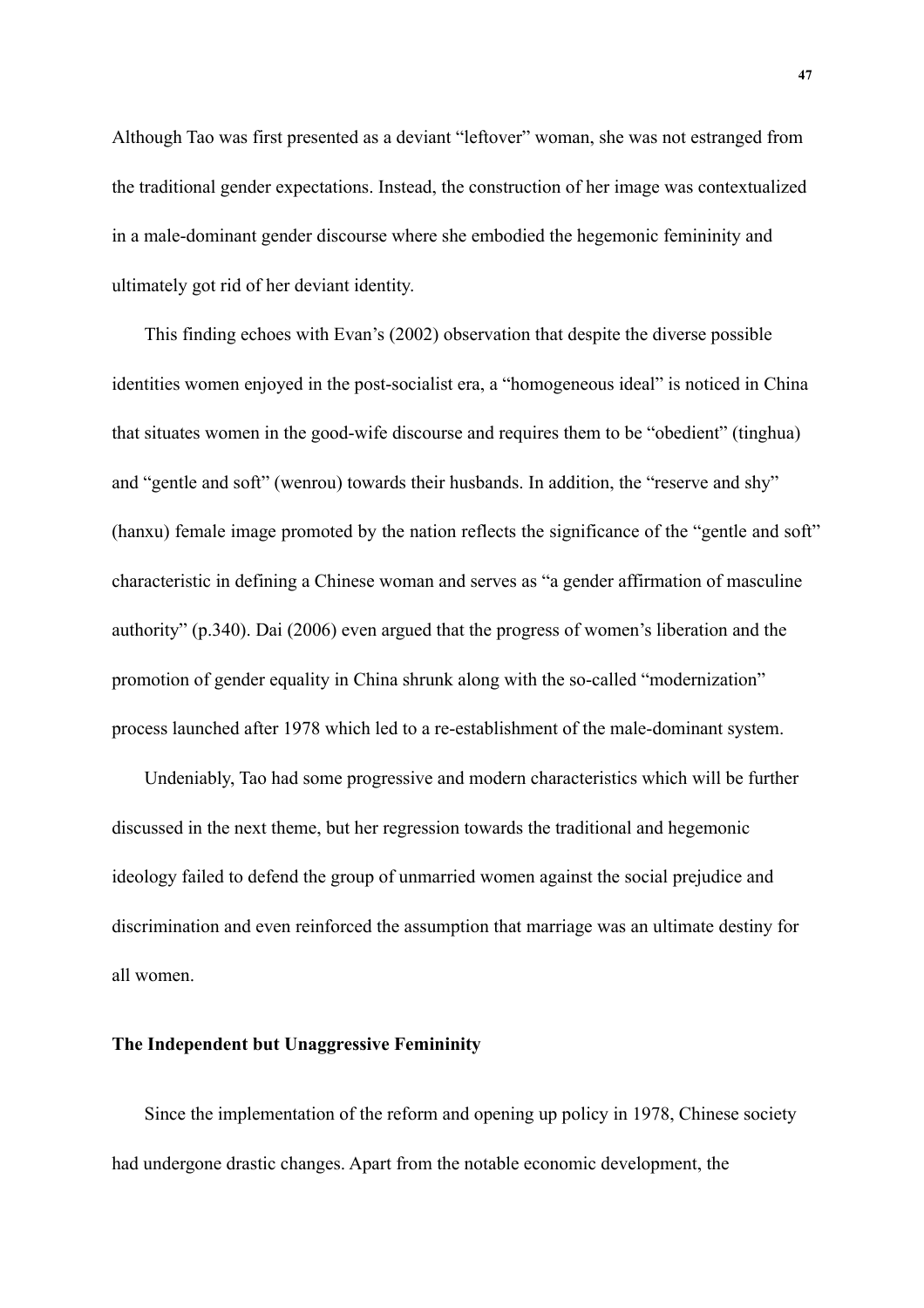introduction of western capitalism and ideology have altered the landscape of contemporary Chinese gender discourse. With the rampant growth of the market economy and consumerism, the post-socialist gender ideology "celebrates femininity as increasingly associated with beauty, young and sexuality" (Yang, 2011, p.336). As Notar (1994) has noted, the characteristics of "Western modernity" and "Confucius tradition" in juxtaposition had constituted Chinese modern femininity.

According to Charlebois (2010), youth is a prominent characteristic constituting dominant femininity in many contexts, particularly in media representations. He further clarified that "dominant femininities embody the most common, celebrated, or widespread elements of hegemonic femininity, yet do not instantiate a hierarchical relationship between women and men, femininity and masculinity" (p.36). In other words, whether dominant femininities are hegemonic ones depends on the specific situation. Although Tao as an unmarried woman in her 30s was an oppositional image of the patriarchal gender discourse, her fashionable and young appearance catered to the dominant femininity standards and increased the acceptability of her deviant image among viewers. In response to the question whether Tao's youth and beauty fell in the range of hegemonic femininities, the answer is no and yes.

The leading actress Gao Yuanyuan is a famous movie star in China who enjoys wide popularity for her pretty appearance. The diverse and stylish outfits she wore in the drama even became fashion guides for female viewers. Tao's young and attractive appearance to some extent broke the plain and unattractive stereotype of unmarried women and demonstrated that women can be beautiful and glamorous in their 30s. It contested the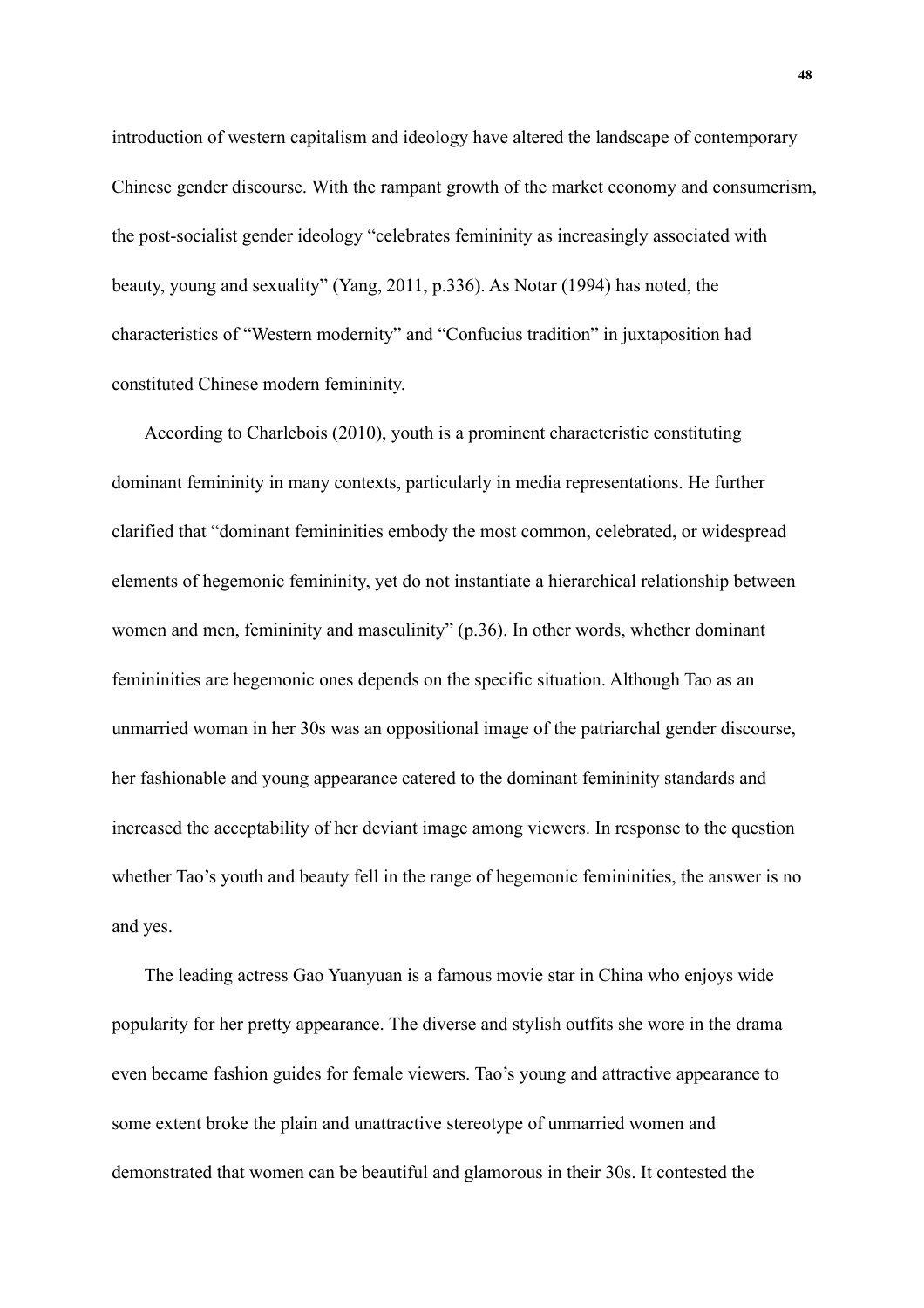hegemonic assumption that men are the center of women's lives, and that the latter would wither without the presence of the former.

Nevertheless, the emphasis on Tao's beauty was also a compromise towards the male-dominant standards, implying that only young-looking and charming "leftover" women deserved the attention. Gao Yuangyuan's portrayal of a "leftover" woman only represented a small proportion of a large group. Long hair, big eyes, sweet smile and slender figure—Tao's appearance conformed to every standard of the idealized femininity in Chinese mainstream culture. If there was a hierarchy among the leftover women, Tao was on top of the pyramid.

Additionally, portraying such a young and charming woman image and how she suffered from being unmarried exemplified the sharpness of the "leftover woman" issue and also the magnitude of the social pressure. Even for a woman like Tao, no matter how attractive she appeared, her age was a fact she couldn't hide and change. Lines such as "not young any more…" and "unmarried at such an old age…" were constantly used to describe Tao. An equation between young age and the desirability of a woman in the marriage market implied a hierarchical relationship between man and woman. A myriad of examples can be cited from the drama, showing how Tao was suffocated by the anxiety of getting married.

In episode 2, knowing that Tao had refused all the men she carefully selected for her, Tao's mother, Sumei, became very angry and had a big fight with Tao: (S: Sumei, T: Tao) S: How come dating and finding a husband is such a tough call for you? You are not young any more, when will you be settled down? When? People in this neighborhood keep asking me when you will get married every time they see me. How can I answer them? I have no face to answer them! Do you know how anxious I am because of you?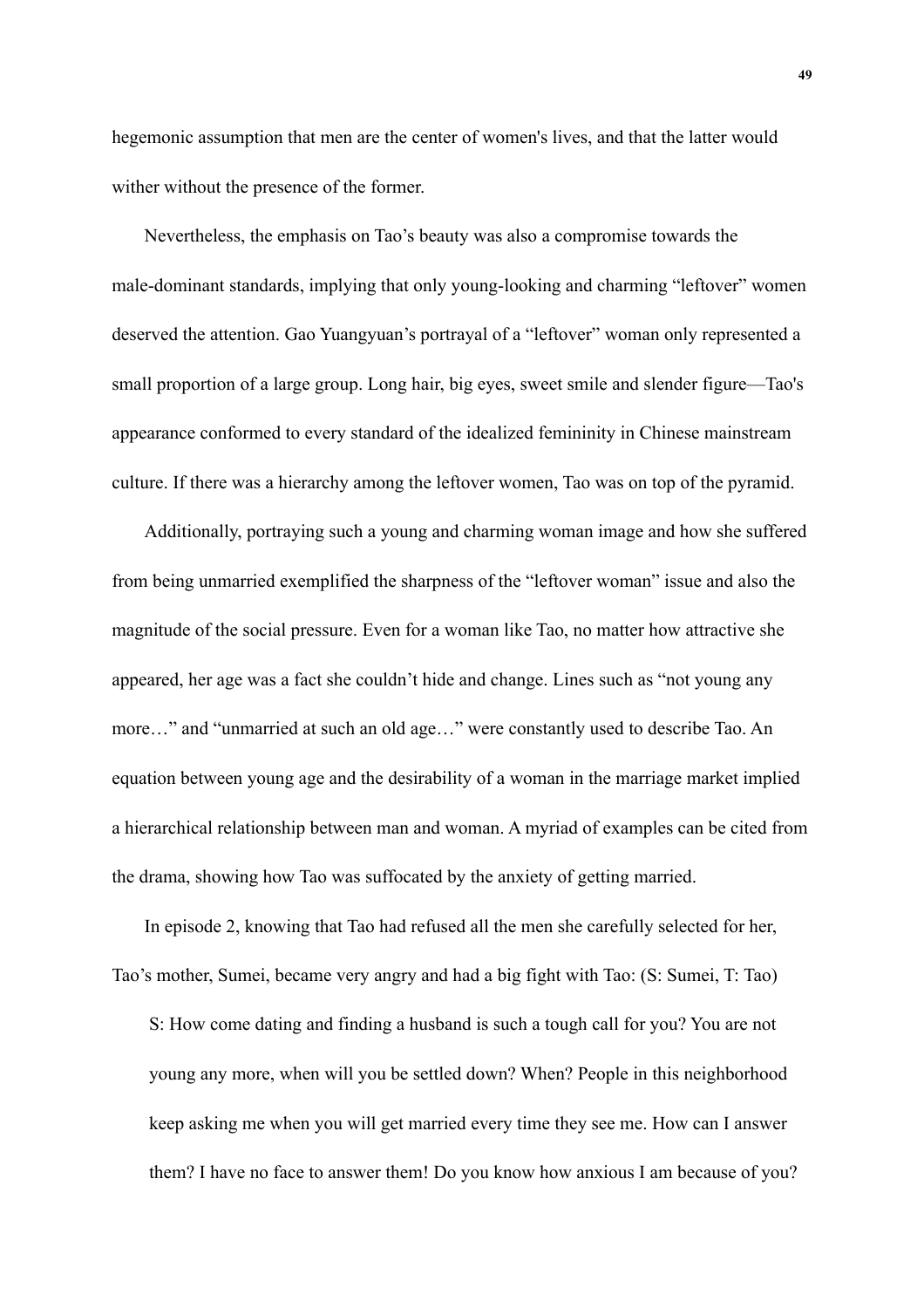Sometimes I just want to jump off the building! So do me a favor, please hurry up! T: I am anxious too. The point is I can't stand your way of pushing me. All those men were talking about background, salary and fortune. And they looked at me as if they are selecting a pet, which made me so offended. Love should be a consensual relationship and feelings are important.

S: Enough! Don't talk about feelings! ... Leftovers can be reheated for a meal but leftover women are doomed. How old are you now? Your prime time is fading away. Once you get older, no eligible man will marry you. If you truly become an old spinster someday, don't blame me for not pushing you! (Episode 2)

For Sumei, her daughter getting married was closely related to her image in front of the neighbors. It was shameful to have an old "leftover" woman at home, which hurt her pride and intensified the conflicts between her and Tao. Her worries over Tao's fading youth gave her a legitimate stand for pushing her daughter in a ruthless way.

The youth or prime time was considered as an extremely precious yet fleeting thing for a woman. As Weiwei, one of Tao's friend in the drama and who was also a "leftover" woman, once said, women of their age were "depreciating" everyday (episode 30). The longer they waited, the harder for them to find good men. Subconsciously, Weiwei was self-objectifying by putting a price tag on herself. Men had the power to assess and choose while women were commodities available for a good price. In this deal, youth is the most important assessment criterion.

In contrast with Tao, although Guo was 35 and unmarried, as a man, he never suffered from the anxiety of seeing his youth fading away without getting a wife. Admittedly, his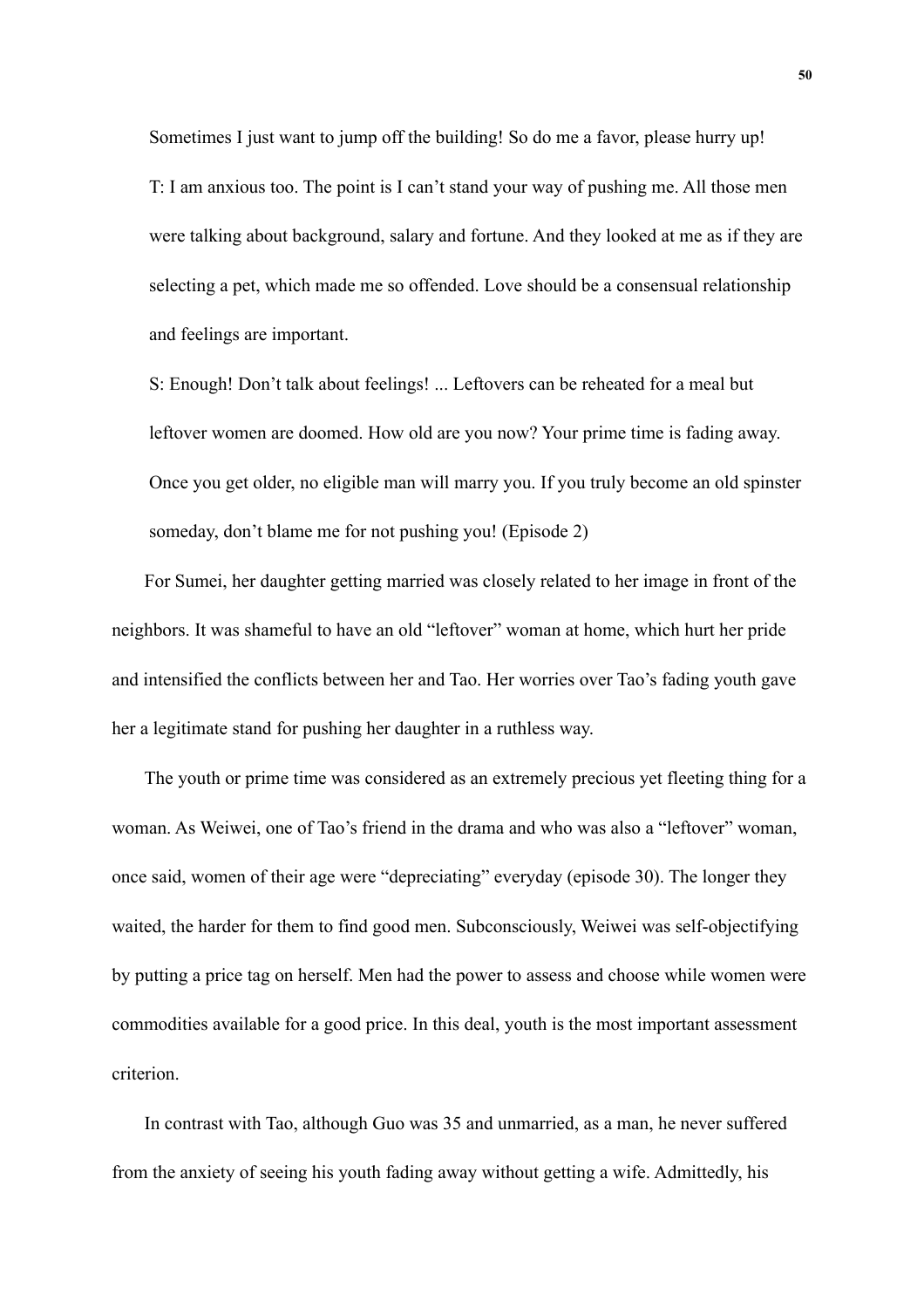parents wished he could get married soon and give them a grandson, but they never worried Guo could not find a wife. It was Guo's attitude of not being willing to get married that bothered them more. At least for men in their 30s, age is not shameful but rather is a sign of maturity.

At a matchmaking event (episode 4), Tao's mother was wandering around hoping to find an eligible man for Tao and met a woman who was looking for girls for her son. An interesting conversation ensued: (W: the woman, S: Sumei)

W: Daughter or son?

S: A daughter

W: Look at you. You are so pretty. Like mother like daughter! I have a son. How old is your daughter?

[Sumei was happy about the compliments but looked uneasy when heard the woman asking about age.]

S: Er…about 28, 29. [She lied.]

W: Oh...that's a little bit old. [said in a pitiful tone]

S: How old is your son?

W: My son? 36! A man's prime year. Do you have a younger daughter? (Episode 4)

Contrast was deliberately arranged to achieve a comic effect but a double standard was blatantly demonstrated. Unlike a woman who was likely to be stigmatized because of her "elderly" unmarried identity, for a man, his age, at least to a large degree, does not diminish his value in the marriage market. Men tend to have a longer prime time compared to women and even if they have passed it, they can compensate through things such as wealth and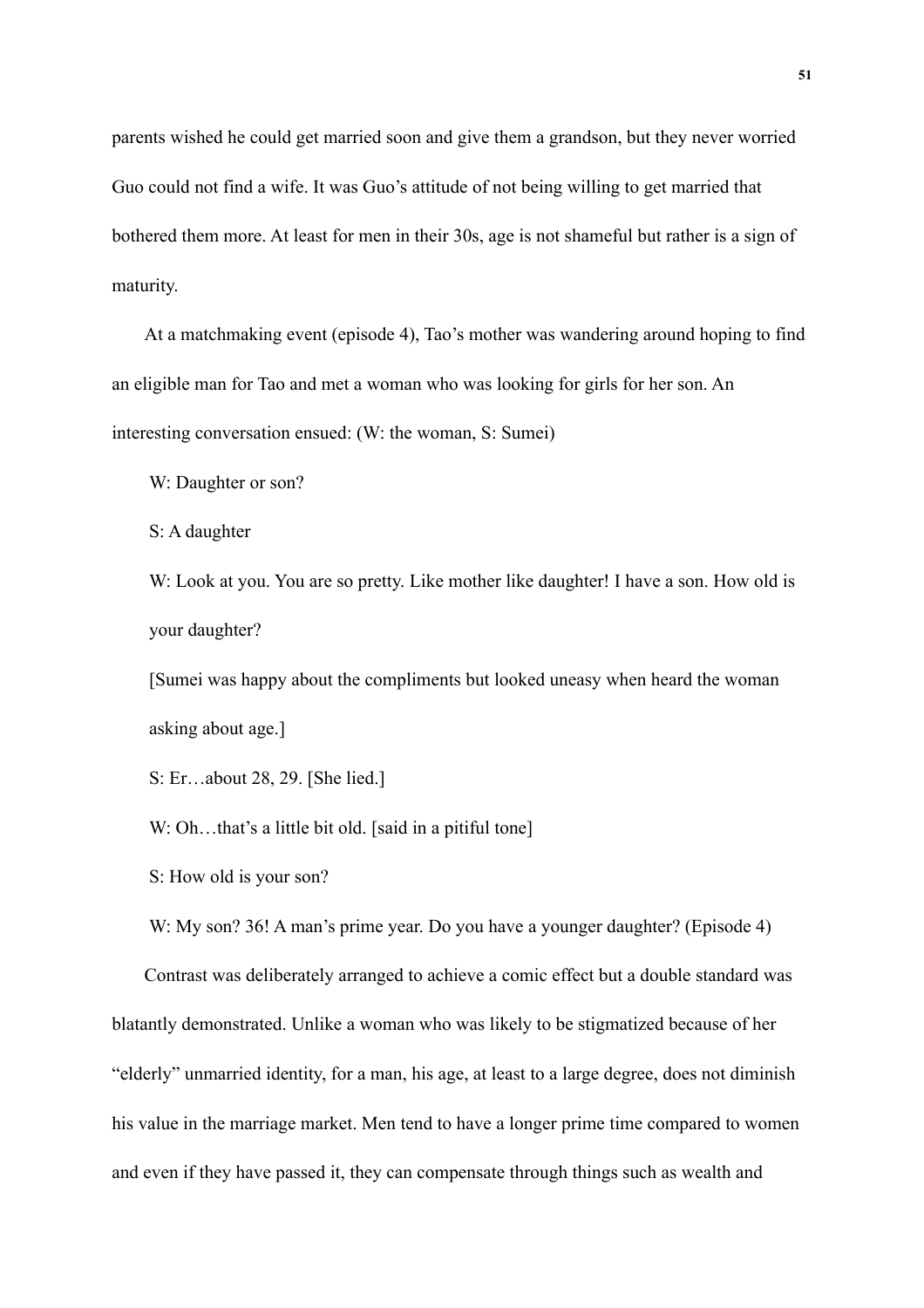personality.

Regarding this point, in a study of another Chinese television drama Dwelling Narrowness (Woju), Zurndorfer (2016) unraveled the concept of the sexual economy in China, which is defined by the idea that women trade their sexuality and attractiveness for wealth. The exchanges between femininity and material possessions are epitomized in the choice of marriage where "men consume femininity and sexuality" while "women receive material comfort and financial security" (p. 5).

The emergence of the sexual economy is contextualized in a wider discourse of China's market economy. As Zurndorfer (2016) has noted, "by the 1990s, the consumption and consumerism had become essential to economic prosperity" (p.6) and Yan (2000) even argued that consumerism had taken the place of the communist doctrines to become the primary cultural ideology in contemporary China. The commodification of women's sexuality and femininity in exchange for a higher life quality indicates a penetration of the consumerist ideology in people's lives.

Beauty economy is another idea integrated into the broader sexual economy concept that directly associates beautiful women with the economy (Xu & Feiner, 2007). In China, the practice is increasingly prevalent where young and attractive women are hired to promote commercial products and refers to "everything from beauty pageants, modeling competitions, advertisement, cosmetics, and cosmetic surgery to tourism, TV, and cinema" (307).

A similar situation was also apparent in the drama. When Tao was shortly hired as a real-estate agent, her manager was dissatisfied with her performance and complaint to another agent: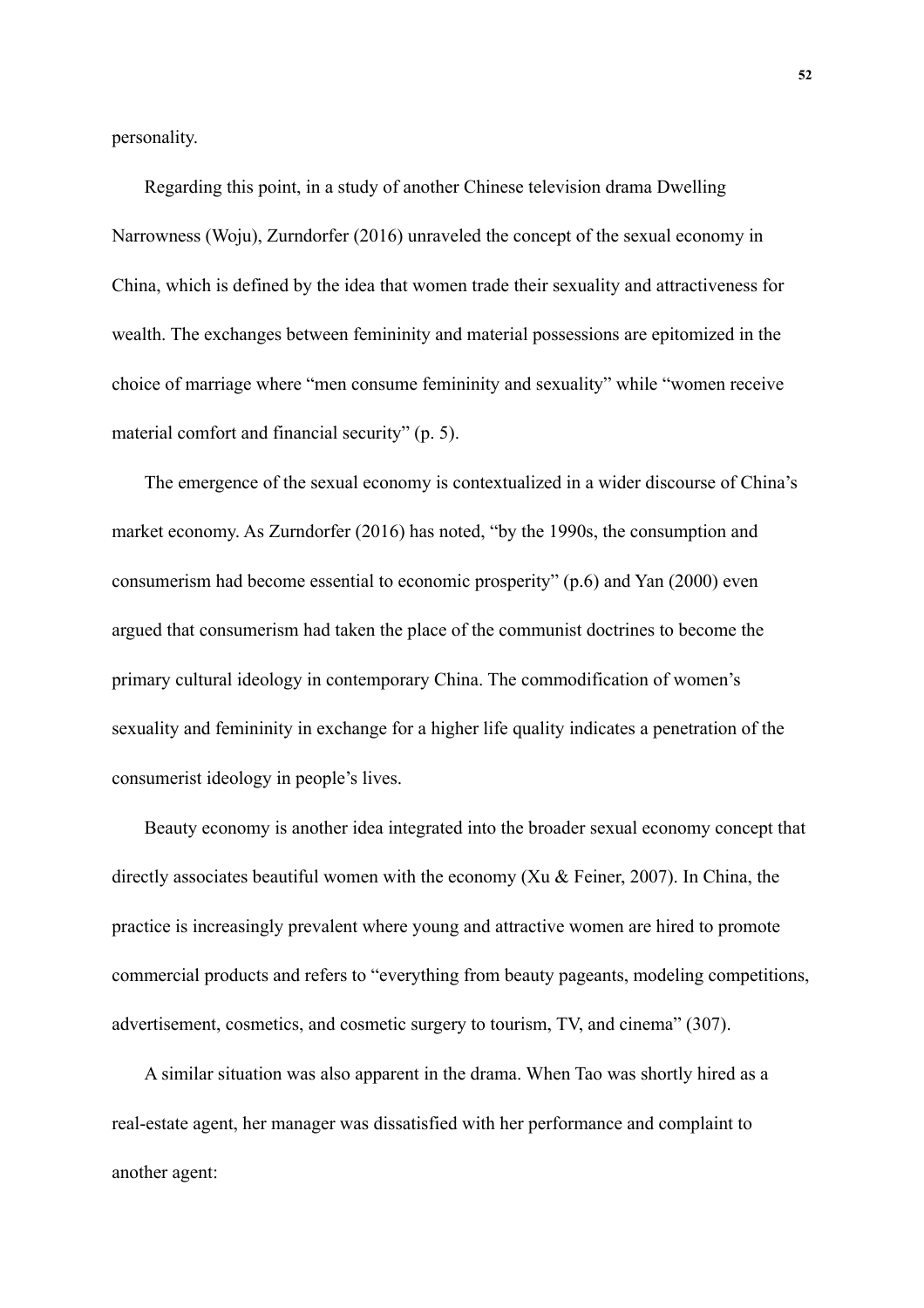I hired her primarily because she is pretty. But apparently she didn't know how to use her beauty. Then why should I hire her in the first place? It has been a week and she still doesn't know how to please the customers. You go talk to her. If she doesn't want the job, she can leave right now. (Episode 16)

Accordingly, Zhang's (2010) study affirmed that most real-estate salespeople she observed were young females while the majority of their customers were middle-aged men with "purchasing power." As she had put it, "the underlying assumption of employing mostly young women is that male buyers not only come to buy housing but that they also expect to enjoy a special, pleasurable service that boosts their ego and legitimates their status" (p. 70).

However, in constructing the image of Tao and her pursuit of marriage, an opposition towards this consumerism and materialism was witnessed in the drama. Although she was anxiously watching her youth fading away while still not finding her Mr. Right, Tao refused to consider marriage as a commoditized exchange. During her conversation with her cousin Suqin, she explicitly expressed her disagreement:

You guys are all talking about finding an eligible man. What is eligible? Does that mean if the man had a luxury car, then I need to have a sexy body; if I have such a pretty face, then the man must have a villa; and if it seems to be an equivalent deal, then we get married? But it is not the marriage I want. I want to marry someone I have feelings for. (Episode 3)

Tao and her firm belief in marriage as a spiritual union of two independent souls rather than a mundane beneficial relationship reflected her progressive awareness as a modern woman. Her financial independence was the paramount factor that enabled her pursuit of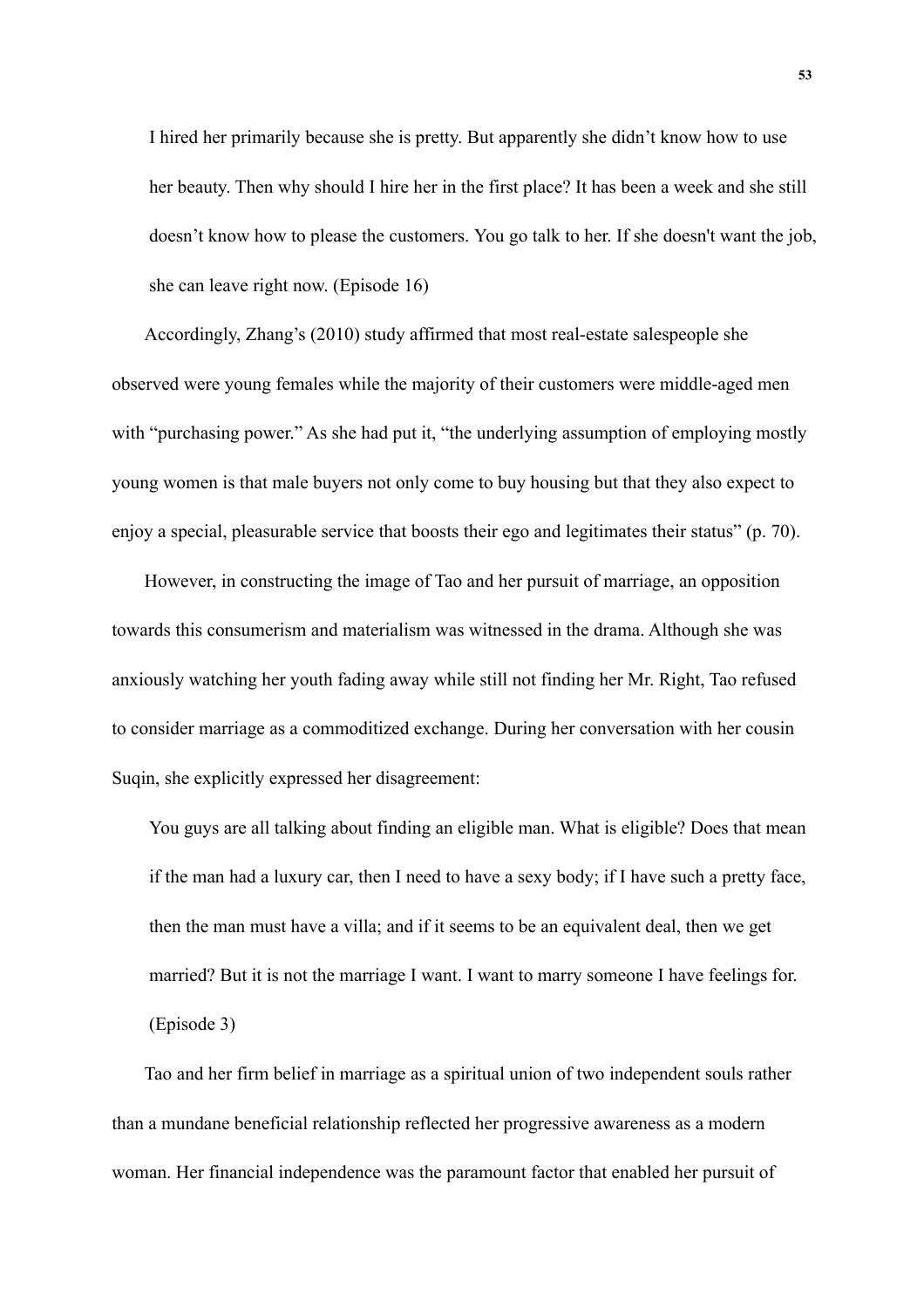such a marriage. But there were other women such as Weiwei and Niuzi in the drama, who were also professional women but still envisioned marriage as a ladder that could elevate them to a higher class with wealth and luxury. In contrast, Tao felt secured and confident for her identity as a professional woman and was unwilling to trade her beauty for a better life.

In the drama, Guo was just an ordinary man with average appearance and salary. But Tao ultimately chose him as her husband because she believed that he was a reliable and faithful man who really cared about her. Their marriage was established on an equal basis where both of them were the breadwinners of the family and they took turns in doing the housework. In contrast with the mothers who pushed Tao to have a baby, Guo supported Tao to pursue her dreams when she was given the chance to study in France. When ultimately Tao decided to give up the chance and prioritize family life, Guo also refused the offer of being an outdoor photographer of a geographic magazine. He realized that it could be a dangerous job and he was unwilling to put his family at risk of losing him. Both of them made sacrifices for the stability of their family.

In the exploration of the femininity constructed in the drama, it is unlikely to obtain a comprehensive understanding without the discussion of masculinity. These two concepts are just like two sides of a coin and can only make sense in relation to each other. Just as Zurndorfer (2016) has noted, when the sexual economy encouraged women to trade their femininity, simultaneously it accentuated the "hyper-masculinity" that celebrates maleness through high incomes, professional status and power (Farrer, 2002, p.16). Just as what was shown in the matchmaking exemplar, age was not the most important thing for a man and wealth tended to make up his other deficiencies. Several ethnography studies affirmed the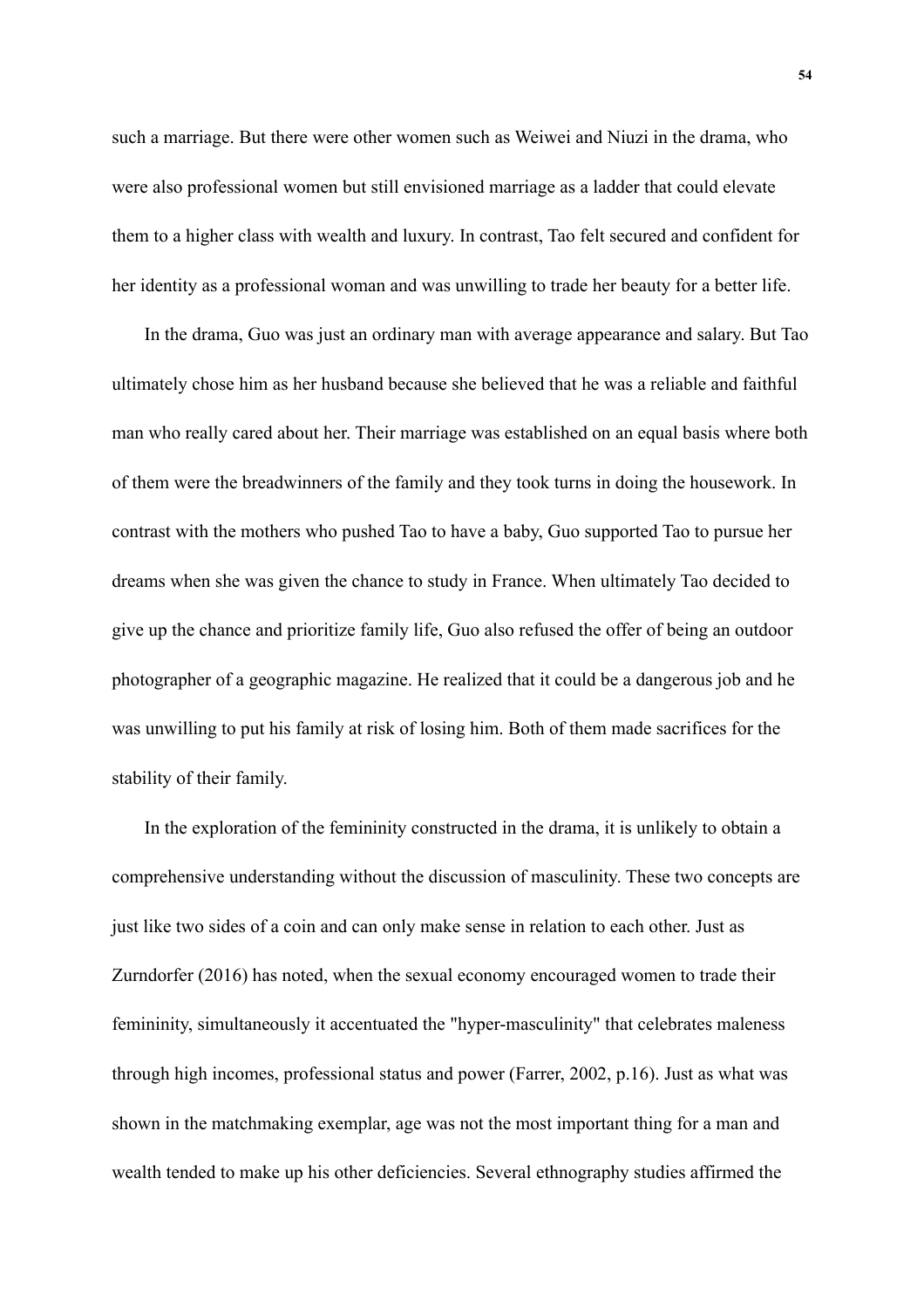phenomenon that urban Chinese men experienced difficulties in finding a spouse without material resources such as a house, a car and a high salary (Osburg, 2013; Zhang, 2010). According to Hinsch (2013), since the 1990s, the idealized Chinese masculinity has been the glitzy and confident businessmen who enjoyed material success— "the higher his income, the more superior his manliness" (p. 163).

However, in the drama, the portrait of Guo, to some extent, demonstrated a negation of material-oriented manhood in the sexual economy. Guo was just an ordinary public servant and who later quit his job and became a free-lance photographer. Each of these jobs by no means would make him a rich man of the upper class. In contrast with his best college friends who either had their own companies or married the daughter of an important official (episode 34), who represented "hyper-masculinity," Guo and his manhood were mainly constructed from being a reliable man and considerate husband.

Instead of using money and possessions as leverages in their marriage, Guo voluntarily ceded his power over the purse strings in the first place. After they were married, Tao was the one in charge of all their properties and Guo had to discuss with Tao if he wanted to spend extra money. In episode 34, Guo intended to use 6000 yuan to treat his friends for dinner and Tao only agreed with 2000 yuan.

T: Listen, Guo. We only have these two bank cards. There are over 10,000 in this card and 20,000 in this one.

G: That's not right. Where are my cards?

T: What your cards?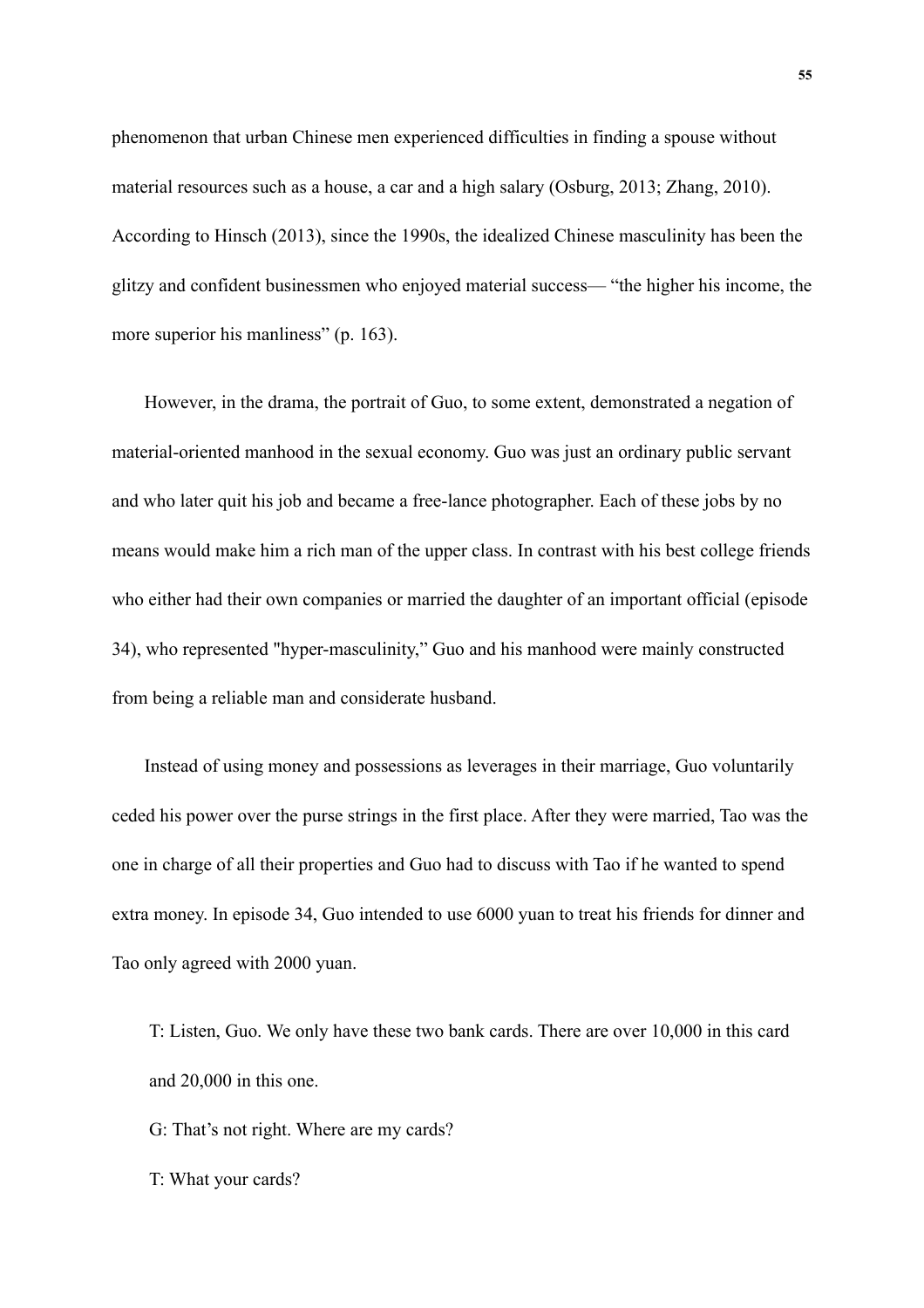G: The two cards I have given you.

T: Yours are mine. Mines are still mine. Am I right?

G: Right.

T: Great. The money in your cards was used to invest in some financial products. These two cards cover all our expenses for the next six months. You do the math. Anyway, this money is all we have now. Think about what kind of life you want me to live for the next six months and decide how you are going to spend the money.

G: We only have this 30,000 before spring festival? [thinking] Then 3000! It can't be less.

T: [reluctantly] Well, 3000. Deal. (Episode 34)

In this discussion, Tao held a dominant position over the issue of money expenditures and Guo accepted it as it should be. Different from the traditional dichotomous division where men are the masters of external affairs while women are in charge of the domestic chores (Shen, 2007), Tao's power in the family was no longer confined to trivial housework but expanded to all kinds of issues including her husband's social activities. Correspondingly, Guo's image did not conform to the traditional masculinity that only celebrated professional success but centered around his relationship with Tao and his identity in the family. New male images of good sons, good husbands and good fathers have begun to be constructed in recent Chinese television dramas, which implies a shift in gender discourse (Chen and Wang, 2015). Men who put family and relationships as priorities are depicted in a positive light; domestic affairs are no longer "inferior matters" for women but social responsibilities shared by both sexes. In contrast with the "hyper-masculinity" celebrated in the sexual economy, a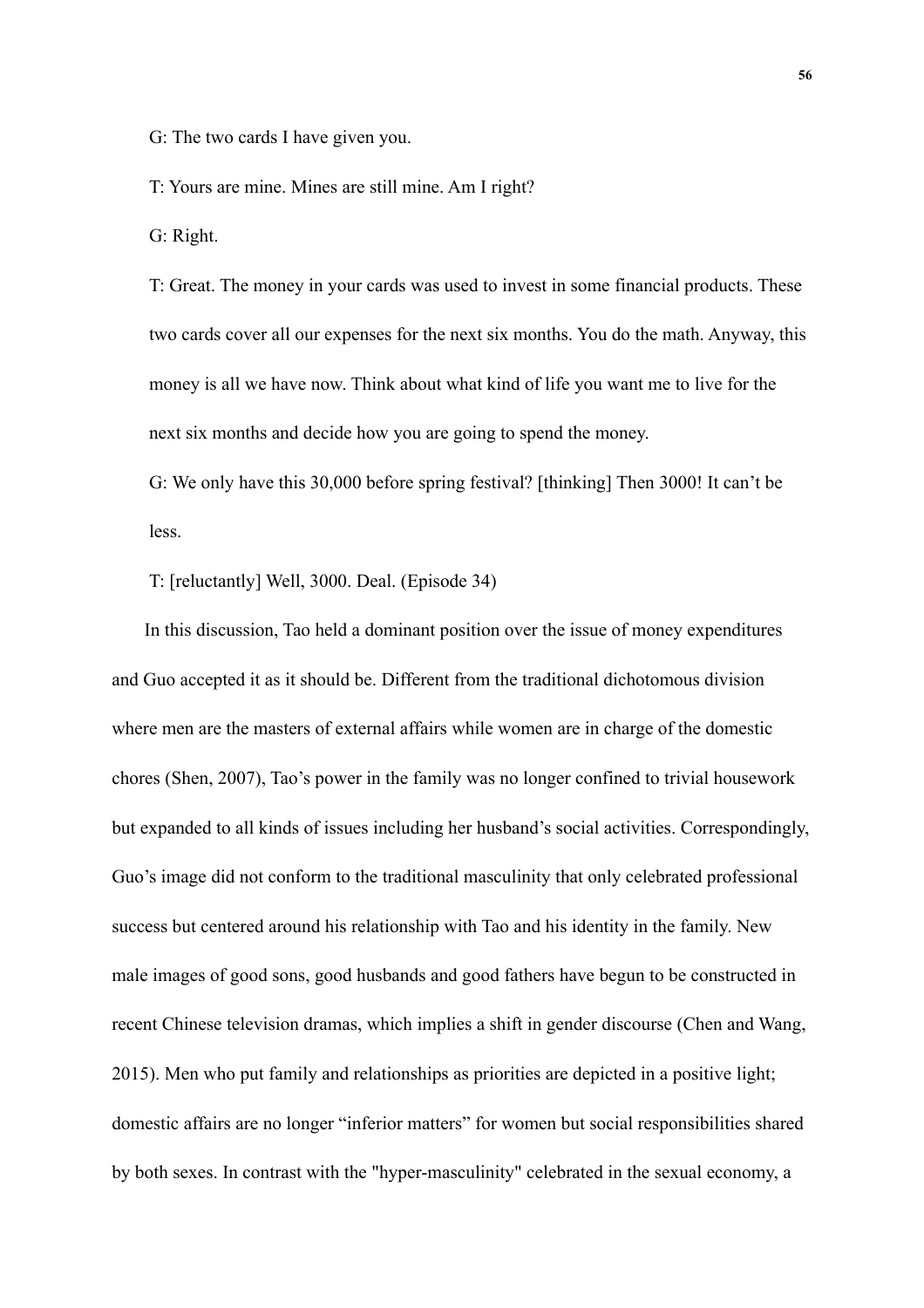family-oriented masculinity is encouraged.

However, one thing noteworthy is that although Guo and his professional ability were downplayed in the drama, he was not a man without any economic capability. When he proposed to Tao, he gave all his property documents to Tao and said:

This is the license of my car. It is parked outside. I spent 300,000 yuan for it. It's been two years, running less than 25,000 miles. It still worth of some 200,000. This card is my salary card when I was working at the civil affair bureau. I resigned the job and took 60,000 to invest Qixing's pet store. Now the balance is 50,000. This card saved the money I won for photography contests and also the money of the photos I sold. The balance is 54,000 and password is 131420, which means I love you with all my life [the pronunciation of 131420 in Chinese is similar to the sentence]. You can change the password anytime if you want. This is my house property certificate…The price was 4000 per square meter and it is 123 square meters in total. I have paid the down payment and also the mortgage for several years. There are still 202,000 loans. Now the price for the house is 35,000 per square meter. I am willing to write your name on it…These are all I have and now they are yours. Tao, since the first day I know you, my problem of afraid of marriage has been gradually cured. But now I get a new problem. I dream every night and you are always there, smiling at me, talking to me. I feel like I am incurable and you are my medicine…Tao, I beg you to be my wife. I beg you to let me be the father of our future children. Let's get married." (Episode 31)

In reality, the skyrocketing real-estate price in Chinese big cities have become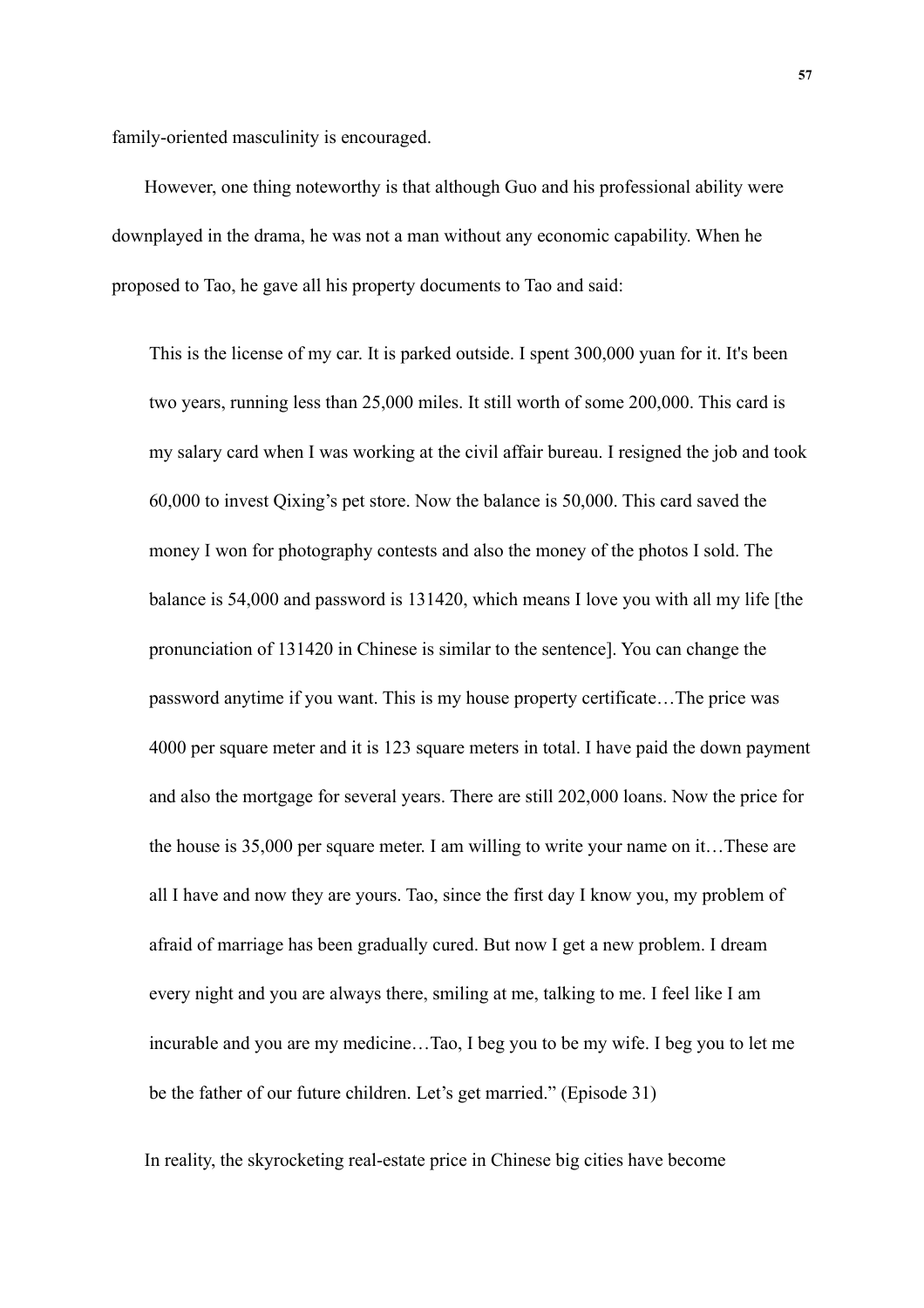unaffordable even to the middle class, which rendered house ownership a symbol of wealth (Zurndorfer, 2016). In this sense, Guo was a well-off man who had already possessed essential assets such as a house and a car. Even though it was clearly manifested in the drama that marriage should not be a monetary trade, money and materials were still integral elements in this marriage.

Regarding this point, an interesting comparison was deliberately displayed between Guo and a penniless painter. Before Tao and Guo were together, a painter pursued Tao, telling her that although he was a poor and unrecognized painter, he was longing for a family and envisioned to have one with her. Touched by his "sincere and loving" words, Tao intended to give a try with this painter. In episode 22, her conversation with her male friend Jiaoyang revealed divergent opinions regarding the painter's masculinity.

J: He is so poor and he still wants to marry you? Does he know that it takes responsibilities for marriage? Does he intend to be a kept man?

T: A kept man? [laugh] Do I look like a female millionaire to you? I just got a job and I can only support myself. I'll starve if I lose the job, which he definitely knows. J: No matter what you said, I still look down on him. A man of his age, with no house, no money, and still need to sleep at his friend's place? The only reason is he is lazy! It's impossible for a hard-working man to live such a poor life. He is a total loser.

T: He can paint! Isn't that something? Besides, he lives at his friend's place because he just came back from abroad. On what basis can you call him 'lazy'? He works hard but he needs some time to get used to the domestic art industry. Not many chances are given to him. You can't require him with the standards of a successful businessman! He is an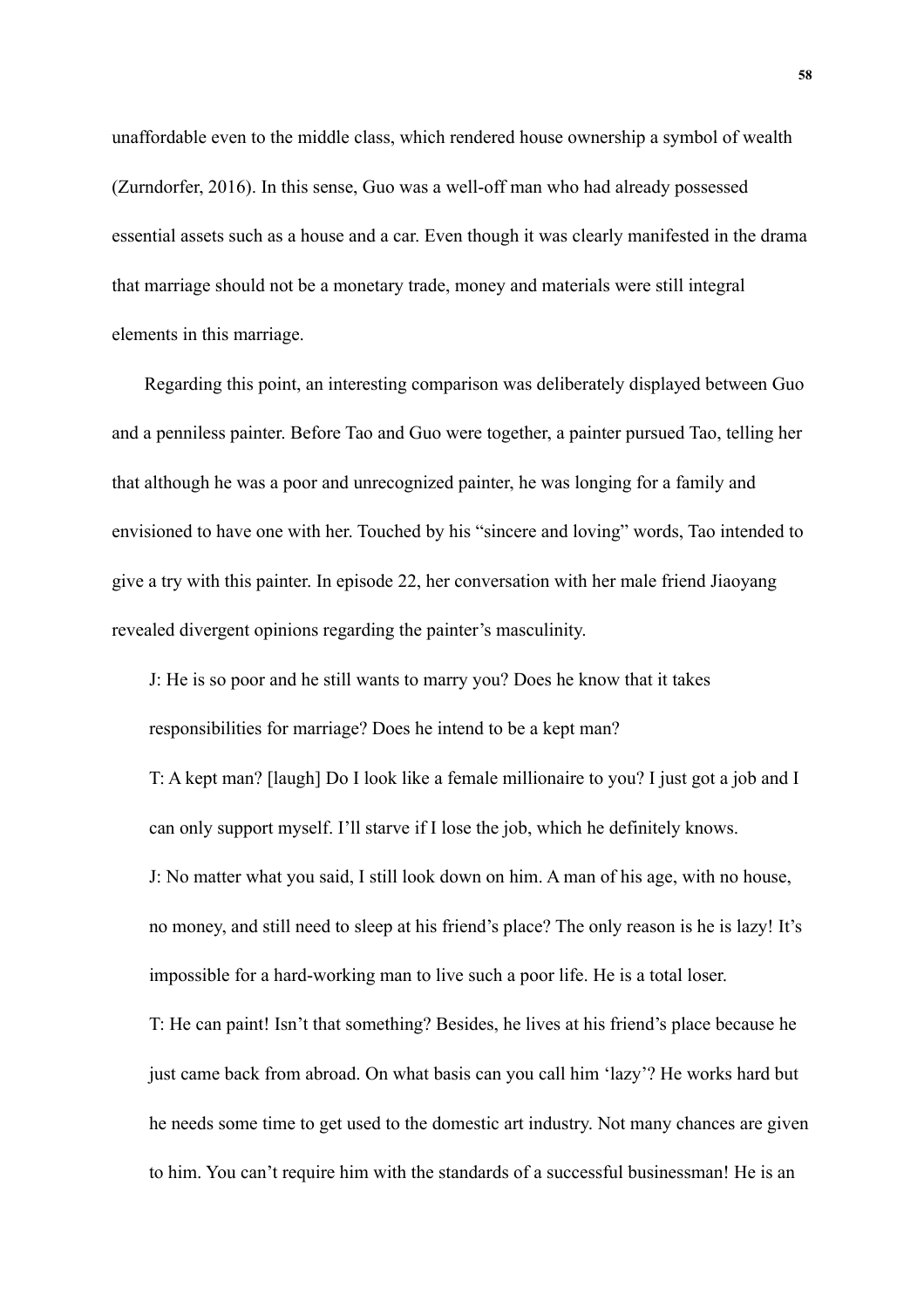artist. Do you understand?

J: An artist should at least have his own house and studio. He is nothing compared to Guo…You are committing chronic suicide if you are with the painter.

T: Don't you think he is very honest? Today everyone is talking about money and boosting their superior economic conditions. However, he frankly revealed his economic predicament. Doesn't that manifest his sincerity? Isn't sincerity the most valuable thing in a human? Just for that, shouldn't I give it a try?

J: You call it sincerity? I thought it was just self-abandonment. (Episode 22)

Jiaoyang's opinion was shared by all other people around Tao except for herself.

Learning that Tao intended to rent a house for the painter using her money, Tao's friend Weiwei said: "Are you out of your mind? As an independent woman, you may choose not to rely on men, but definitely not the other way around of letting the man rely on you" (episode 23). Similarly, Tao's cousin Suqing told her:

You can support him now because you are still young. But what are you going to do when you are old or when you have kids? You can't save money on kids. Money is needed everywhere. Admittedly, it is vulgar to talk about money in front of love. But money is essential in a real world. Without money you can't do anything. It is very realistic and very true. (episode 23)

Tao's mother Sumei reacted in a more intense way:

Even if I assume that you can support the whole family by yourself, isn't it shameful of him to wait at home and be fed by his wife? Don't you feel embarrassed? Will you respect a husband like that?...You will embarrass me and our whole family if you are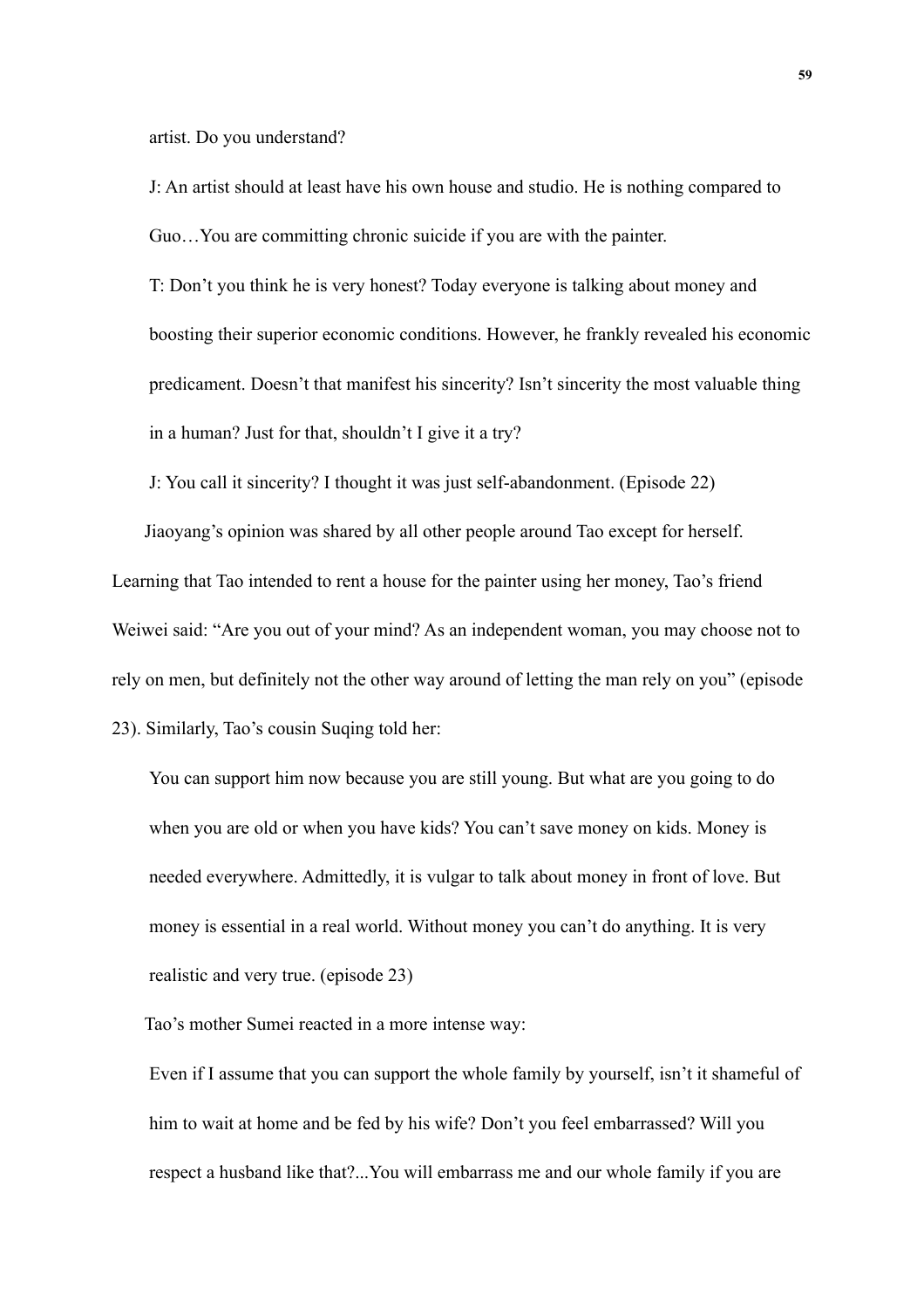with him. Shame on you! People thought you stayed single because you are picky. Now I know that it is because you got a damaged brain and wanted to bring home a piece of trash. He has nothing and achieves nothing. He is a total loser and also a liar. He means no good in pursuing you! (episode 23)

Although the painter later proved to be a real liar who intended to play with Tao's emotion and exploit her money, the unanimous negation of him solely based on his economic conditions reveals an ingrained notion that associates masculinity with the ability as a breadwinner of the family (Gao, 2005). Although women step into the professional fields and begin to share the responsibility of supporting the family financially with their husbands, by moving one step further, "house husbands" are still not acceptable to most people, at least as shown in the drama.

In contrast with the painter, Guo represented an ideal masculinity coined by the Chinese media as "economically affordable man" (Jingji shiyong nan). Developed from the term "economically affordable house," which refers to the welfare house provided by the government that is relatively cheap, "economically affordable man" represents those family-centered men with stable and average salaries (Xie, 2010). Ordinariness is the paramount trait shared by all "economically affordable men"—with an average look and a stable income that could afford the down payment for an apartment, no bad habits such as smoking and drinking, modest, reliable and down-to-earth personalities, as well as a strong sense of responsibility and loyalty towards family.

Apparently, the notion of "economically affordable man" is created in relation to Chinese women and reflects their standards of ideal husbands. Rich and professionally successful men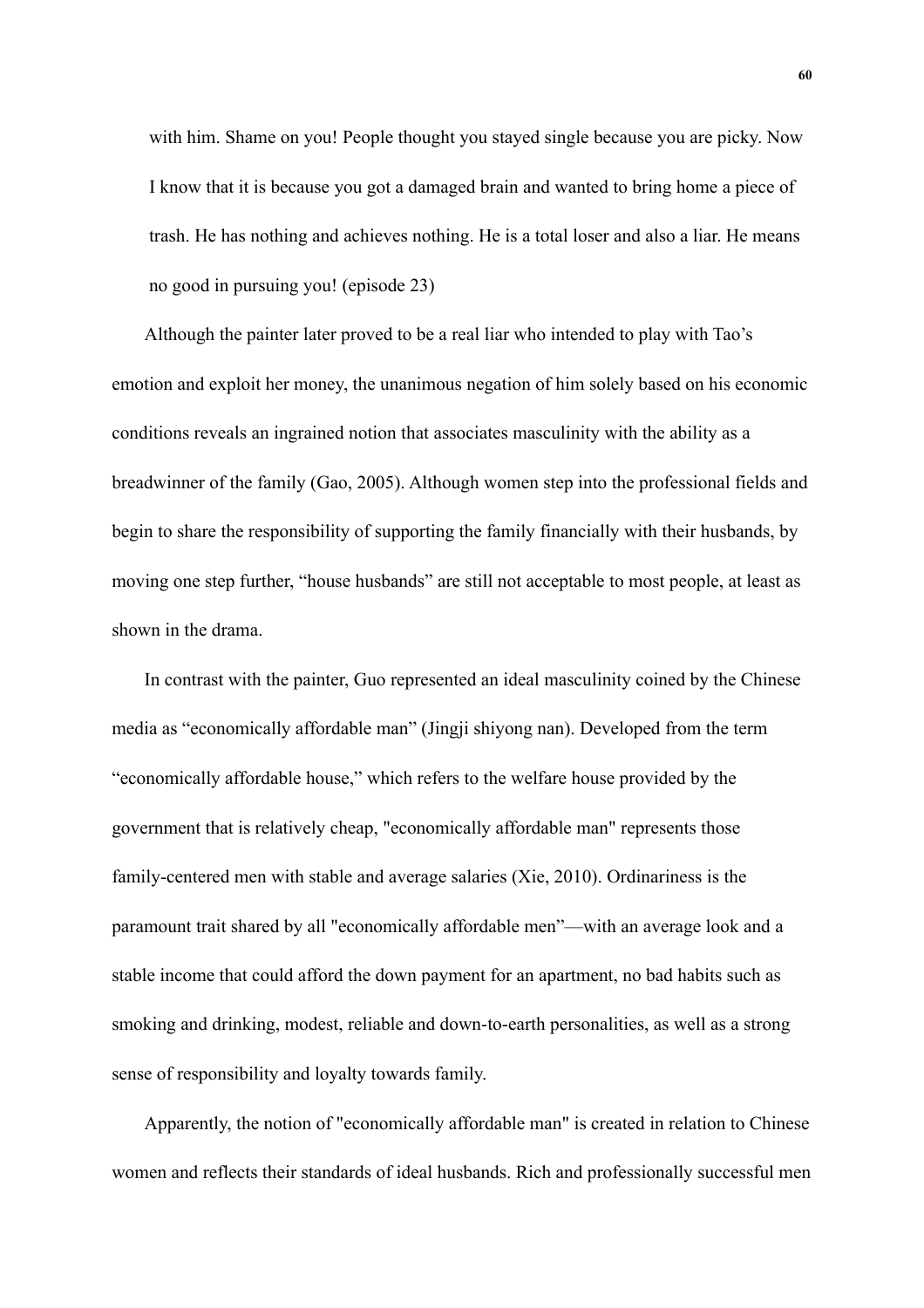normally could spare little time to spend with their family, however men who could devote all their time to families are usually in poor economic condition. Family love and financial security are like forces on two oppositional sides and "economically affordable men" become a compromising choice for women to have it both ways. The preference for "economically affordable men" indicates an alteration in contemporary Chinese women's perceptions of ideal masculinity (Chen & Wang, 2015) and reflects their higher demands in marriage. Instead of being accessories to their husbands, these women require an equal relationship to a broader spectrum—both emotionally and financially.

In the meantime, corresponding with the idea of "economically affordable men," an independent but unaggressive femininity was advocated in the drama. Women could be independent but not overwhelmingly strong. The low acceptance of "house husbands" is an embodiment of this perception. Paradoxically, when women are trying to break the hierarchical gender roles by proving their professional ability and justifying the social responsibility of housework, they assume a hierarchy that associates housework with inferiority and internalized the male-dominant ideology deeming that it is shameful of a man be centered around family chores. Although Tao personally did not mind the painter and his poverty, the storyline of her being "awakened" by people around her and finally realizing that Guo was the right person to some extends manifested this assumption.

In her relationship with Guo, a subtle balance was checked where Tao behaved in an assertive but not overly aggressive way. She was an independent professional woman, who meanwhile knew how to be a considerate wife and docile daughter-in-law. Admittedly, there is nothing to be criticized for an equal and mutually respectful marriage. However, in the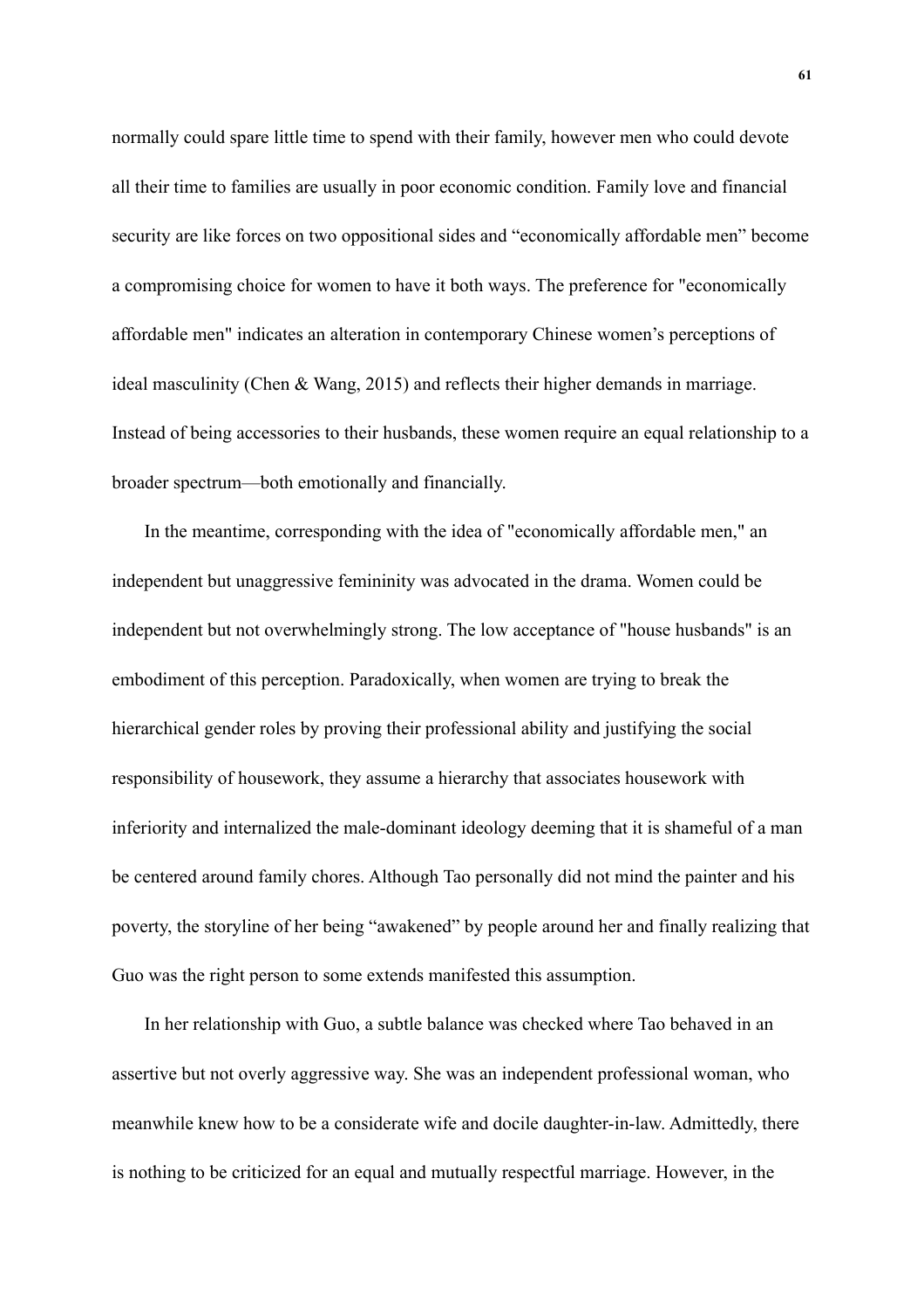drama such a marriage was largely established on the premise of roughly equivalent financial conditions from both sides. The power relation within a family is directly associated with the earning abilities of the family members. If a woman is the main breadwinner of a family, it means that she would hold a dominant role in the family, which is not acceptable as it was demonstrated in the drama.

As Yan (2002) had noted, in China, the more career success a woman enjoyed, the less chance she had in finding a suitable marriage partner. This finding conforms with the "spouse choosing hierarchy" (zeou tidu) witnessed in Chinese society where men tend to find wives with lower socioeconomic status to ensure their superiority in the family (Zou & Chen, 2014). As it was manifested in the drama, a fine line was carefully drawn that allowed women to pursue their social values but not to overpower their husbands in the family.

Moreover, a double pressure is pressed on women which on one hand encourages them to have their career, but on the other hand urges them to get married and bear children. In other words, the independent femininity is only contextualized in a heteronormative discourse within the marriage system. Tao was a perfect embodiment of this standard who successfully got rid of her "leftover" identity and earned a "complete" life by having both family and career.

To sum up, in the analysis of the construction of Tao's femininity, it was witnessed that the introduction of western capitalism and the development of the Chinese market economy have had a very complicated impact on Chinese gender discourse that was reflected in *We Get Married*. On one hand, the sexual economy indulges the consumerism and materialism, and reduces femininity into a commodity in exchange for wealth. The drama took a clear-cut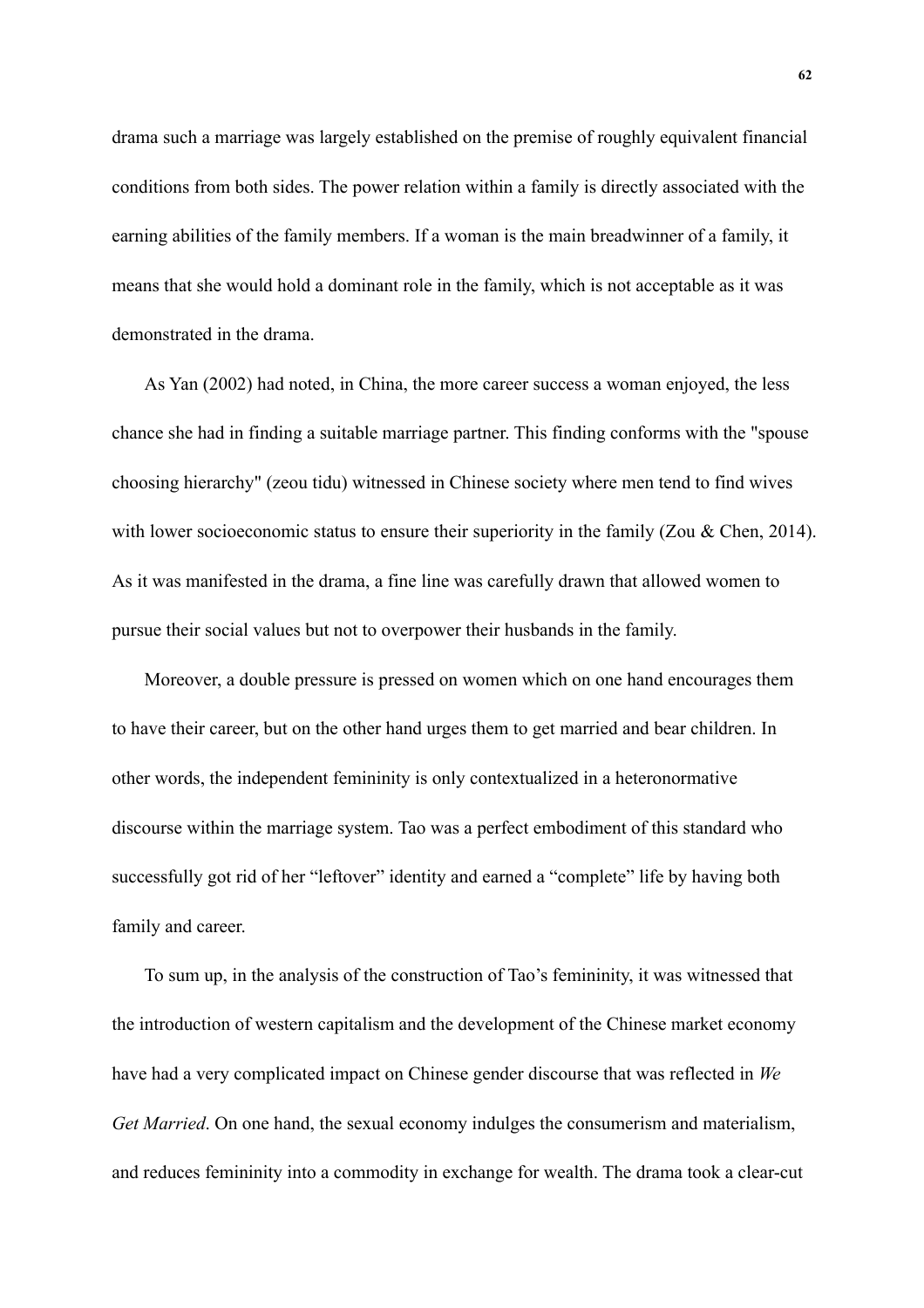stand against this wanton lifestyle and celebrated an autonomous femininity that was empowered with financial independence. On the other hand, the drama did not intend to subvert the male-dominant hierarchy but to stabilize it by advocating an unaggressive femininity—women enjoyed more equality in marriage but they were also confined to the hegemonic idea of not overpowering their husbands.

In either aspect, money or capital is the crux of the issue and women seem to be trapped in a narrow standard. If they are financially independent and stay single, they are derogatorily labeled as "leftover women"; if they exchange their femininity for a better life, they are considered as immoral; and if they devote themselves to their professions and financially surpass their husbands, they are condemned for their aggressiveness. In a nutshell, the independent but unaggressive femininity celebrated in the drama situated women in the family, to some extent assuaged their needs for equal marriage and in a way strengthened the male-dominant gender discourse.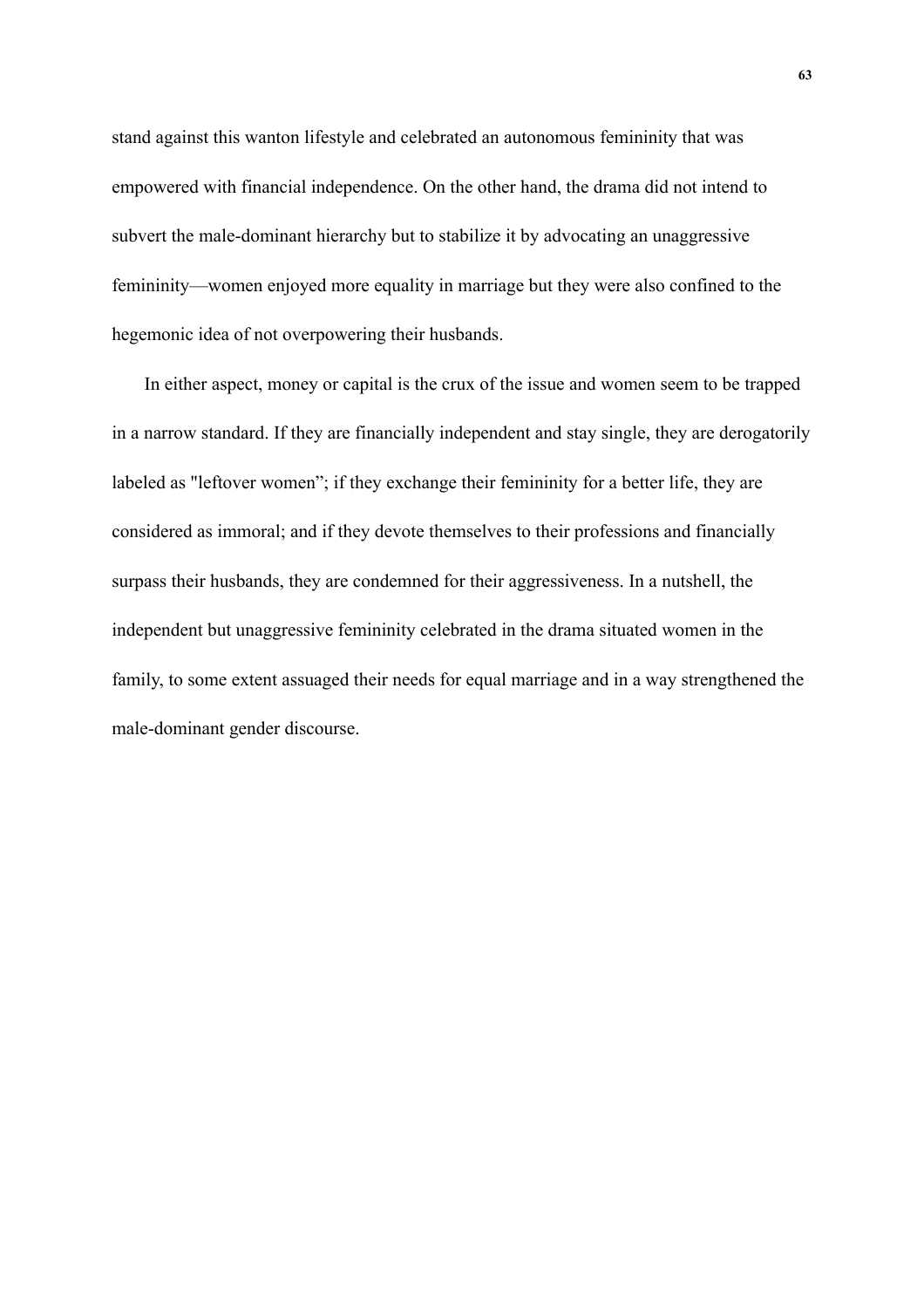## **CHAPTER V**

## **Conclusions**

In analysis of the construction of the "leftover woman" image in the drama *We Get Married*, it was noticed how tradition and modernity wrestled and merged with one another, exerting a profound impact towards the landscape of Chinese gender discourse. Since the reform and opening-up policies implemented in China, in contrast with the singular woman image promoted in Confucius or Maoist era, a new range of femininities and identities have emerged (Huang, 2006). Moreover, just as Liu (2014) had noted, the negotiation of modern womanhood was contextualized in "multiple and often contradictory" cultural discourses (p.18).

As demonstrated in the drama, seemingly paradoxical femininities were projected in the image of the "leftover women" where on one hand they were urged to be attached to marriage while on the other hand they were encouraged to be independent and autonomous. The drama centered around an unmarried woman but did not justify her identity as one proper representation of modern womanhood. The narrative of Tao finally getting married and having a baby as the only way for a woman to harvest happiness consolidated the deviant image of an unmarried woman and perpetuated the derogatory connotation of her identity. Myriads of details have shown that the Confucius ideology and the traditional patriarchal gender discourse still had an ingrained influence on people's understanding of the unmarried women. Simultaneously, from a modern perspective, the drama shed a positive light on the

64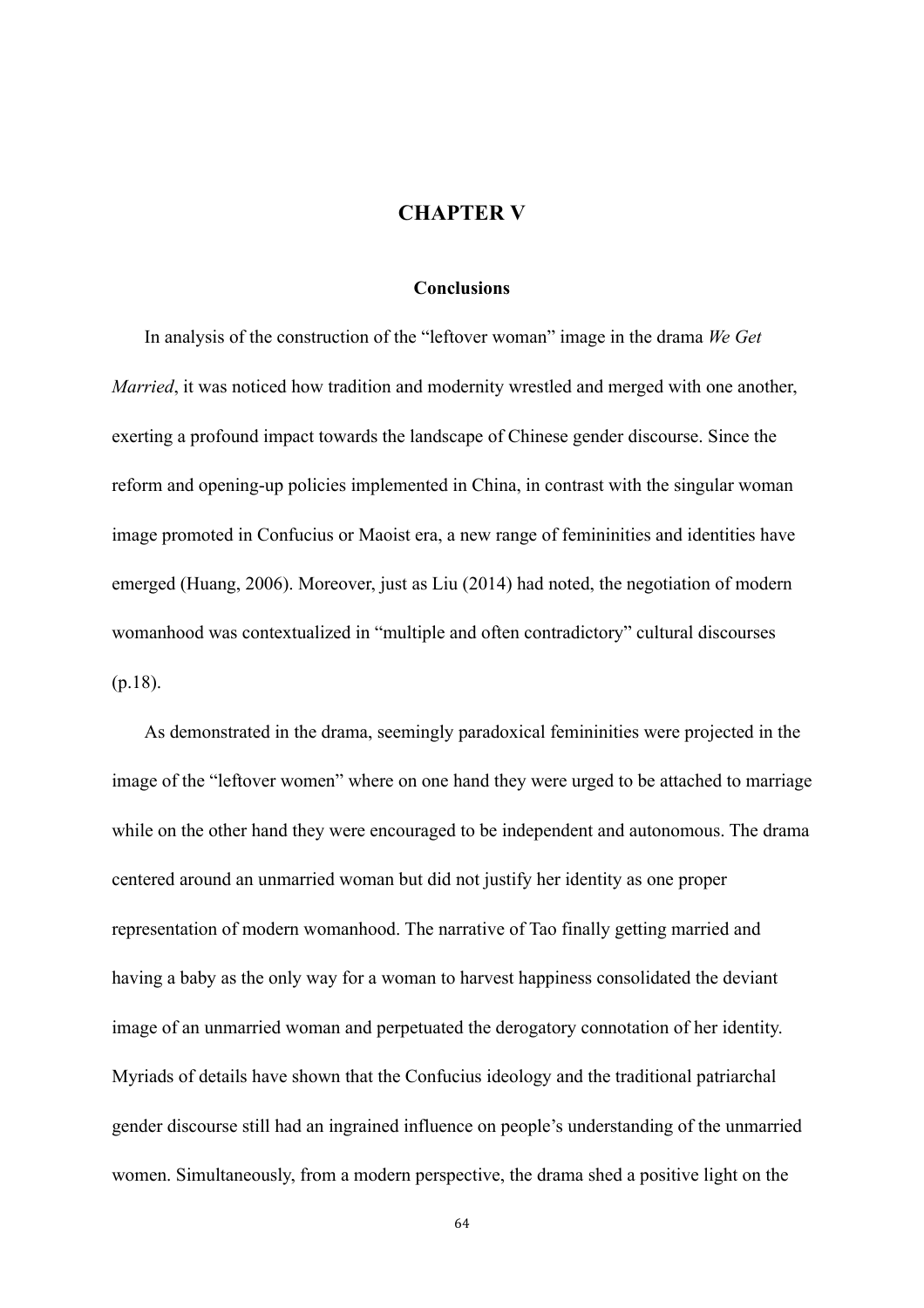professional woman and how she enjoyed her financial independence and refused to use marriage as a ladder to upgrade her social status.

However, under the ostensible paradox, a unified male-dominant ideology was implied and a hegemonic femininity was reinforced. On one hand, the Confucius ideology continued to confine women within the role of a docile wife and good mother. On the other hand, women and their independence were encouraged only under the condition that their professional ambition did not hamper their roles in the family and threaten their husbands' dominant authority. Admittedly, women seemed to enjoy more gender equality than in the past—Tao was able to pursuit the job she loved; even though suffering from the social pressure, she could remain single until she found the right one; she enjoyed a mutually respectful marriage relation with Guo. Nevertheless, such equality sugarcoated the reinforcement of a male-dominant structure and served as a soft way to disintegrate the subverting force. For instance, when Guo proposed to Tao with all his savings and property documents, people were touched by his commitment towards their marriage. But from another aspect, such behavior indicated a patriarchal ideology where men were supposed to provide material resources and assumed that women were in a position of taking materials from men rather than equally competing with them for the resources. In other words, the "equality" that women enjoyed was endowed by men instead of being a natural right of women, which in no way will lead to the real gender equality.

One thing noteworthy is that the drama held an oppositional stand towards the exchange between femininity and material possessions that cultivated in the consumerism culture. Undeniably, the emphasis on women's financial independence contributes to the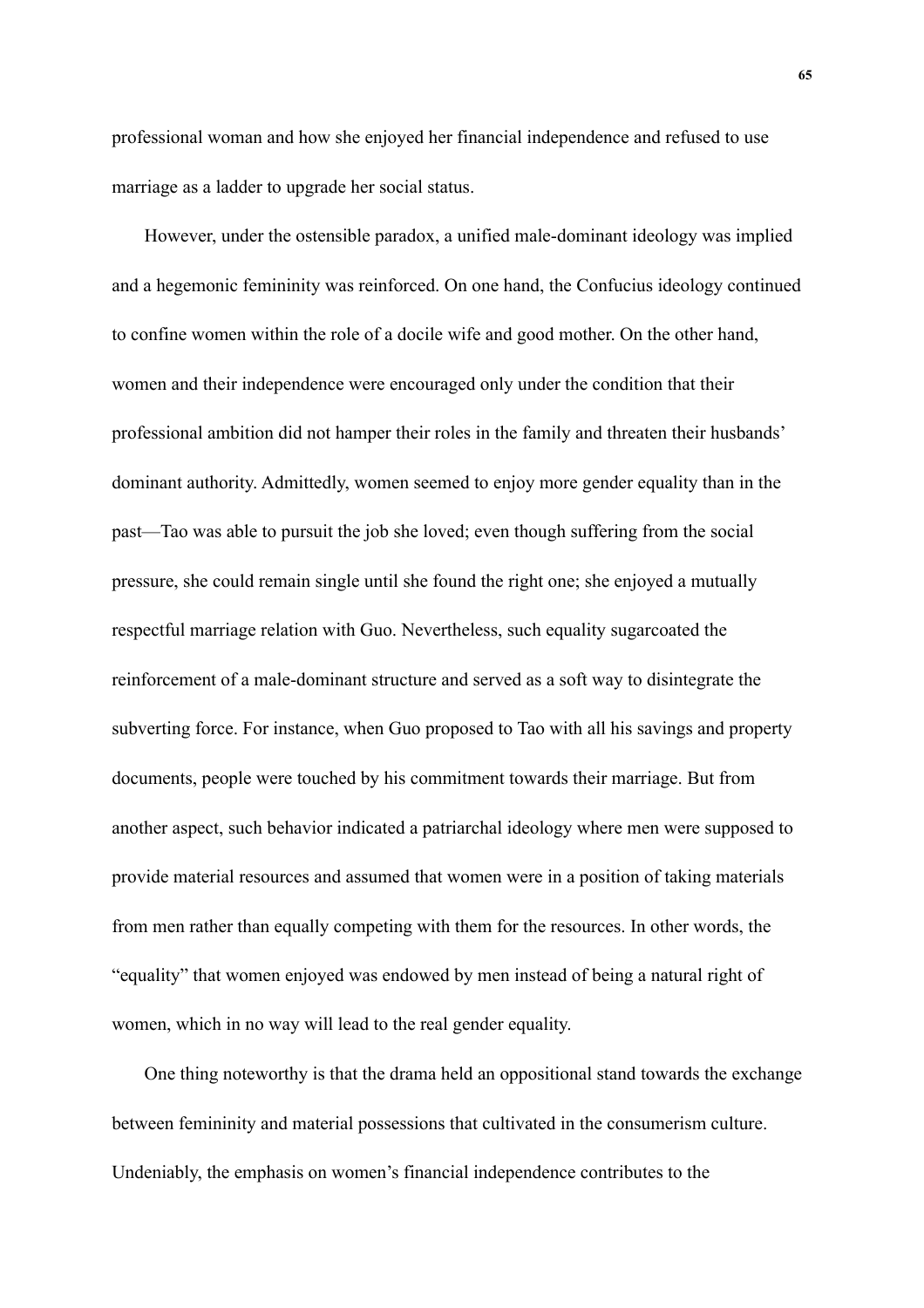empowerment of women and the destabilization of patriarchal hierarchy. However, as has been already mentioned, women's professional ambitions were only allowed in a limited condition. In addition, the negation towards women trading their physical appearance and sexuality for elevating their social status through marriage does not necessarily indicate a resistance towards the patriarchal subjugation but could be derived from a broader conservative culture which stigmatizes women's expressions of their sexuality. Just as it was demonstrated in the drama, Tao believed that it was shameful for a woman to explicitly express her desire for a man and similarly she was unwilling to employ her beauty in finding a rich husband. Post-feminist theories believe that sexual freedom is an important element to women's emancipation and women could consciously use their femininity and sexuality to achieve their objectives (Genz & Brabon, 2009). However, apparently the drama perpetuated a traditional point of view which accentuated women's sexual passivity.

In her book about the "leftover" women in China, Fincher (2014) argued that they did not exist but were a notion deliberately promoted by the state media to achieve "its demographic goals of promoting marriage, planning population and maintaining social stability" (p.6). It is an acute insight and echoes with what has been noted in the drama, which accentuated that marriage should be an ultimate destiny for all women. However, it seems that she overemphasized the role the government played in the emergence of "leftover" women and failed to notice its social and cultural factors. The increasing number of late unmarried women is an inevitable result in the progress of the liberation of Chinese women and social modernization; and the controversial and even derogatory social evaluations towards this group of women are deeply rooted in the traditional Chinese culture which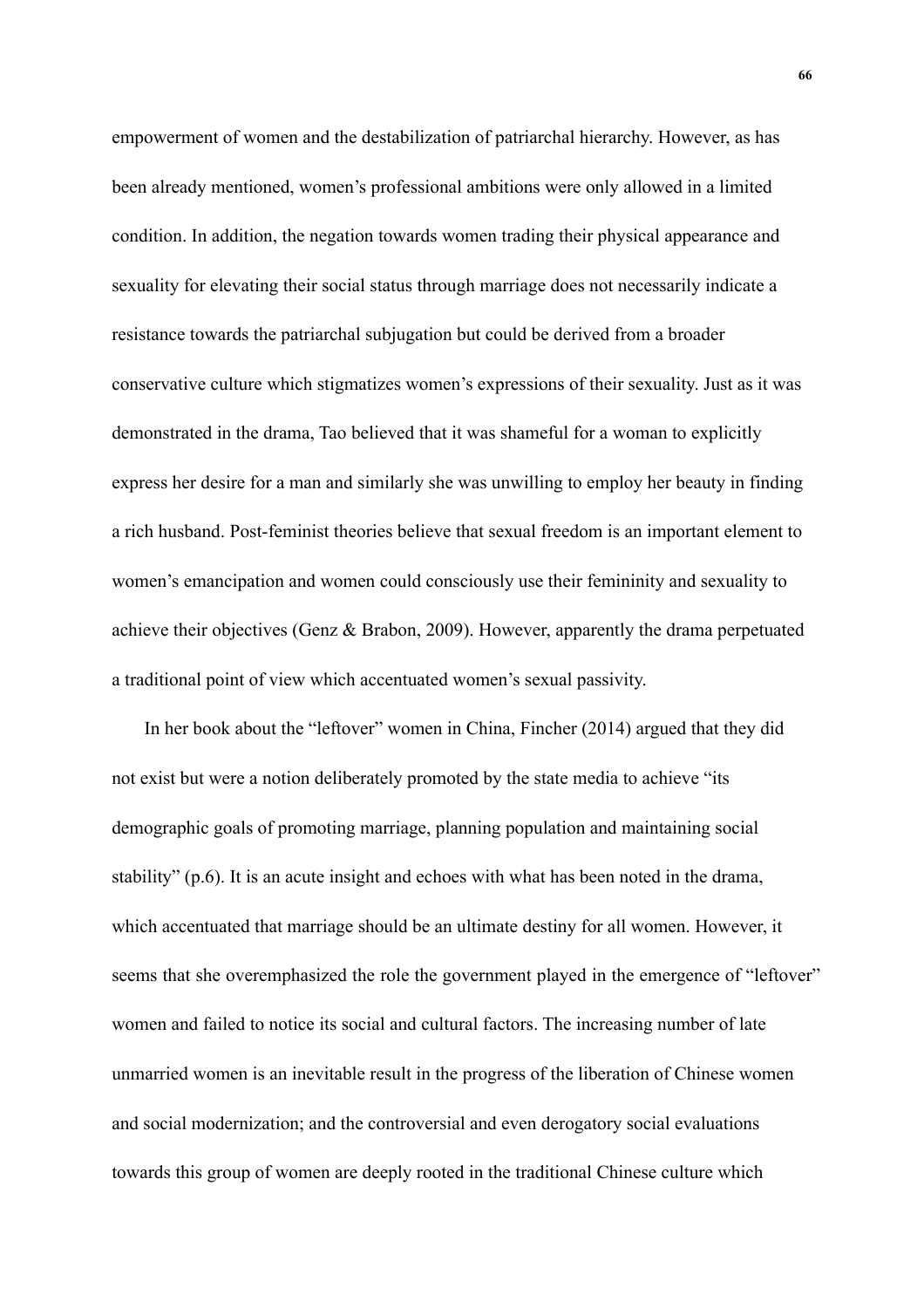defines women in the role of wives and mothers. Admittedly, the homogenized media representation of the unmarried women largely reinforced the social prejudices but the emergence of the "leftover" women phenomenon is contextualized in a broader social and cultural environment.

In a study of "leftover women" in Shanghai, interestingly, very similar results were noticed when compared with the present study. Among the 30 "leftover women" she interviewed, Ji (2015) found that these single, educated and professional women were caught in the conflicts of a "tradition-modern mosaic" (p.1070). Interviewees mentioned great social pressure, especially from the parents; their insistence in finding the romantic ideal of "Mr. Right" resulted in their daughters' singleness. In addition, these women also stressed the importance of their financial independence while in the meantime they identified with the traditional expectations of being good mothers and wives, willing to sacrifice in support of their husbands if necessary. None of her interviewees totally rejected the traditional patriarchal framework. Instead, while complaining about the social pressures and the unequal gender expectations, they affirmed marriage as an ultimate end that they want to achieve.

Unfortunately, few studies on "leftover women" demonstrated a disrupting power from these women towards the patriarchal gender ideology. To's (2013) study mapped out four categories of "leftover women," indicating that these women are not a monolithic group and their reasons of and strategies towards their singleness may be diverse. Different from the other three categories which all considered marriage as their ultimate goal, the fourth group which To named "Innovator" didn't consider marriage as a must and looked towards nontraditional relationship forms. However, these "Innovators" only accounted for a small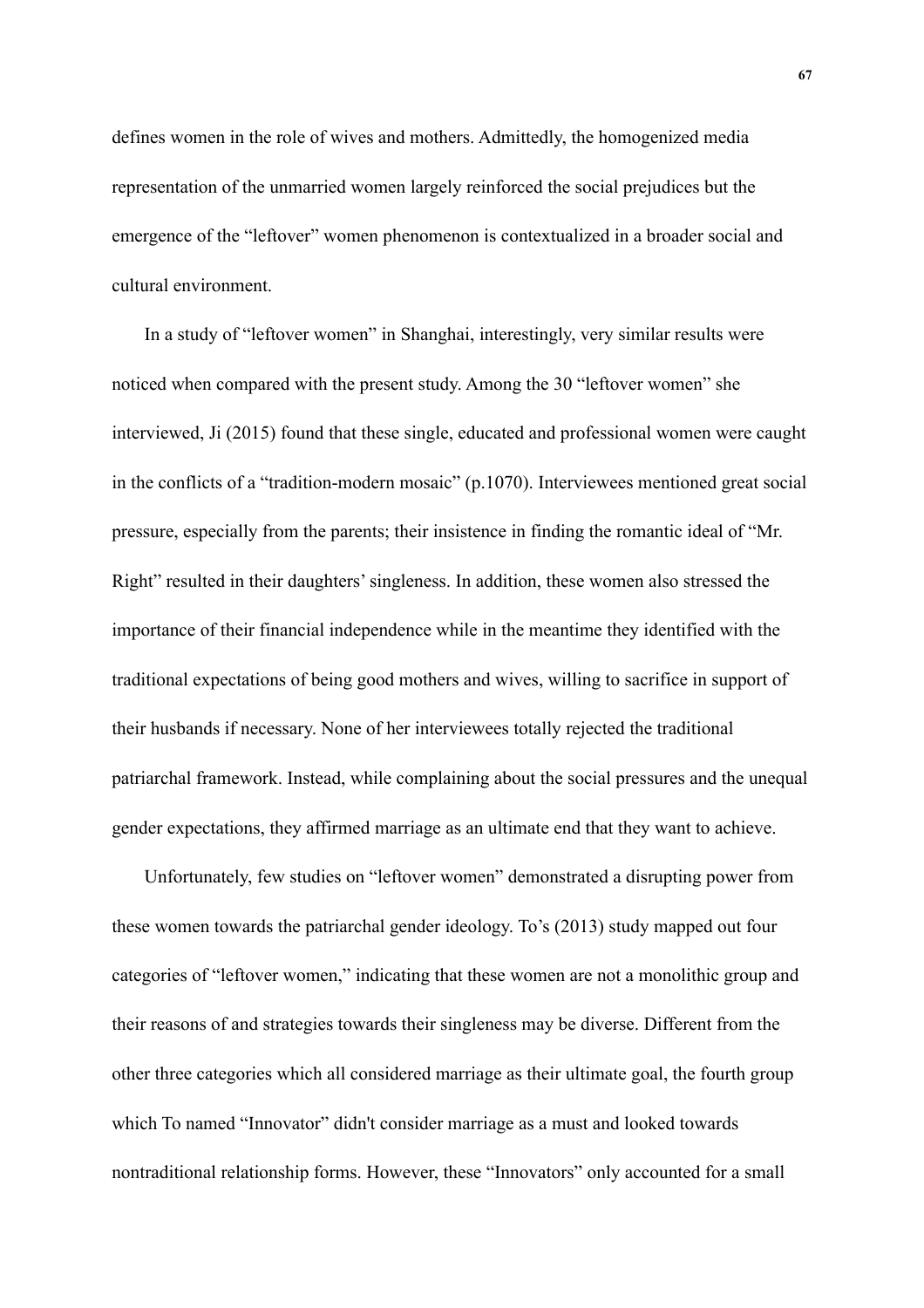proportion. Just as what this study has observed, most "leftover women" were likely to be caught in the anxiety of getting married to get rid of their unwanted singleness.

Hopefully, the analysis of the representation of "leftover women" in this study could provide the unmarried women in real life with some alternative thoughts, reminding them that the way the "leftover women" were portrayed on Chinese television is a form of gender hegemony which should be critically discerned and rejected. More importantly, this study calls for more diverse representations of unmarried women on media, demonstrating alternative modern womanhood and gender ideologies to disrupt the patriarchal gender discourse.

As Dai (2006) has noted, although up to the present all Chinese presses, newspapers, television stations and radio stations have been state-owned, the introduction of international and nongovernmental capitals has transformed these cultural institutions from merely government mouthpieces into a rampantly expanding cultural and media industry. Apart from the top-down manipulation and censorship, the market plays an important role in deciding media content. Under this circumstance, regarding the hot-button social issue of the "leftover" women, the study of their images in the television drama becomes a significant way to explore the mainstream social and cultural values concerning this group of women. The present study focused on a top-rated drama from 2013. Considering the fact that "leftover" women continues to be a frequently mentioned topic, future studies could focus on the "leftover" women in reality and how they conceive their identity as "leftover" women in relation to the wide representation of this group on television.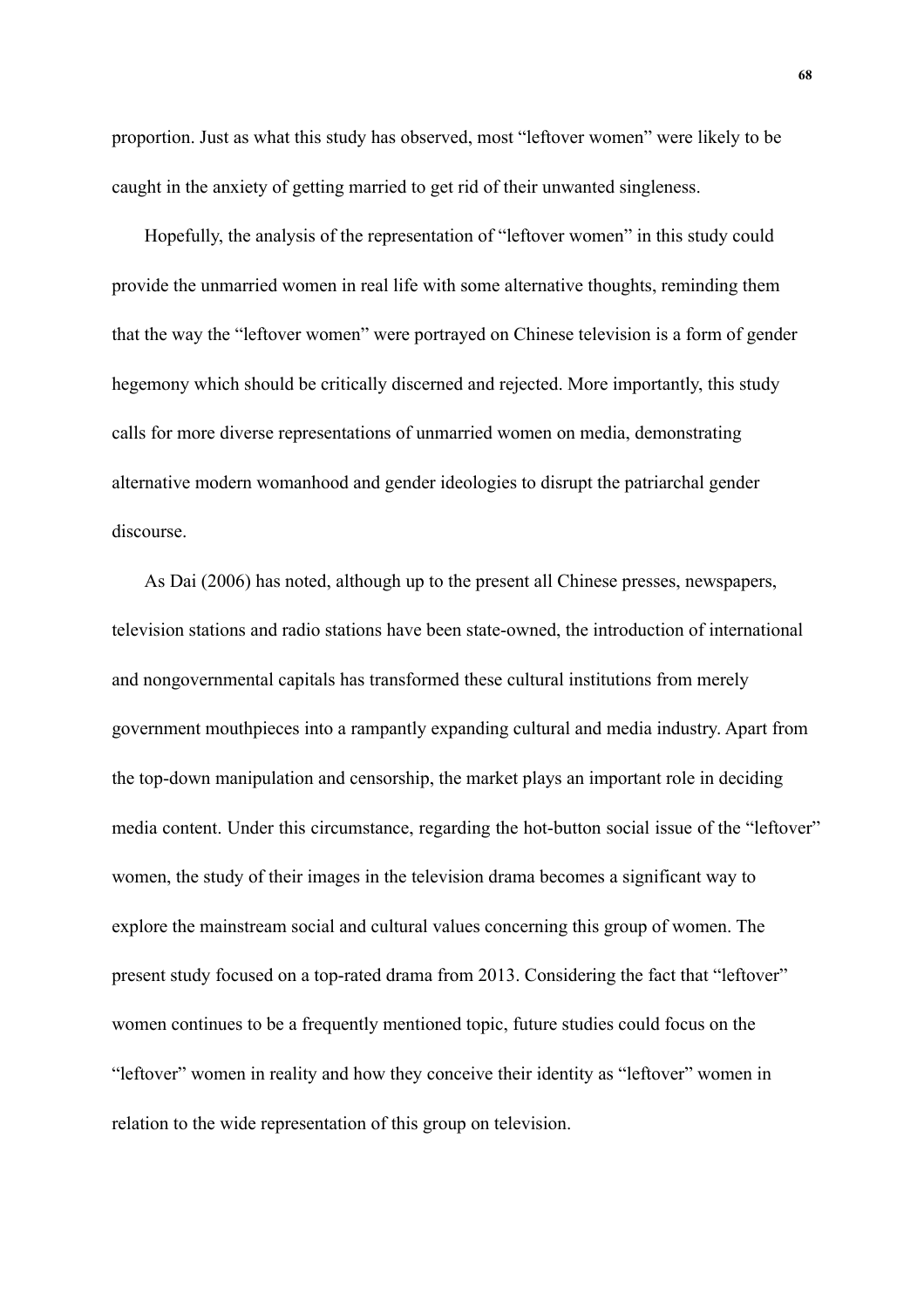## **References**

- Baumgardner, J., & Richards, A. (2010). Manifesta: Young women, feminism, and the future. New York: Farrar, Straus and Giroux.
- Beck, U., & Beck-Gernsheim, E. (2002). *Individualization: Institutionalized Individualism and Its Social and Political Consequences*. London: Sage.

Berger, A. A. (1998). Media research techniques (2nd ed.). London, England: Sage.

Butler, J. (1999). *Feminism and the Subversion of Identity*. New York: Roudledge.

- Charlebois, J. (2010). Discursive Construction of Hegemonic Femininity. In *Femininity, Feminism and Gendered Discourse: A Selected and Edited Collection of Papers from the Fifth International Language and Gender Association Conference (IGALA5)* (p. 41). Cambridge Scholars Publishing.
- Charlebois, J. (2011). *Gender and the construction of dominant, hegemonic and oppositional femininities*. Lanham, Md: Lexington Books
- Chan, S.C. (2004), *A History of the Women's Movement in Modern China*, 2nd ed., Modern Chinese Press, Taipei.
- Chan, K., & Yu Leung Ng, Y. L. (2013). How Chinese adolescent girls perceive gender roles: A psychographic study. The Journal of Consumer Marketing, 30(1), 50-61. doi:10.1108/07363761311290830
- Chang, X. (2011). The analysis of the stereotyped women in television dating show. *News Dissemination* (5), 49-49.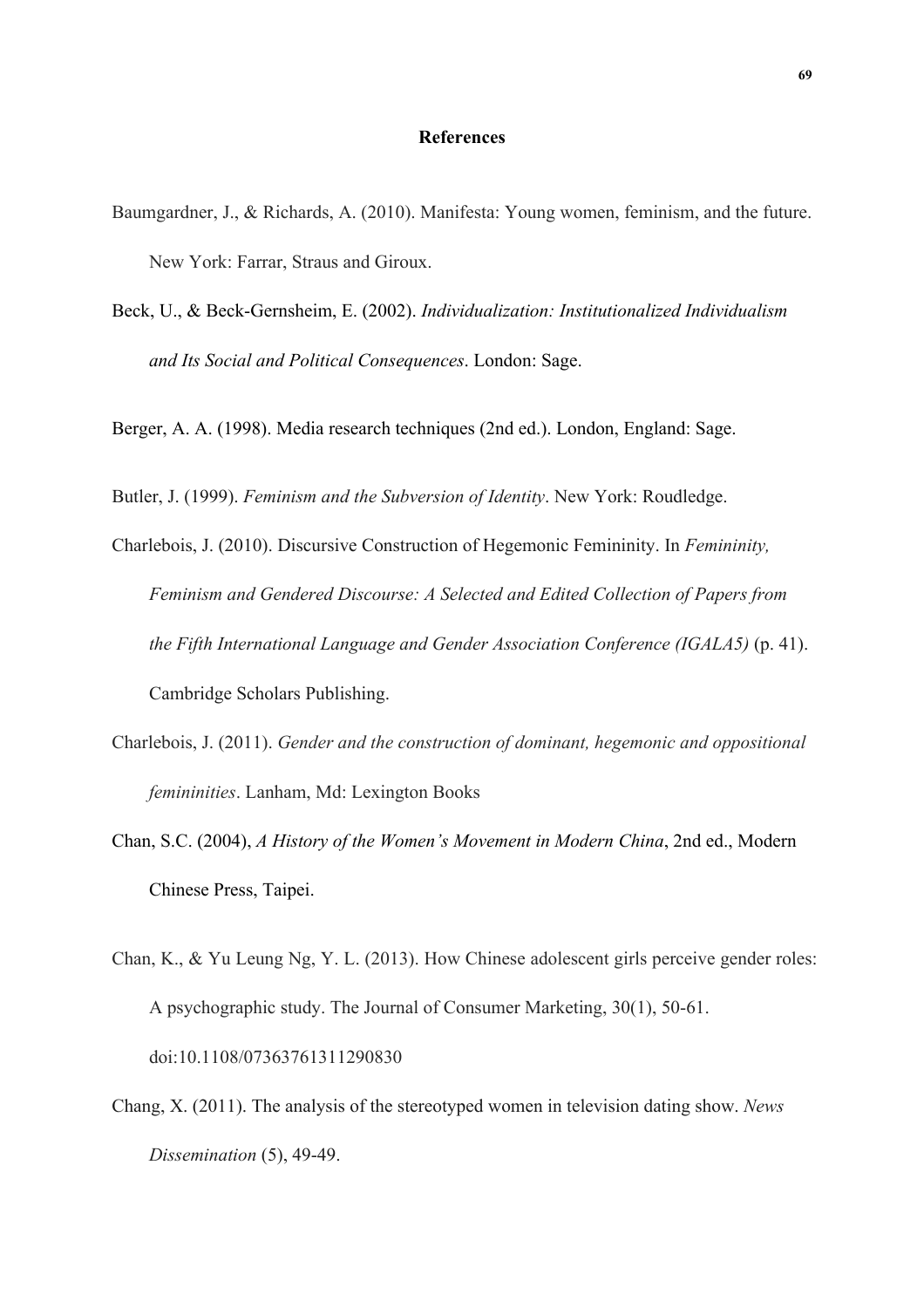- Che, H.M. (2013). The ideological analysis of the images of women in family ethics dramas of the new century (Master's thesis), Nanjing Normal University.
- Chen, N., & Wang, Q. (2015). 论当代都市情感剧中的男性新形象. 中国电视(2), 75-79. (In analysis of the new male image in Chinese television drama. *Chinese Television* (2), 75-79)
- China News. (2013). *We Get Married break multiple records*. Retrieved 15 June 2015, from http://www.chinanews.com/yl/2013/12-11/5606939.shtml
- Connell, R., (1987). Gender and power: Society, the person, and sexual politics. Stanford, Calif: Stanford University Press.
- Connell, R. W., & Messerschmidt, J. W. (2005). Hegemonic masculinity: Rethinking the concept. *Gender and Society*, 19(6), 829-859. doi:10.1177/0891243205278639
- Covert, J. J. (2003). Working women in mainstream magazines: A content analysis. *Media Report to Women,* 31(4), 5.
- Covert, J. J., & Dixon, T. L. (2008). A Changing View: Representation and Effects of the Portrayal of Women of Color in Mainstream Women's Magazines. *Communication Research*, *35*(2), 232-256.
- Creswell, J. W. (2013). *Research design: Qualitative, quantitative, and mixed methods approaches*. Sage publications.
- Dai, J. H. (2006). 性别中国. 台北:麦田出版社. (*Gendering China*. Taipei: Rye Field Publishing Co.)
- Deliovsky, K. (2010). *White femininity: Race, gender & power*. Black Point, N.S: Fernwood Pub.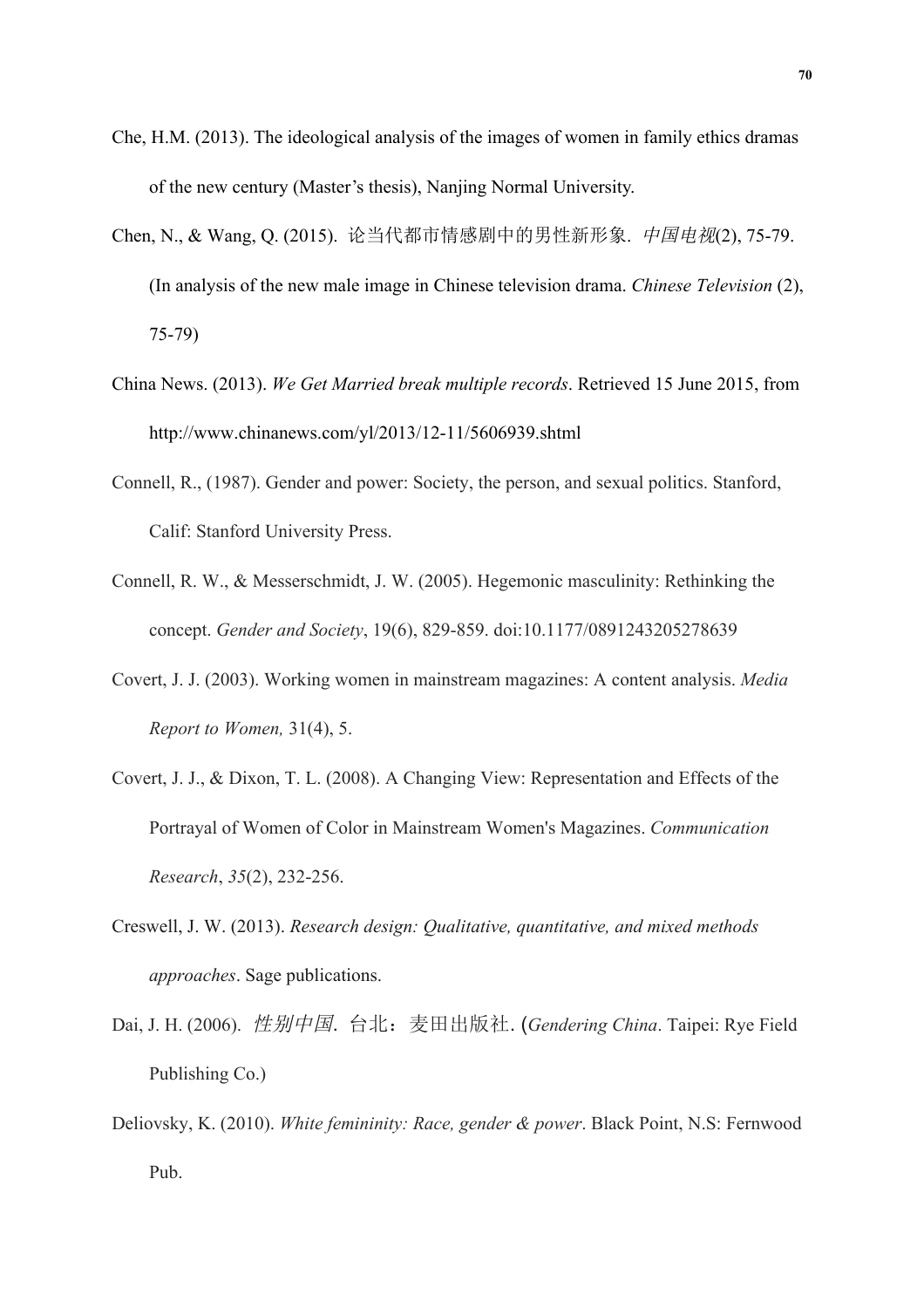- Dervin, B. (1987). The potential contribution of feminist scholarship to the field of communication. *Journal of Communication*, *37*(4), 107-120.
- Elasmar, M., Hasegawa, K., & Brain, M. (1999). The Portrayal of Women in U.S. Prime Time Television. *Journal Of Broadcasting & Electronic Media*, *43*(1), 20.
- Evans, H. (2002). Past, perfect or imperfect: Changing images of the ideal wife. In S. Brownell & J. N. Wasserstorm (Eds.), Chinese femininities/Chinese masculinities: A reader (pp. 335–360). Berkeley: University of California Press.
- Farrer, J., & Sun, Z. (2002). Opening up: Youth sex culture and market reform in China. Chicago: University of Chicago Press.

Fenwick, H. (2011) Butch lesbians: Televising female masculinity. In M. Waters (eds.), *Women on screen: Feminism and femininity in visual culture.* Basingstoke; New York: Palgrave Macmillan.

- Fincher, L. H. (2014). *Leftover women: The resurgence of gender inequality in china* (1st ed.). London: Zed Books.
- Fursich, E. (2009). In defense of textual analysis. *Journalism Studies*, *10*(2), 238-252. doi:10.1080/14616700802374050
- Gao,L.T. (2006). 传统, 现代, 后现代: 当代中国家庭伦理的三重视野. 哲学研究, (9), 88-92. (Traditional, modern and post-modern: Three perspectives of contemporary Chinese family ethics. *Philosophical Research*, (9), 88-92.)
- Gao, X. J. (2011). The sociological interpretation of the "leftover women phenomenon". *Journal of Beijing Youth Politics College*, 20(1), 15-20.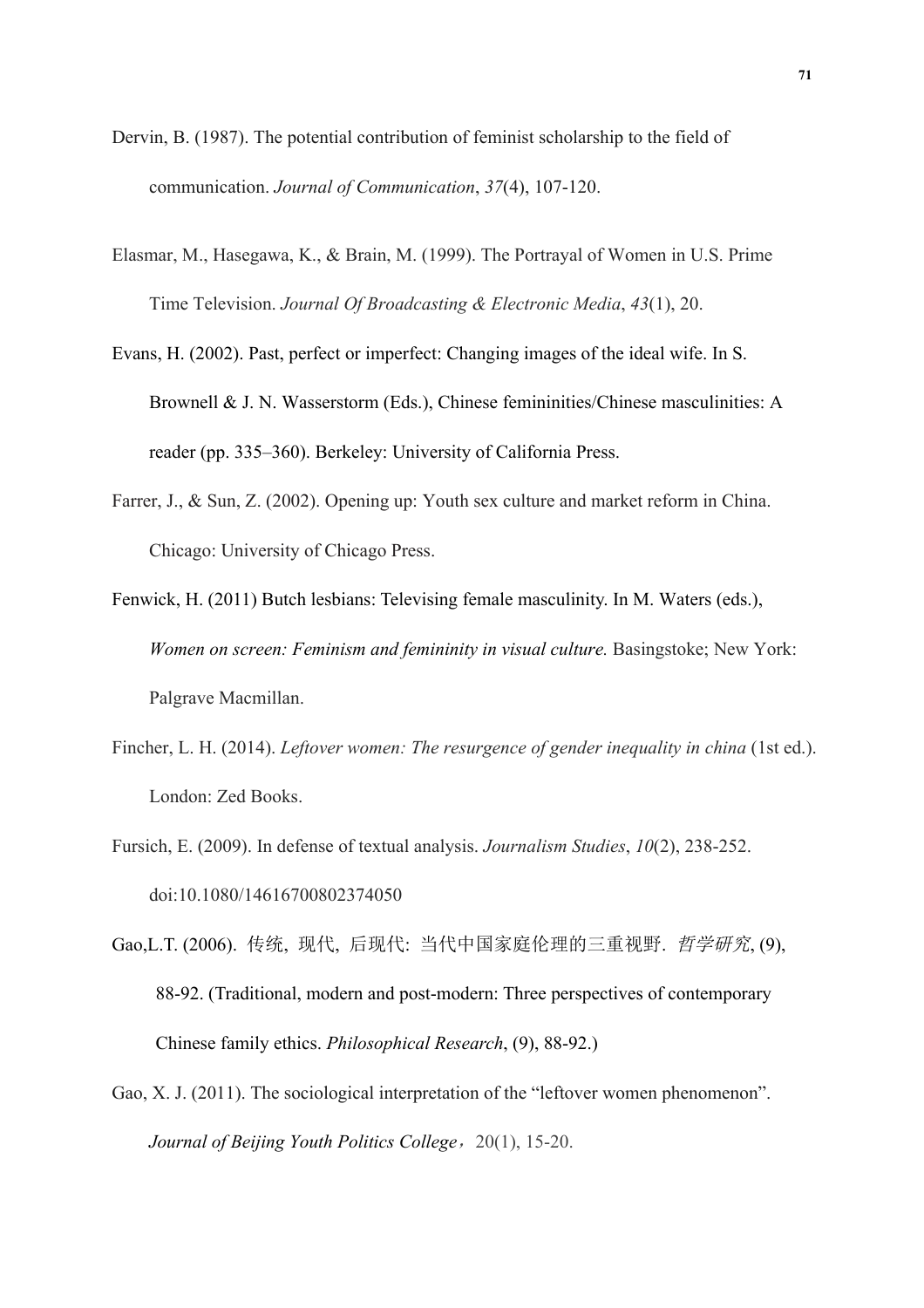- Genz, S., & Brabon, B. A. (2009). *Postfeminism : Cultural Texts and Theories*. Edinburgh: Edinburgh University Press.
- Giddens, A. (1992). *The Transformation of Intimacy: Love, Sexuality and Eroticism in Modern Societies*. Cambridge: Polity Press.

Gill, Rosalind. 2007. Gender and the media. Malden, MA: Polity Press.

- Glasser, C. K. (1997). Patriarchy, mediated desire, and Chinese magazine fiction. *Journal of Communication*, 47(1), 85-108. doi:10.1111/j.1460-2466.1997.tb02694.x
- Grossberg, L., & Treichler, P. A. (1987). Intersections of power: Criticism, television, gender. *Communication*, *9*(3-4), 273-287.
- Hall, S. (1977). Culture, the Media and the "ideological Effect," in J. Curran, M. Gurevitch & J. Woollacott (eds.), *Mass Communication and society,* London: Edward Arnold.
- Hesse-Biber, S. N., & Leavy, P. (2007). *Feminist Research Practice : A Primer*. Thousand Oaks: SAGE Publications, Inc.

Hinsch, B. (2013). *Masculinities in Chinese history*. Lanham, MD: Rowman and Littlefield.

- Hirschman, E. C. (1988). The Ideology of consumption: A structural-syntactical analysis of "Dallas" and "Dynasty". *Journal of Consumer Research,* 15(3), 59-344.
- Hirschman, E. C., and Stern, B. B. (1994). Women as commodities: Prostitution as depicted in The Blue Angel, Pretty Baby and Pretty Woman. *Advances in Consumer Research,* (21), 81-576.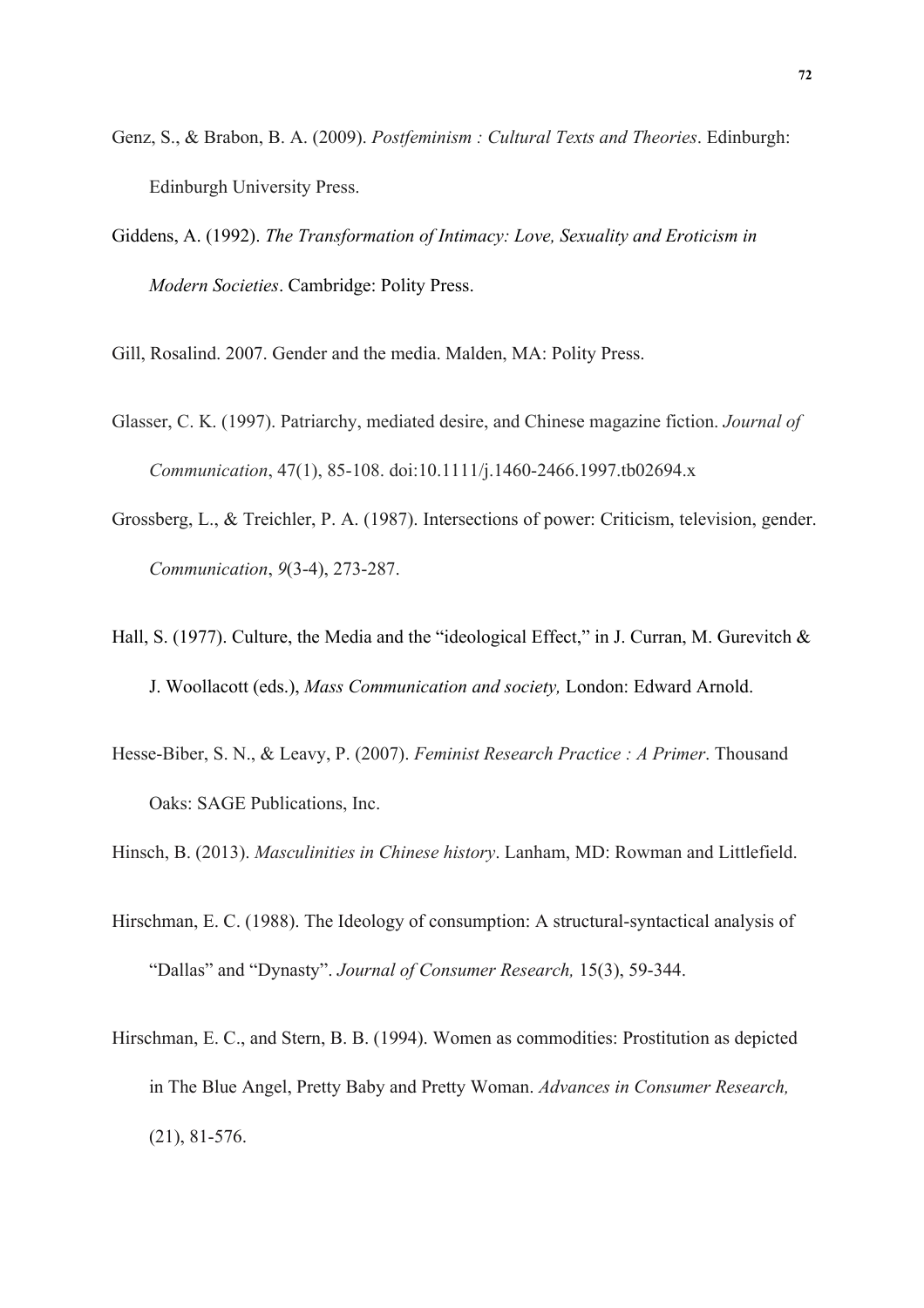- Huang, X. (2006). Performing gender: nostalgic wedding photography in contemporary china. *Ethnologies, 28*(2), 81-111.
- Hughes, C. (2002). *Key Concepts in Feminist Theory and Research*. London; Thousand Oaks, CA; New Delhi: SAGE.
- Jiao, Y., & Du, H. B. (2013). The comparison study of leftover women phenomenon in China and Australia. *Youth Literator*,(14), 242-243.
- Jiang, L. (2012). The femininity of the "shengnv" in TV dramas. *Anhui Literature,* (8), 99-101.
- Johansson, P. (2001), "Selling the 'modern women': consumer culture and Chinese gender politics", in Shoma, M. (Ed.), *Images of the "Modern Women" in Asia*, Curzon Press, Richmond.
- Kuo, L. (2015). In China, highly educated women are mocked as a sexless "third gender". *Quartz*. Retrieved 24 June 2015, from

http://qz.com/312464/in-china-highly-educated-women-are-mocked-as-a-sexless-third-g ender/

- Lee, W. K. M. (2002). Gender ideology and the domestic division of labor in middle-class Chinese families in Hong Kong. *Gender, Place & Culture*, 9(3), 245-260. doi:10.1080/0966369022000003851
- Leung, A. S. M. (2003). Feminism in transition: Chinese culture, ideology and the development of the women's movement in china. *Asia Pacific Journal of Management, 20*(3), 359-374. doi:10.1023/A:1024049516797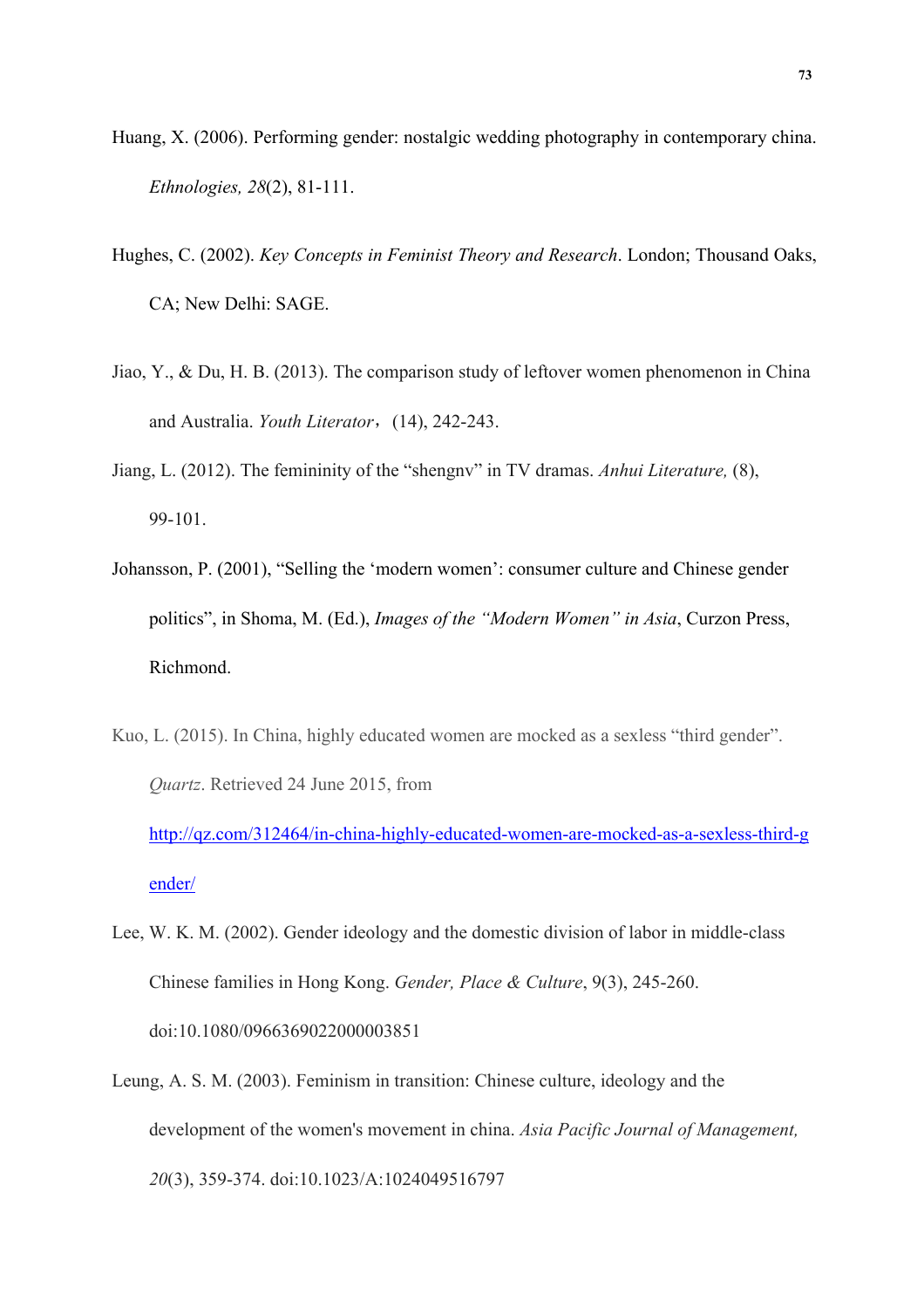- Lin, D. (2000). Chinese women's culture: From tradition to modernization. *Chinese Education & Society*, 33(6), 24-36. doi:10.2753/CED1061-1932330624
- Li, M. J. (2013). Analysis of career women in Chinese TV dramas (Master's thesis), Nanjing University of Science & Technology.
- Li, P. J. (2015). The Chinese social transformation and changing female images in TV series—A textual analysis of the representations of women in contemporary TV series since 1990s. *Chinese Television*, (003), 85-89.
- Li, Q., & Yang, S. (2010). Transmutation and cultural image function of the female imagesin the TV dramas of the new era, *Journal of Social Science of Hunan Normal University*, *39*(6), 132-136.
- Liu, S. J. (2014a). A study of the representation of women in family ethics dramas (Master's thesis), Heilongjiang University.
- Liu, F. (2014b). From degendering to (re)gendering the self: chinese youth negotiating modern womanhood. *Gender & Education, 26*(1), 18-34.
- Lockyer, S. (2008). Textual analysis. In L. Given (Ed.), *The SAGE encyclopedia of qualitative research methods.* (pp. 866-867). Thousand Oaks, CA: SAGE Publications, Inc. doi: http://dx.doi.org.libezproxy2.syr.edu/10.4135/9781412963909.n449
- Lou, Y. (2012) Living like pendulum —The new time female models in the TV plays revised from Liuliu's orginal novels. *Journal of Shenyang Institute of Engineering (Social Science)*, *8*(1), 86-88.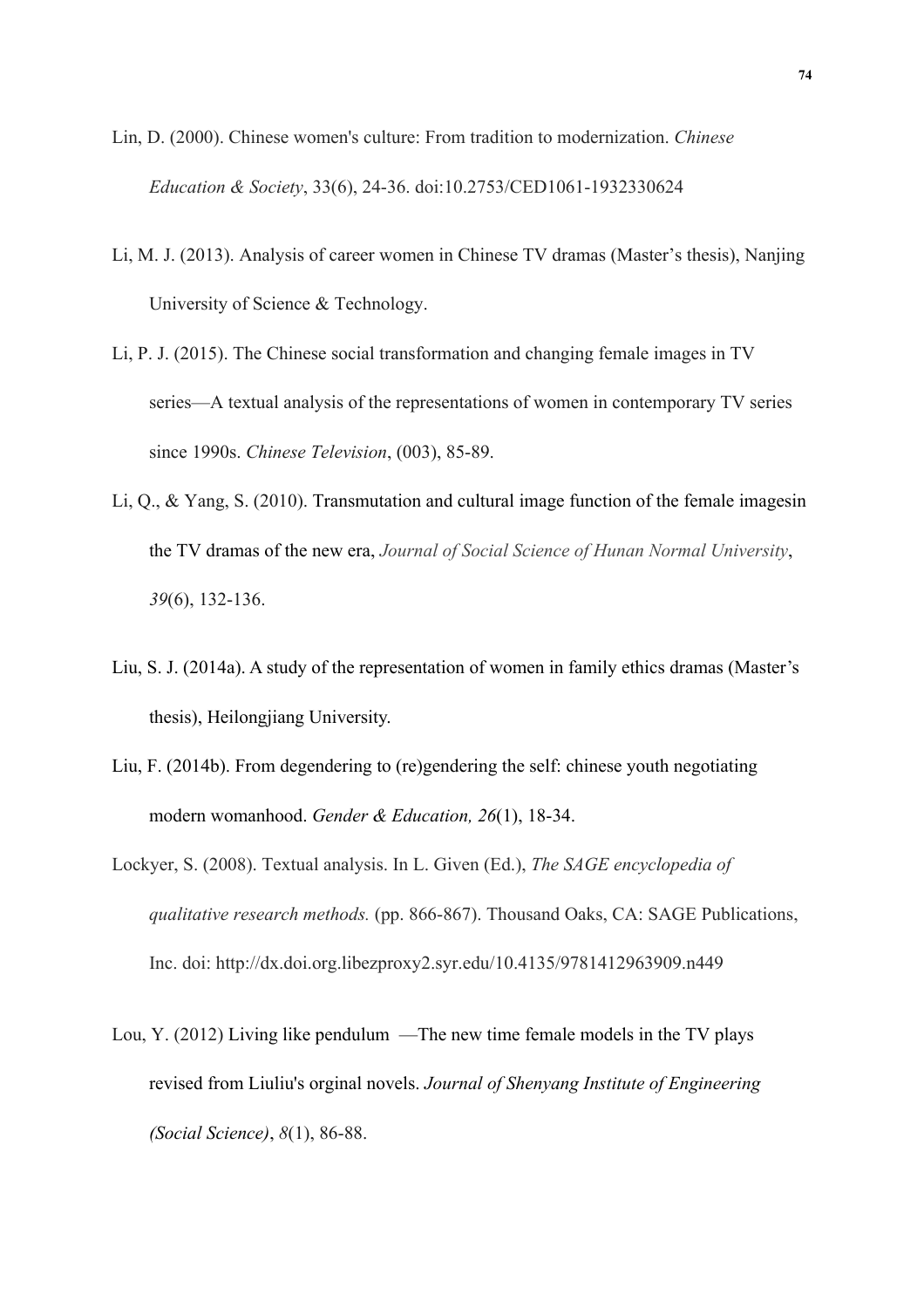- Luk-Fong, P. Y. Y. (2010). Towards a hybrid conceptualisation of chinese women primary school teachers' changing femininities - a case study of hong kong. *Gender and Education, 22*(1), 73-86. doi:10.1080/09540250802581834.
- Luo, W. (2013). Aching for the altered body: Beauty economy and chinese women's consumption of cosmetic surgery. *Women's Studies International Forum, 38*, 1-10. doi:10.1016/j.wsif.2013.01.013
- Luo, Y., & Hao, X. (2007). Media portrayal of women and social change: A case study of women of China. *Feminist Media Studies*, 7(3), 281-298. doi:10.1080/14680770701477891
- McKee, A. (2003). *Textual analysis: A beginner's guide*. London: Sage.
- Messerschmidt, J. W. (2011). The struggle for heterofeminine recognition: Bullying, embodiment, and reactive sexual offending by adolescent girls. *Feminist criminology*, *6*(3), 203-233.
- Milmer, L. M., & Higgs, B. (2004). Gender Sex-Role Portrayals in International Television Advertising Over Time: The Australian Experience. *Journal Of Current Issues & Research In Advertising (CTC Press)*, *26*(2), 81-95.
- Notar, B. (1994). Of labor and liberation: Images of women in current Chinese television advertising. *Visual Anthropology Review.*
- Ng, C. H. (1995). Bringing women back in: Family change in Hong Kong. *Women in Hong Kong*, 74-100.
- Osburg, J. (2013). *Anxious wealth: Money and morality among china's new rich*. Stanford,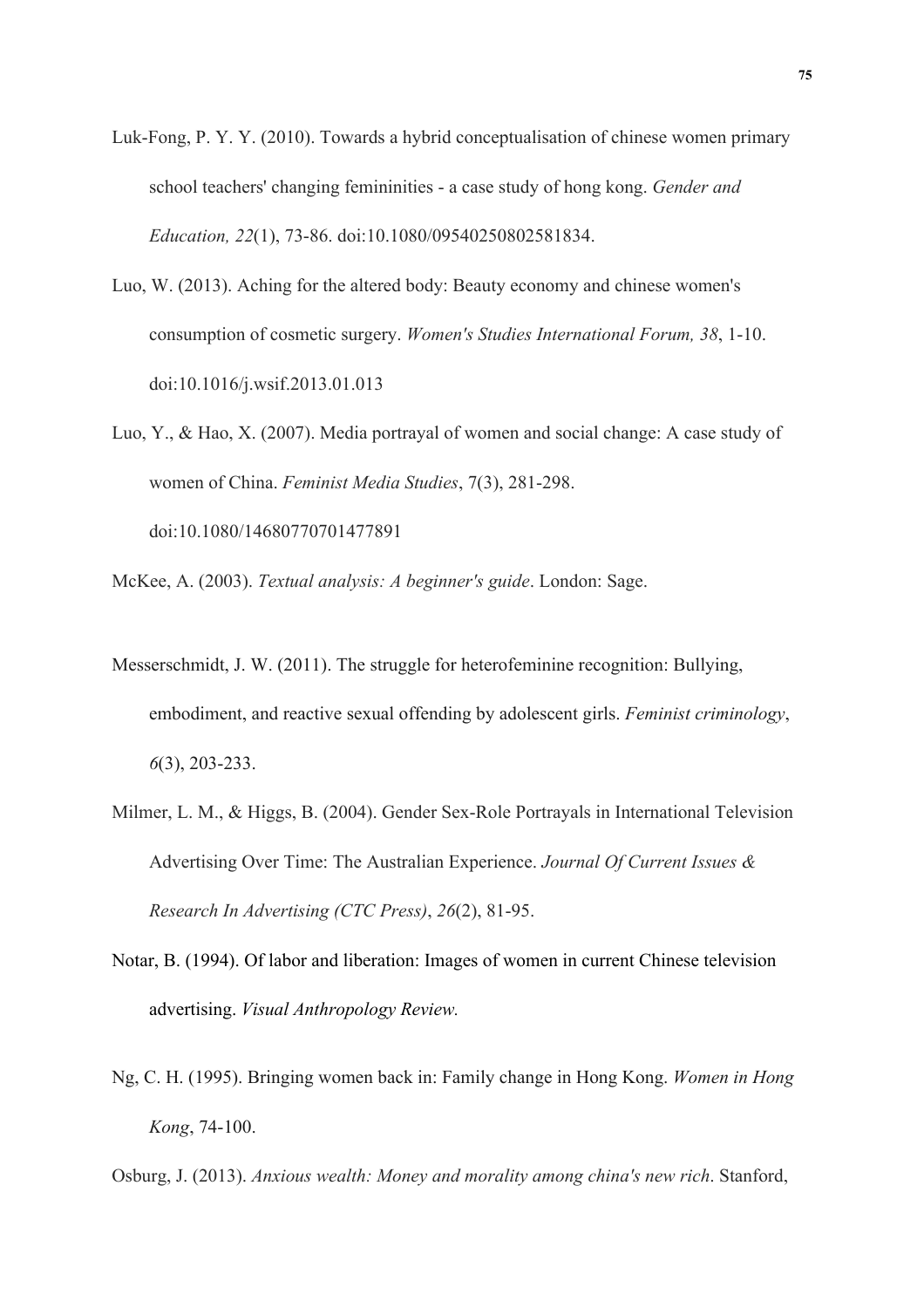California: Stanford University Press.

- Philo, G. (2007). Can discourse analysis successfully explain the content of media and journalistic practice? Journalism Studies, 8(2), 175-196. doi:10.1080/14616700601148804
- Qu, W. Y., & Liu, P. (2009). Analysis of the social reason of "leftover women phenomeno", *Social Sciences Review,* 3, 45-47.
- Ross, K. (2002). *Women, Politics, Media: Uneasy Relations in Comparative Perspective*. Cresskill, NK: Hampton Press.
- Ruth Y. Y. Hung. (2011). The state and the market: Chinese TV serials and the case of woju (dwelling narrowness). Boundary 2, 38(2), 155-187. doi:10.1215/01903659-1301294

Saukko, P. (2003). *Doing research in cultural studies*. London: Sage.

- Schippers, M. (2007). Recovering the feminine other: masculinity, femininity, and gender hegemony. *Theory and society*, *36*(1), 85-102.
- Schippers, M., & Sapp, E. G. (2012). Reading pulp fiction: Femininity and power in second and third wave feminist theory. *Feminist Theory*, 13(1), 27-42. doi:10.1177/1464700111429900
- Shen, V. (2007). chinese women through chinese eyes: Gender and identity in chinese society. *NAAAS Conference Proceedings,*239-249.
- Theiss, J. M. (2002). Femininity in flux: Gendered virtue and social conflict in the Mid–Qing courtroom. In S. Brownell & J. N. Wasserstorm (Eds.), Chinese femininities/Chinese masculinities: A reader (pp. 47–56). Berkeley: University of California Press.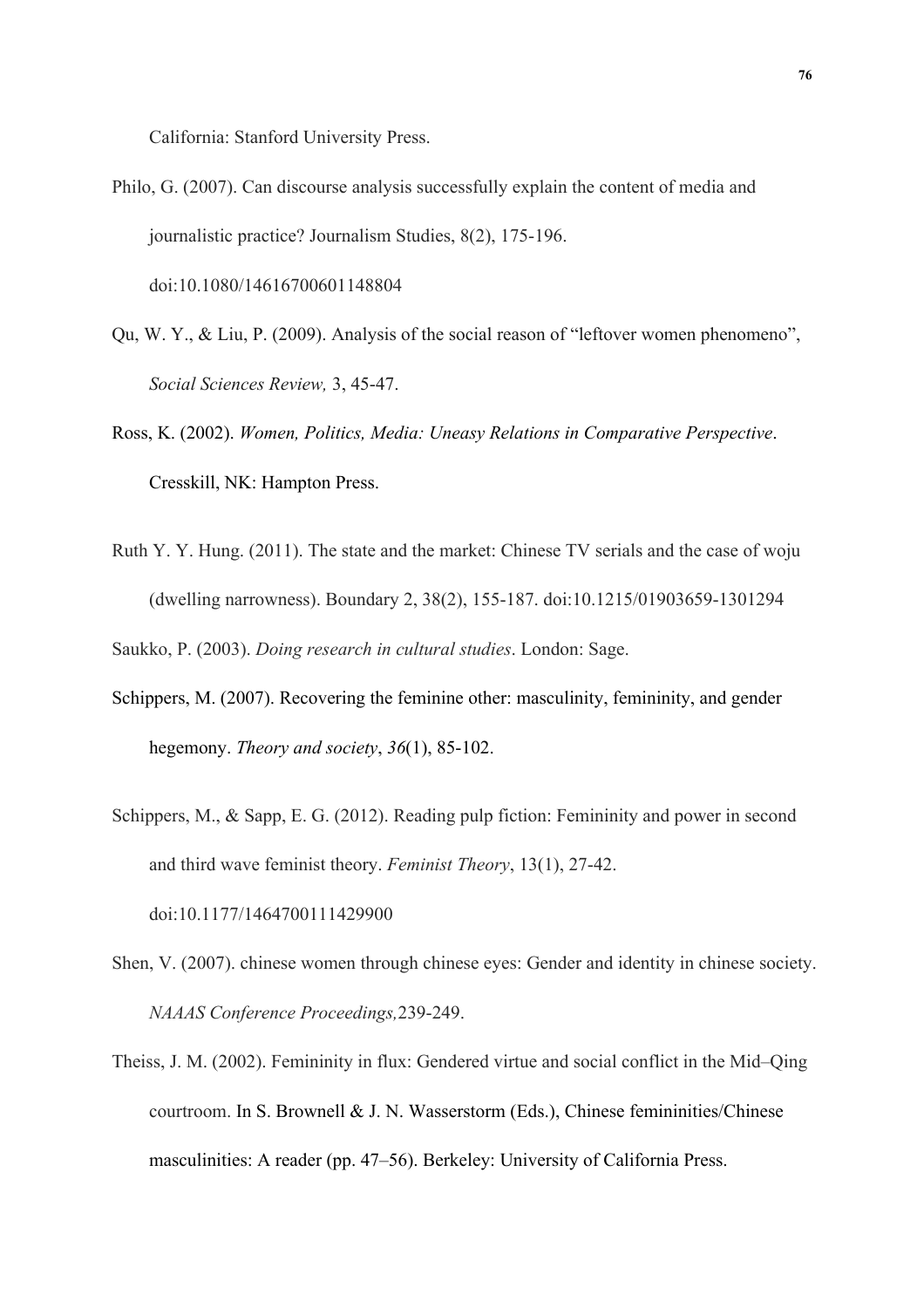doi:10.1525/california/9780520211032.003.0002

- To, S. (2013). Understanding sheng nu: The phenomenon of late marriage among chinese professional women. *Symbolic Interaction*, 36(1), 1. doi:10.1002/symb.46
- Wang, J. (2012). Female image in native family ethics soups—Case on China TV Golden Eagle Award wining TV series (Master's thesis). Anhui University.
- Wang, X. Y. (2011). The study of the well-educated elder unmarried females in contemporary China. *Da Wu Tai,* (8), 293-294.
- Wang, Y., & Zang, J. (2014). The analysis of the "leftover women" imaged in television dramas. *China Television.* 12(5), 50-55.
- White, R. (2011). Alias: Quality television and the new woman professional. In M. Waters (eds.), *Women on screen: Feminism and femininity in visual culture. Basingstoke; New* York: Palgrave Macmillan.
- Wu, Y. (2014). *Mistress or hero? Corruption reports on sina weibo and the construction of chinese femininity* (master's thesis). Retrieved from Syracuse University SURFACE.
- Xie, Y. C. (2010). 网络词语"经济适用男"的语言学阐释. 宁波广播电视大学学报*, 08*(3), 1-3. (The linguistic interpretation of the web word "economically affordable man." *The Academic Journal of Ningbo Open University,* 08 (02),1-3.)
- Xiong, F. (2014). Study on female images in Liuliu's family ethics dramas (Master's thesis), Nanchang University.
- Xu, G., & Feiner, S. (2007). Meinü Jingji/China's beauty economy: Buying looks, shifting value, and changing place. *Feminist Economics, 13*(3), 307-323. doi:10.1080/13545700701439499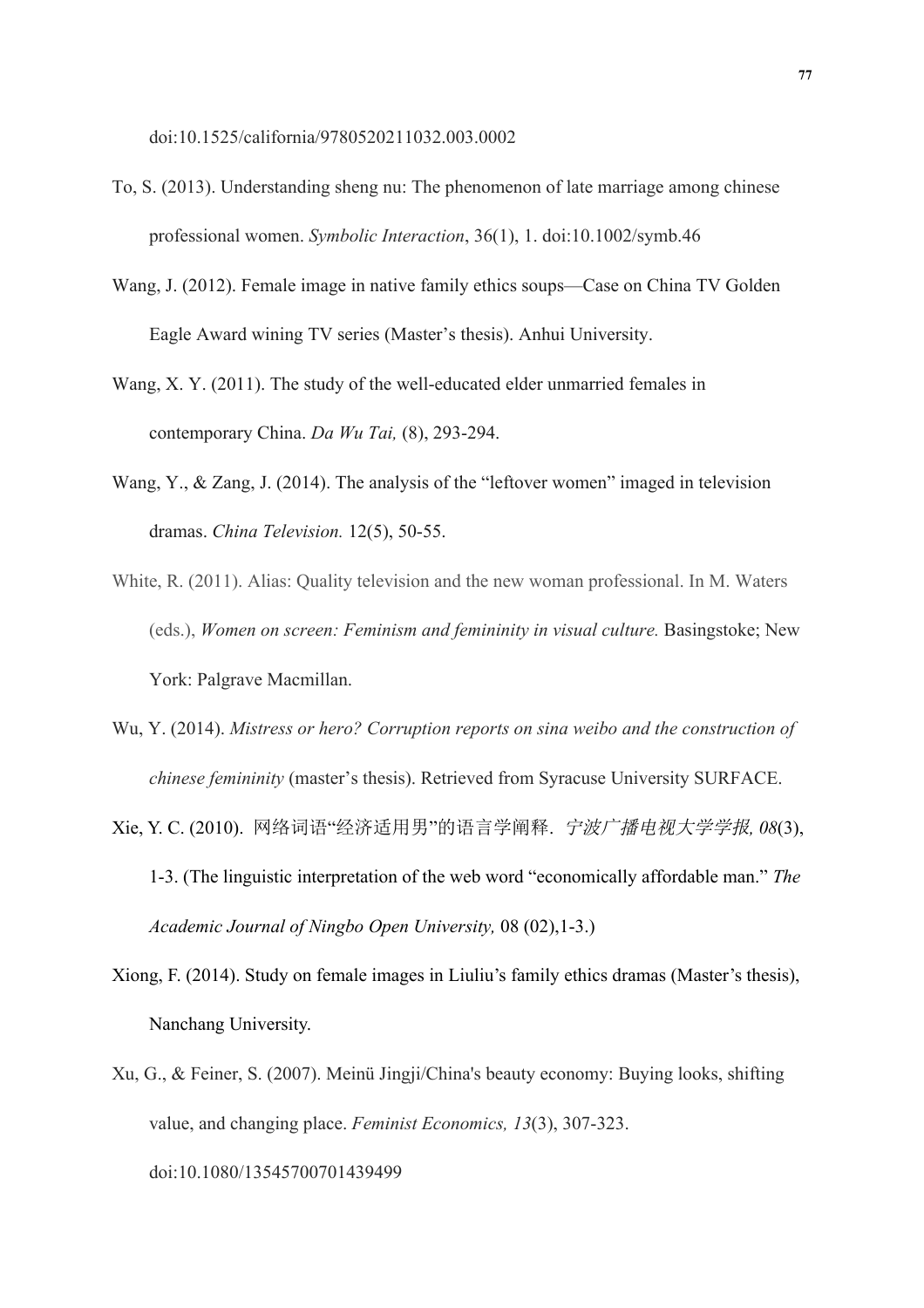- Yan, Y. (2000). The politics of consumerism in Chinese society." In T. White (Eds), *China briefing 2000: The continuing transformation* (pp. 159–93). Armonk, NY: M. E. Sharpe.
- Yang, Y. J. (2010). From housewife to leftover women—The unchanging otherness. *Anhui Literature,* (6), 288-295.
- Yang, J. (2011). Nennu and shunu: Gender, body politics, and the beauty economy in china. *Signs, 36*(2), 333-357. doi:10.1086/655913
- Yang, Y. R. (2014). The linguistic interpretation of "leftover women". *Blooming Season*, 3, 103.
- Zayer, L., Coleman, C., Parmentier, M., & Sredl, K. (2012). Consumption and gender identity in popular media: Discourses of domesticity, authenticity, and sexuality. *Consumption Markets & Culture*, 15(4), 333-357. doi:10.1080/10253866.2012.659437
- Zeller-Jacques (2011). "Challenging and alternative": Screening queer girls on Channel 4. In M. Waters (eds.), *Women on screen: Feminism and femininity in visual culture.*  Basingstoke; New York: Palgrave Macmillan.
- Zeng, Q. R., & Hao, R. (1997). *On art of the popular TV series.* Beijing: Beijing Broadcasting Institution Press.
- Zhan, H. J. (1996). Chinese femininity and social control: Gender-role socialization and the state. *Journal of Historical Sociology*, 9(3), 269-289. doi:10.1111/j.1467-6443.1996.tb00187.x
- Zhang, J. H. (2003). Gender in post-mao china. *European Review*, 11(2), 209-224. doi:10.1017/S1062798703000218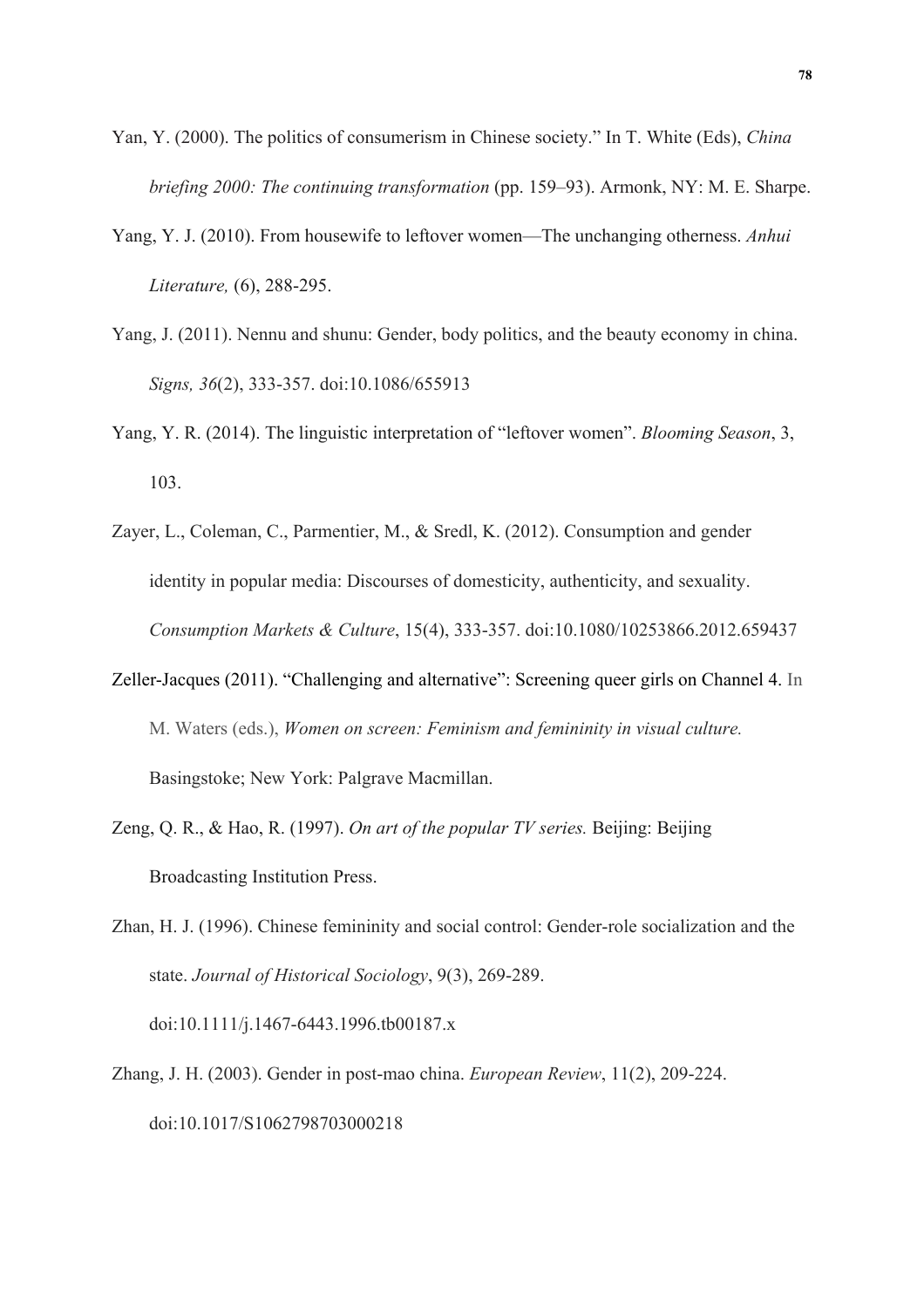- Zhang, L. (2010). In search of paradise: Middle-class living in a Chinese metropolis. Ithaca, NY: Cornell University Press.
- Zhang, Y., & Chu, Q. (2013). The construction of "leftover women" in sociological perspective. *Economic Research Guide,* (31), 232-234.
- Zou, X., & Chen, H. T. (2014). The examination of the "leftover women" phenomenon in China. *Modern Society*,(9), 9-11.
- Zuo, X. S., & Xia, D. Y. (2008). Constructing female and female construction—An analysis of the "leftover women" crisis. *Collection of Women's Studies,* (5), 11-16.
- Zurndorfer, H. (2016). Men, women, money, and morality: The development of china's sexual economy. *Feminist Economics, 22*(2), 1-23.

doi:10.1080/13545701.2015.1026834